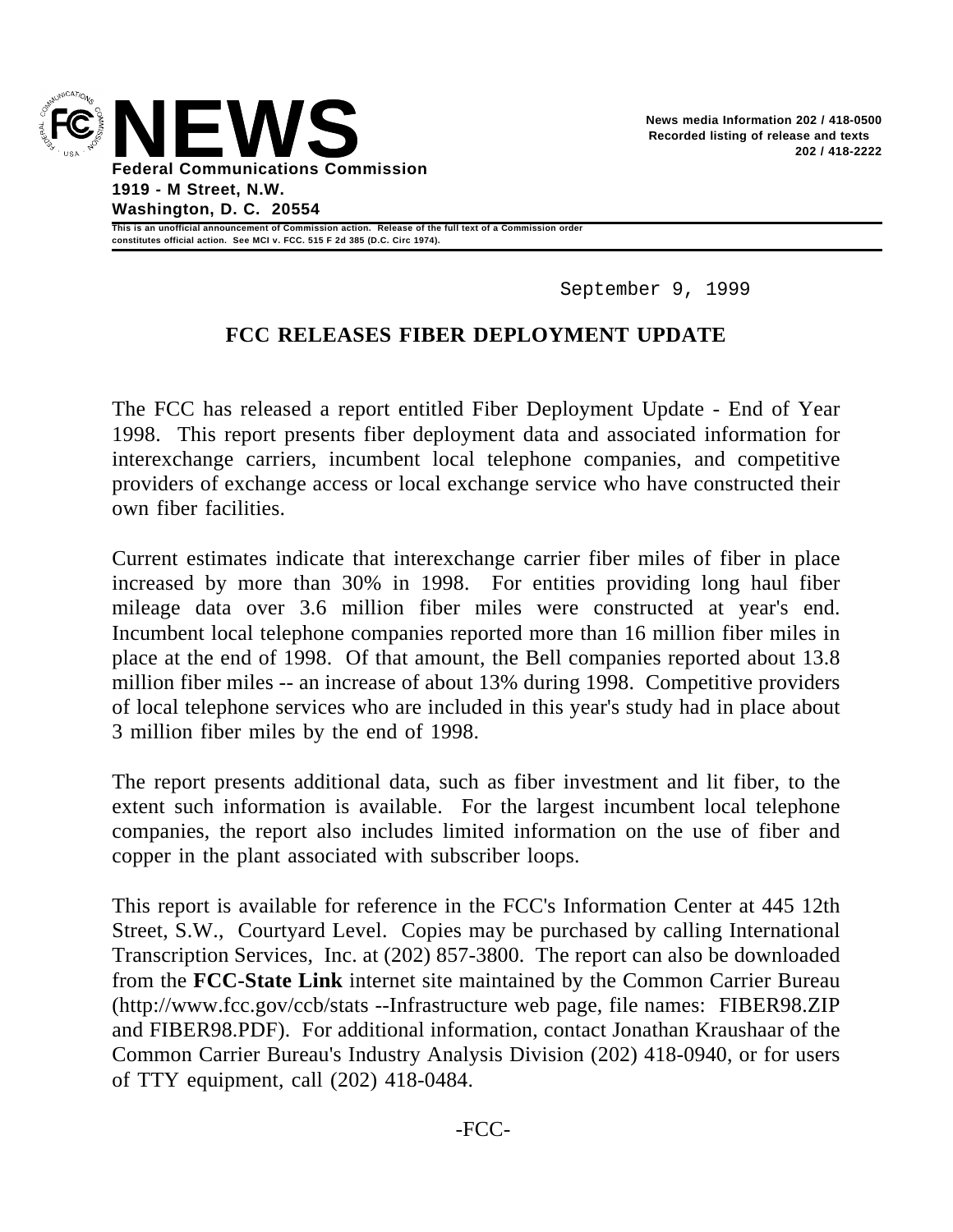# **FIBER DEPLOYMENT UPDATE END OF YEAR 1998**

By Jonathan M. Kraushaar

Industry Analysis Division Common Carrier Bureau Federal Communications Commission



This report is available for reference in the FCC's Information Center at 445 12th Street, S.W., Courtyard Level. Copies may be purchased by calling International Transcription Services, Inc. at (202) 857-3800. The report can also be downloaded from the **FCC-State Link** internet site maintained by the Common Carrier Bureau (http://www.fcc.gov/ccb/stats -- Infrastructure web page, file names: FIBER98.ZIP and FIBER98.PDF). For additional information, contact Jonathan Kraushaar of the Common Carrier Bureau's Industry Analysis Division (202) 418-0940, or for users of TTY equipment, call (202) 418-0484.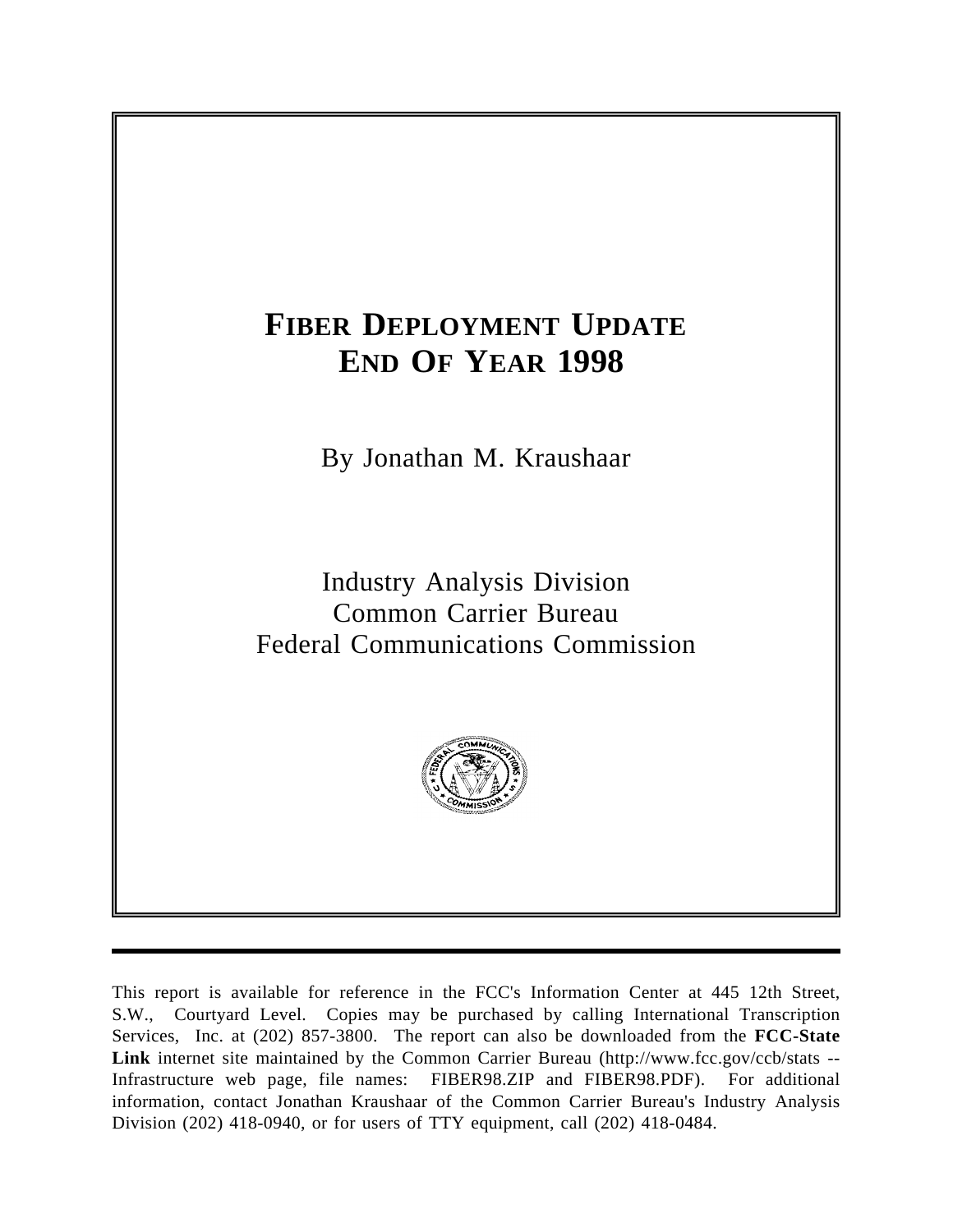#### **FIBER DEPLOYMENT UPDATE**

#### **End of Year 1998**

#### **To Our Readers**

We have published this report, to generally favorable reviews, for more than a decade. In the interest of minimizing burdens on participating carriers, we have limited data collection to that submitted on a voluntary basis. This approach, however, has certain shortcomings. First, any voluntary survey necessarily omits those that choose not to participate. Second, the voluntary data varies in terms of accuracy and consistency. Third, as noted below, a great deal of fiber-related activity is now undertaken by non-carrier entities like electric utilities and cable television companies. The increasingly important activities of non-carriers are not adequately reflected in this report. As a result, we are evaluating whether to continue this report in its present form, discontinue it, or modify it substantially. We solicit your thoughts and suggestions. The report's author, Jonathan Kraushaar, can be reached by using e-mail (jkrausha@fcc.gov) or by using the Customer Response information contained at the end of this report. We would appreciate hearing from you no later than November 1, 1999.

# Introduction and Overview

This report, which presents data about fiber optic facilities and capacity constructed for use by certain telecommunications carriers, has been issued annually since 1986. In the first part of the report, we provide an overview of the data and discuss the methods and procedures used to collect the data. We also discuss certain shortcomings of the data as received and how these shortcomings may affect the significance of the data as presented. The parts of the report that follow the discussion present selected statistical data that may illustrate trends in fiber deployment by surveyed carriers.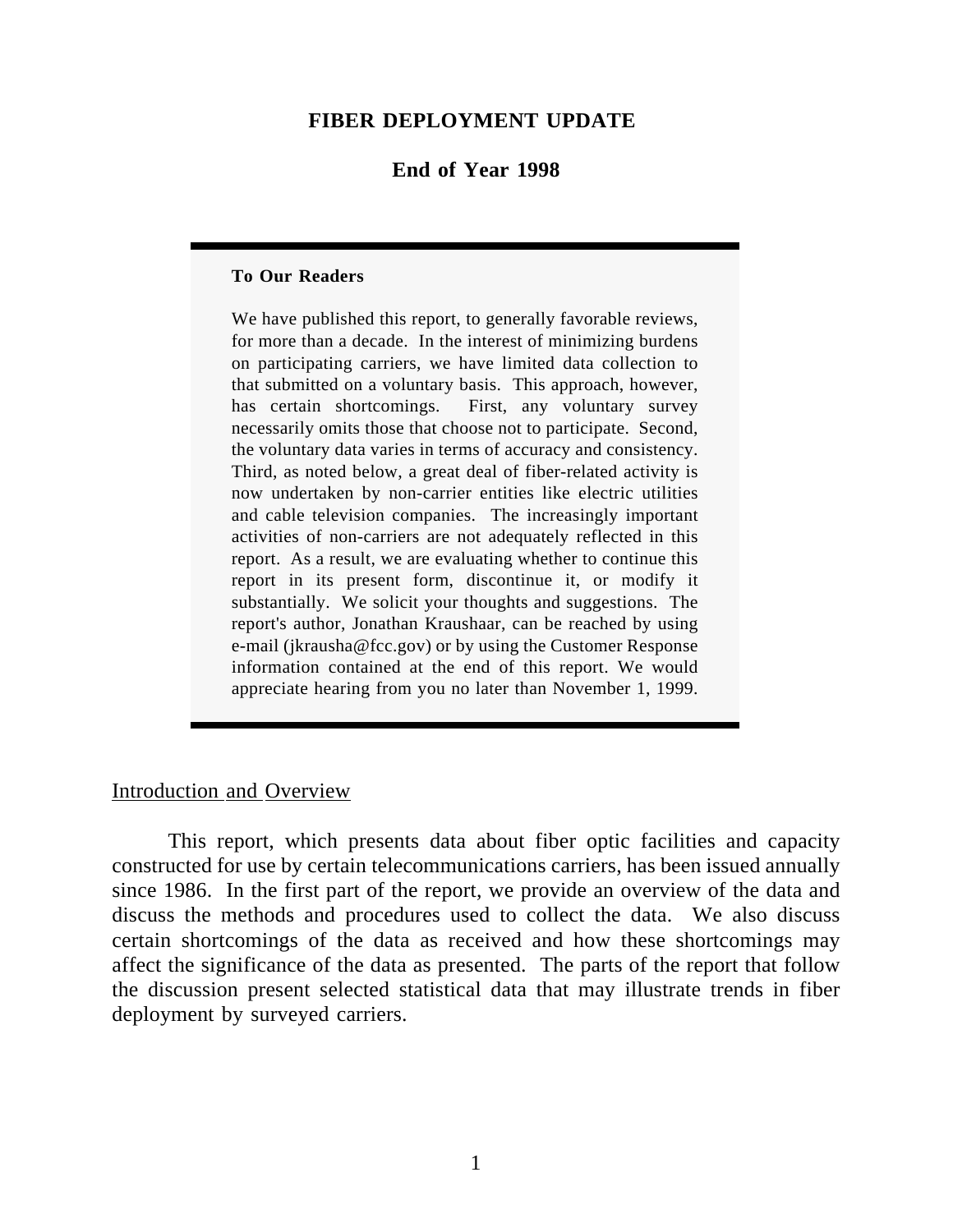Earlier reports -- as well as this update -- are available on the FCC-State Link website, which can be accessed via the World Wide Web at http://www.fcc.gov/ccb/stats (infrastructure section). The web site also contains other related infrastructure information,<sup>1</sup> such as the Automated Reporting and Management Information System (ARMIS) 43-07 reports for the mandatory pricecap local exchange carriers and other Commission publications, including the *Preliminary Statistics of Communications Common Carriers*.

This Fiber Deployment Report surveys fiber deployment by three types of carriers: interexchange carriers (IXCs), incumbent local telephone companies, and certain competitive access providers (CAPs), i.e., entities that provide access services using their own fiber facilities. In many cases, companies that began as CAPs now provide a wider range of telecommunications services including local exchange service. These companies may, therefore, also be referred to as competitive local exchange carriers (CLECs). We continue to use the term CAPs in this report, however, to distinguish the surveyed companies from CLECs of more recent vintage who have not yet deployed substantial fiber facilities of their own.

Because not all the companies listed in the tables provided fiber mileage data for both 1997 and 1998, it was not possible to make a simple growth calculation for this year based on the sum of supplied data. We have therefore estimated a lower bound overall growth figure by using 1997 data in the fiber totals where 1998 data were not available. This would tend to underestimate growth, since those entities with no current data more than likely experienced growth in 1998 which is assumed to be zero by this methodology. Using this approach we estimate that IXCs and CLECs included in this report experienced fiber mileage growth of at least 30 percent in 1998. Long haul fiber growth is significantly higher than last year's reported growth. Fiber mileage of all incumbent local telephone companies included in this report increased about 15 percent.<sup>2</sup> The actual amounts of fiber deployed in competitive local systems is still significantly smaller than the amounts

<sup>1</sup> *See Comprehensive Monitoring Report on Universal Service (Report No. CC 99-27), Section 10,* released July 12, 1999 and *Infrastructure of the Local Operating Companies*, released July 21, 1999*,* which appear on the FCC-State Link Internet site under the names mr99- 10.zip and INFRA98.ZIP and the domestic information from *Preliminary Statistics of Communication Common Carriers*, released May 28, 1999, which appears under the file name 98PSOCC.ZIP.

<sup>&</sup>lt;sup>2</sup> The Bell company growth figures were somewhat lower than the overall figure.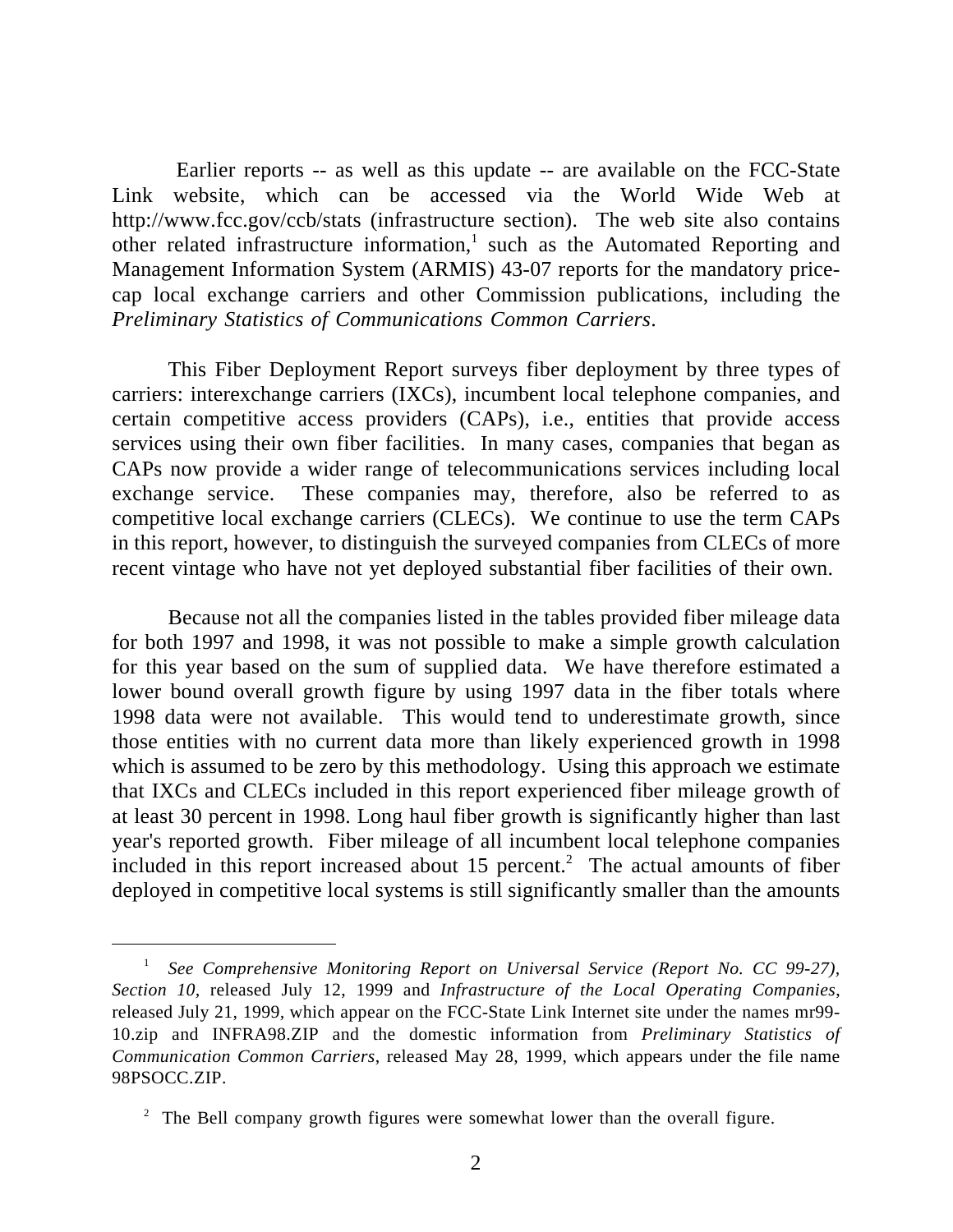deployed by major local telephone companies to date. Nevertheless, the rate of overall fiber growth for CAPs is quite dynamic and has often approached or exceeded 50 percent annually in recent years.

Data for interexchange carriers are shown in Tables 1-4, data for incumbent local carriers are shown in Tables 5-13 and data for CAPs are shown in Tables 14- 15. It should be noted that much of the data in the tables are shown in thousands. Because the least significant digits are not shown for these data, calculated sums may not necessarily appear as the exact sums of displayed entries. The reader should also note that in this year's report, blank entries are used to denote years in which data were not collected for a given entity. Typically data are shown when an entity began to construct its own fiber facilities. The use of "NA" in the tables typically indicates that the entity elected not to provide data.

#### New Service Providers

 $\overline{a}$ 

Finally, although this report focuses on fiber deployment by local telephone companies, IXCs and CAPS, we take passing note of fiber deployment by other entities. Recent technological advances that increase the capacity of fiber systems, or that facilitate provision of broadband services over existing facilities, have encouraged fiber deployment by entities as diverse as cable TV companies and electrical utilities. Regarding broadband, including broadband provided by cable TV companies, the Commission is only just beginning to survey its deployment pursuant to the mandate set out in Section 706 of the Telecommunications Act of 1996.<sup>3</sup> Certain fiber activities by selected cable TV companies are discussed in the notes following the presentation of data about CAP-provided fiber. We do not, in any case, provide in this report anything at all approaching a complete picture of fiber-related activities by cable TV companies.

Based on the limited information available to us it appears that a number of electric utilities are constructing fiber facilities in order to market broadband (SONET) capacity to interexchange carriers or other customers. In this report we have, for the most part, only noted electric utility fiber capacity from the perspective of the IXCs that lease or obtain fiber through long-term use arrangements with these entities. (See Table 4 of this report.) Neon, a new longhaul provider that was identified in last year's report, apparently is partially owned

<sup>3</sup> 47 U.S.C. § 706nt. *See* Telecommunications Act of 1996, Pub. L. No. 104-104, 110 Stat. 56 (1996 Act).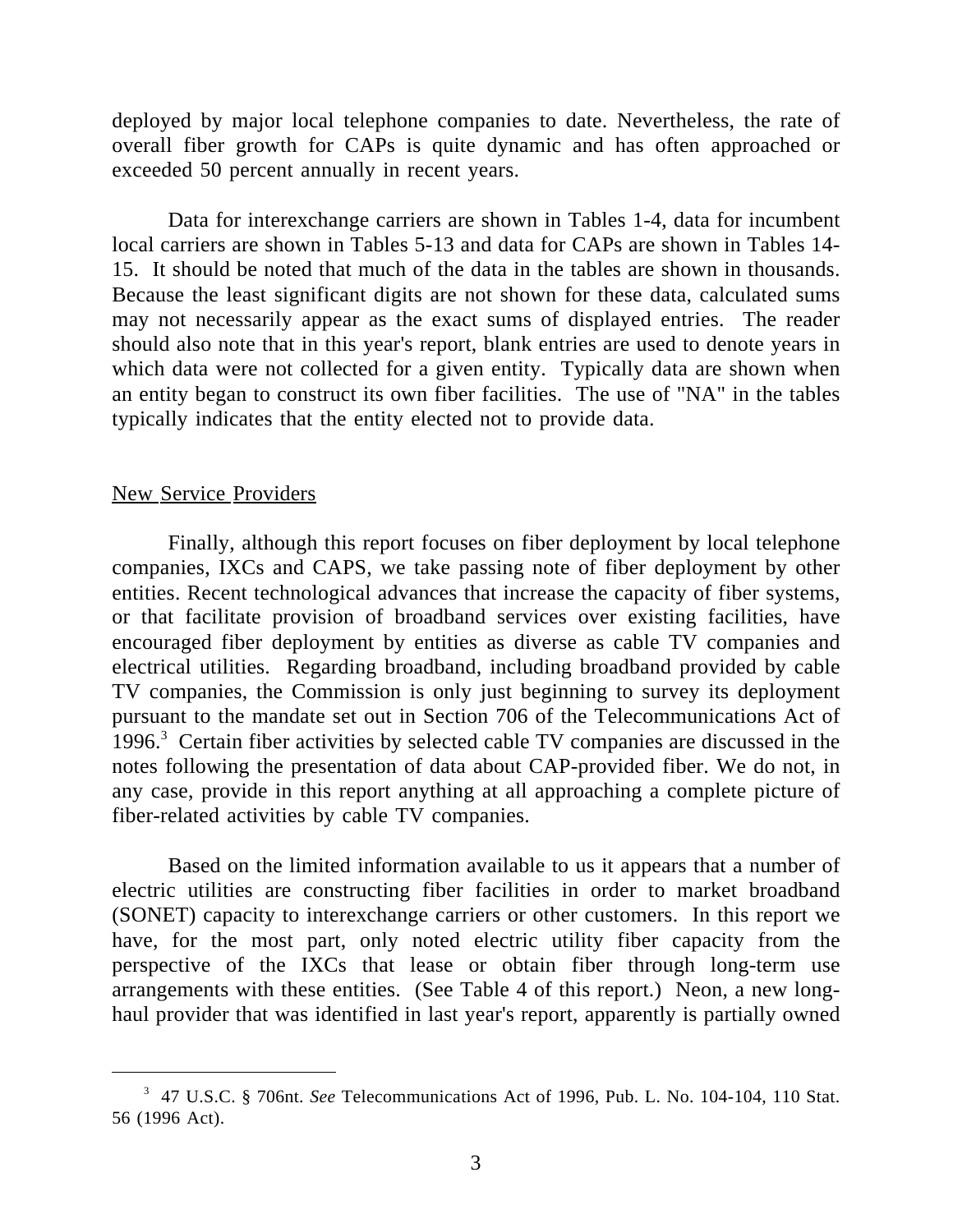by two electrical utilities (Central Maine Power Co. and Northeast Utilities) and appears in the charts with other IXCs. The United Telecommunications Council (UTC), based in Washington, D.C., publishes resource material about electric utility-provided fiber deployment. Readers who wish further information about such deployment should consult their reports.<sup>4</sup>

#### Data Collection Techniques

 $\overline{a}$ 

We contacted carriers by telephone and also provided carriers with written descriptions of the specific elements of data that we sought to collect. (These descriptions are summarized in the notes to the accompanying tables.) Our surveys have led, in some cases, to adjustments of prior-year data. Several elements of the data request are common to all carriers surveyed, namely, (1) route-miles of backbone fiber systems, (2) fiber miles deployed, (3) sheath miles of fiber cable deployed, and (4) fiber miles of equipped (or "lit") fiber. (To assist the reader to distinguish between these different measures, we note that two fiber cables extending 100 miles along the same route, each containing 10 fibers, would result in 100 route miles of fiber, 200 sheath miles, and 2,000 fiber miles.)

We also note that the number of circuits that can be multiplexed onto the same fiber will vary depending on the terminal and repeater technologies that are employed. Therefore, underlying fiber data can be used in conjunction with updated estimates of available terminal and repeater technology to arrive at updated estimates of maximum available capacity. For example, a carrier employing 1.76 gigabit terminal technology using a single optical wavelength would find that this technology supports up to about 25,000 two-way circuits on a single fiber pair, more than triple the capacity of earlier systems. Although up-front costs for fiber deployment are high, a significant portion of the total investment can be deferred until actual demand materializes. Once such demand occurs, carriers may make use of the most up-to-date equipment available for equipping their fiber. Of course, because different carriers employ different technologies to equip their fiber, their abilities to cope with unexpected changes in traffic levels will vary.

For example, carriers have upgraded capacity on existing fiber systems by employing equipment that offers, on the same fiber, multiple optical channels using different wavelengths or optical frequencies (also called "rails"), each operating at

<sup>&</sup>lt;sup>4</sup> See Report on Utility and Pipeline Fiber Optic Applications and Developments, United Telecommunications Council (1997).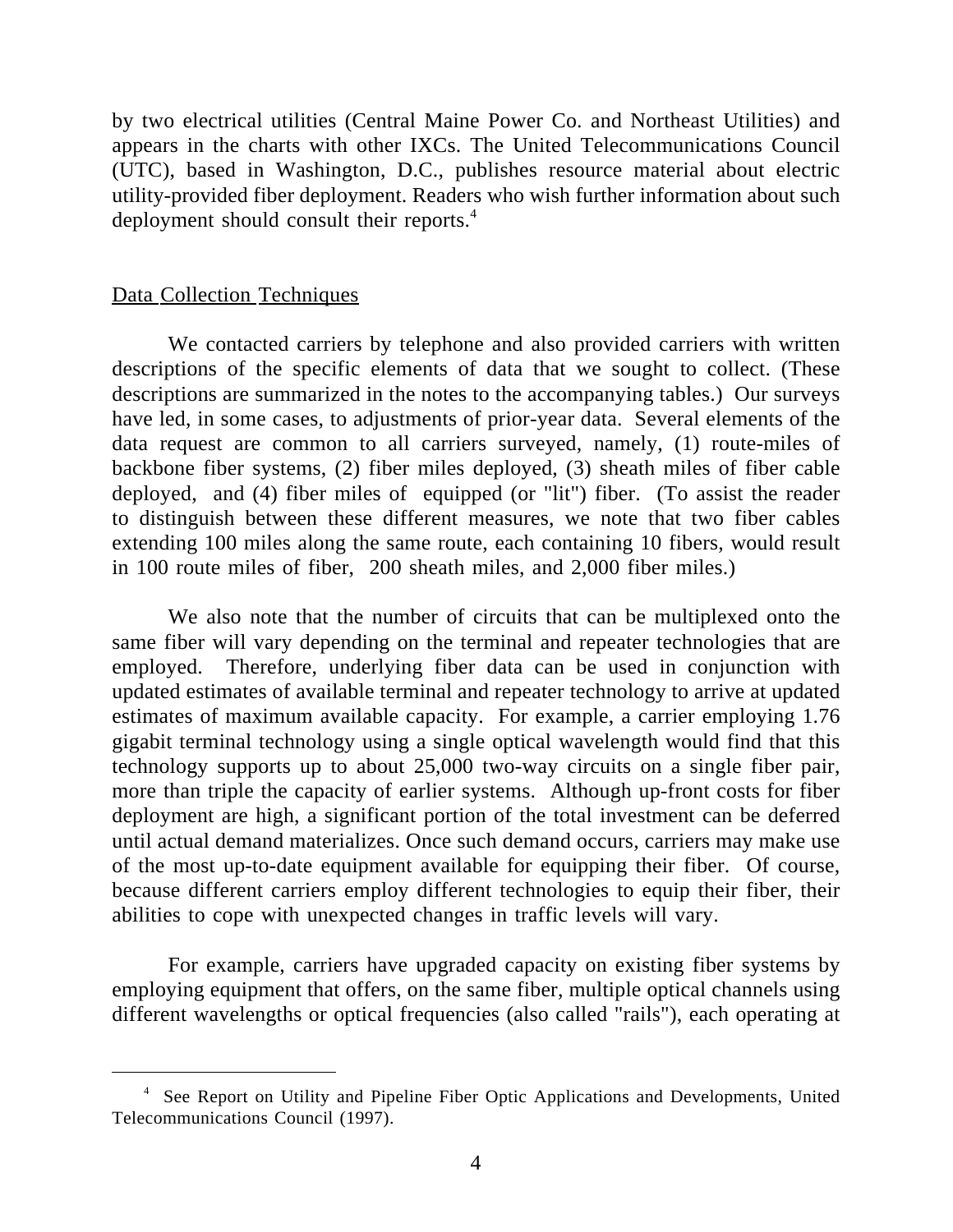data rates over 1 gigabit per second. In some cases, carriers have replaced or augmented older types of fiber with newer fiber, called "dispersion shifted fiber," which is specifically designed to support multiple wavelength operation. In addition, in-line optical amplification is also being used to reduce cost in two ways. First, it reduces the requirement for repeaters by increasing repeater spacing. Second, by eliminating the need for traditional repeaters that require conversion of optical to electronic signals and back to optical signals again, it allows for future upgrading of capacities without requiring costly changes to repeaters. The use of optical amplification and multiple wavelength operation reduces the cost of longhaul fiber systems while allowing for lower-cost upgrading of capacities as demand dictates. Our tables show the combined total of "dark" (i.e., non-equipped) fiber and lit fiber capable of supporting telecommunications services. Also shown in a separate table is the percentage of activated or lit fiber.

Although we requested several basic data items from all surveyed carriers, we requested certain other data items that are specific to the category of carriers surveyed. Thus, we requested data from IXCs about their total number of points of presence -- or points of interconnection -- with local telephone companies or CAPs, including interconnection locations not owned by the IXC. The number of points of presence, like fiber route mileage, provides a very basic measure of network coverage. Some carriers, however, did not provide these data. AT&T provided point-of-presence data only for its switched services.

As noted previously, we also requested information from IXCs about sharing of electric utility fiber. These data are summarized in Table 4. To avoid double counting of such facilities, we have not generally requested similar information from electric utility companies but include at the end of this report a listing of such entities that have been granted exempt status to operate markets in telecommunications facilities and services under the terms of the 1996 Act. Given the limited responses by interexchange carriers to our survey on this question, this information should be assumed to reflect only a portion of these shared fiber systems.

From local telephone companies we sought specific information about the application of certain technologies associated with fiber deployment. For example, we sought information about fiber-to-the-curb systems that allow fiber employed by multiple residences to be shared to the pedestal or drop-wire. We also sought information about the use of technologies that enhance the capability of existing copper loops, and information about the use of pair gain systems, along with statistics on local loop length. (The data indicate that presently local loops average about 2.5 miles in length and typically utilize dedicated copper facilities from the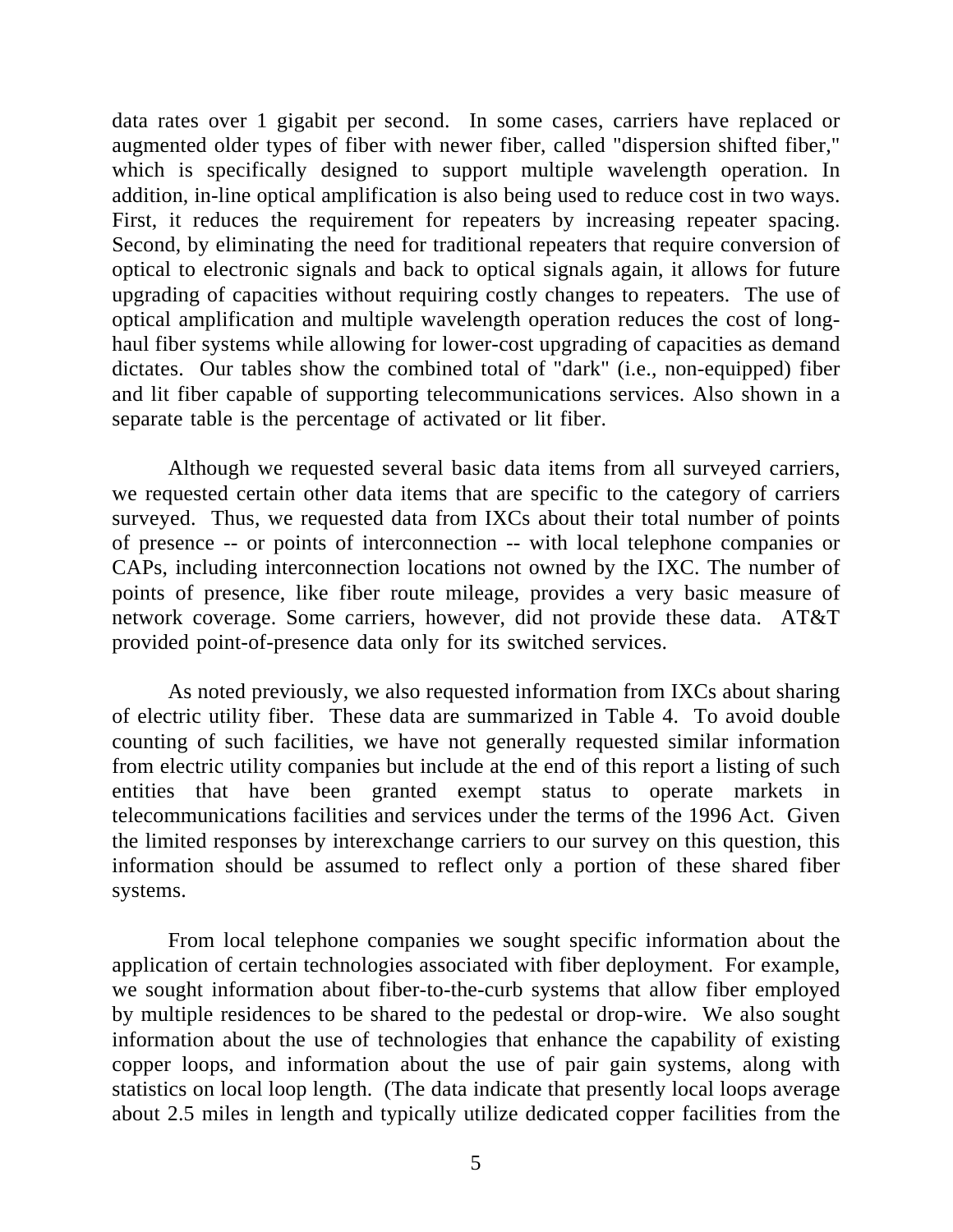customer all the way to the central office.) Finally, we requested information about DS-3 mileage on fiber facilities and T1 mileage on copper facilities and total T1 customer terminations in order to gain some insight into the overall customer demand for T1 data rates and the utilization of fiber facilities at the local level, where carriers have less opportunity to take advantage of economies of scale.

 From CAPs we sought information about the number of buildings served since this continues to be a useful index in evaluating the extent of CAP-deployed fiber. Most CAPs provided this information and it is reported in Table 15. We also contacted several cable TV companies that are converting their plant for two-way operation using a customer return channel. We note that some of the entities either chose not to provide data or were unable to provide data in time for this publication.<sup>5</sup> For further information, we direct the reader to the notes to Tables 14 and 15, *infra*.

### Source Methods and Data Limitations

 $\overline{a}$ 

The purpose of the 1996 Act is to open all telecommunications markets (including both the local and long distance markets) to competition. While the information in this report was gathered only from entities currently deploying their own fiber transmission facilities, the current and historical data may have usefulness in forecasting future fiber deployment by newer CLECs.<sup>6</sup>

Generally, as noted above, we employed telephone interviews and a survey item description sheet as the primary method of data gathering for this report. (We initially contacted the Bell operating companies by letter.) We used follow-up

<sup>&</sup>lt;sup>5</sup> These entities, including Comcast, Cox, and TCI were informally contacted and provided information about their total route mileage, fiber route mileage and fiber mileage along with the amount of plant that is equipped for two-way operation either in terms of mileage or homes passed and the number of schools and libraries served by fiber or broadband capability. One entity, Media One, chose not to provide data while its merger with AT&T is pending.

<sup>&</sup>lt;sup>6</sup> Carriers commonly referred to as competitive local exchange carriers (or CLECs) that do not own fiber facilities are not included in this report. Such excluded CLECs primarily use incumbent local telephone company unbundled network elements or resold services, as provided for in section 251 of the 1996 Act, to deliver switched local service to consumers. To the extent that use of unbundled network elements or resold services is a CLEC entry strategy to build a customer base of sufficient size to justify investment in transmission facilities, such CLECs may choose to deploy their own fiber facilities in the future. In some instances, newer entities have chosen not to provide data. Many of these entities, however, do not own fiber.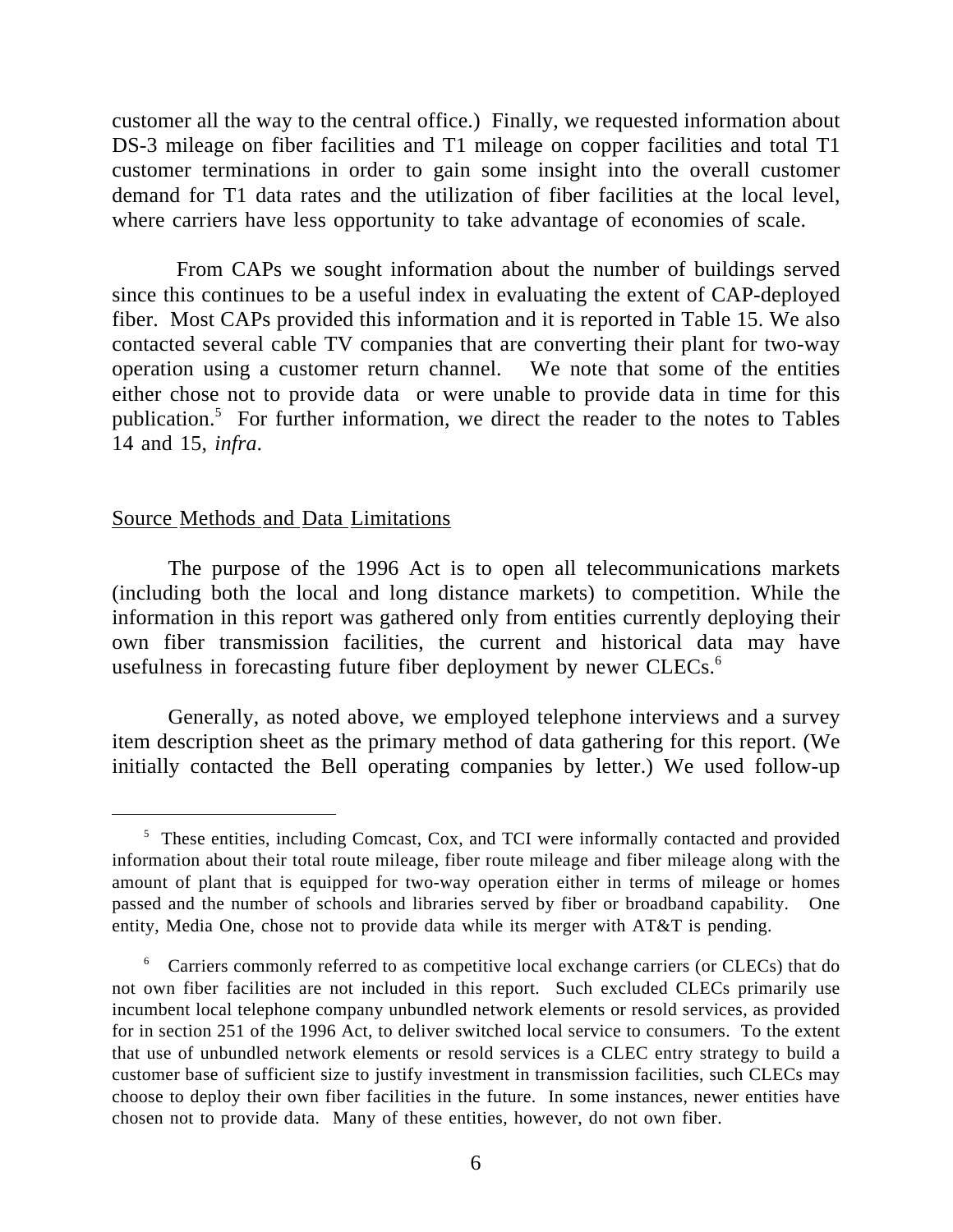discussions to clarify initial responses from carriers as well as to ask additional general questions about current developments and trends. We have informed carriers that responses to our Fiber Deployment survey are voluntary; and in a number of instances, carriers have declined to provide some or all of the requested data. We note that a number of trade associations, including the Utilities Telecommunications Council (representing electric utilities), the National Cable Television Association (NCTA), and the Association for Local Telecommunications Services (ALTS) (representing competitive access providers), have provided us with useful and relevant information. We greatly appreciate the support and cooperation of all of the participating entities who made this report possible.

 Many entities provided nearly all requested data. In some instances certain data have been excluded from this report where we detected apparent inconsistences or where too few of the reporting entities provided the requested information. We have attempted to correct certain previously identified reporting problems and to improve the survey by modifying and augmenting some of the surveyed items, while deleting others. For example, we requested both route mileage and cable sheath mileage data from IXCs and CAPs in order to help ensure that carriers with multiple cables in a route properly distinguish these data items. Also, as noted previously, we have attempted to confine our data requests to owned fiber in order to minimize the possibility of double counting; and in the notes to the tables, we identify known exceptions to this.<sup>7</sup> Finally, we have refined the use of data gathering that is specific to the three carrier groups surveyed.

Nevertheless, we express certain caveats for the reader's benefit. First, a number of factors continue to make it difficult to gather -- and interpret -- data about fiber deployment. Mergers, acquisitions, joint ventures and other sharing arrangements among service providers make it difficult to ensure that no double counting of capacity has occurred. In addition, some IXCs count fiber constructed and shared with electric utilities as owned fiber, even though they in fact employ long-term leases or right-to-use arrangements. Growth-rate distortions caused by potential double counting of these kinds of facilities has in the past been limited by exclusion of electric utility data from the tables. We caution, however, that the number of new entities constructing fiber and the increasing use of right-to-use contracts between some of the entities included in the tables may be blurring the distinction between leased and owned fiber and may lead to some double counting

 $\frac{7}{10}$  For example, we note that the tables include expanded facilities of Frontier that were at least partially associated with right-to-use (IRU) agreements.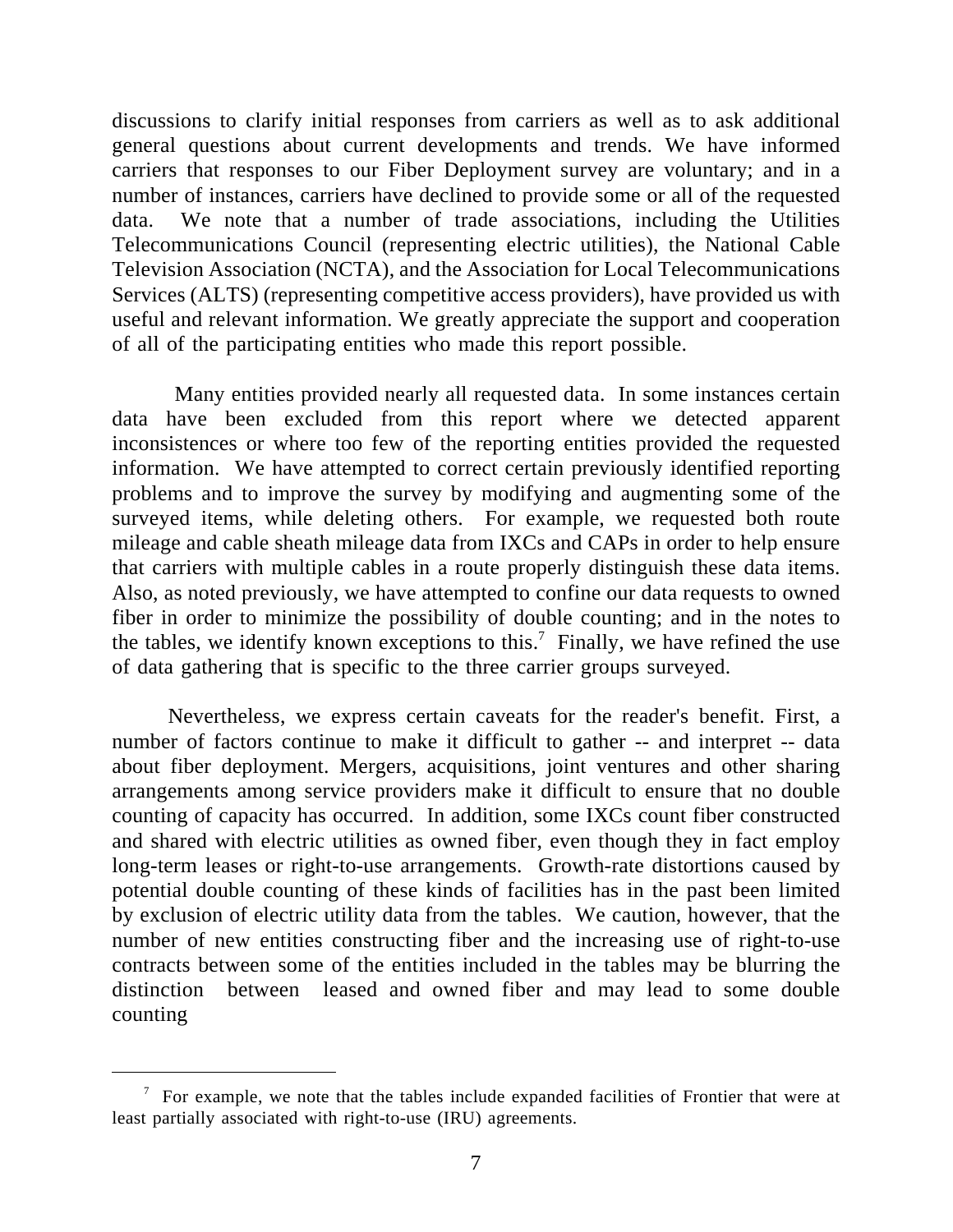of fiber capacity. We expect that as more joint ventures and right-to-use contracts proliferate the industry it will be increasingly difficult to assure that no double counting of fiber has occurred.<sup>8</sup>

This report primarily focuses on nonmovable and nonfungible backbone cable transmission plant elements of the plant infrastructure that are owned by each reporting carrier. The inherent ability that fiber had from the outset to support data rates that could not yet be achieved in practice, and the steady improvement in terminal and repeater technologies over the years, have increasingly made the variable costs of large fiber networks more a function of the number of terminal elements than a function of distance.<sup>9</sup> Furthermore, terminal elements are movable and their cost is primarily a function of the number of links on which they are used rather than the length of the link over which they provide service. In addition, significant capacity increases made possible by state-of-the-art terminal facilities - -whose cost should decline over time -- will tend to make the incremental costs of adding network capacity even lower. Nonetheless, there may be significant differences among carriers in the structure of their underlying network, their embedded investment for a given-size network and the robustness of their networks in responding to changes in demand. There are also both embedded capacity and investment differences that are a function of the mix and capability of the various types of terminal and repeater equipment currently installed.

Another problem in evaluating the data is the widespread use by carriers of redundant paths or routes. Redundancy, in general, makes it more difficult to interpret data on activated or lit fiber, since all carriers do not deploy redundant facilities in the same manner or to the same extent. As mergers and overbuilds occur, there is also increased likelihood of ambiguity in connection with data on route mileage. To some extent, we guarded against this problem by requesting that carriers provide sheath mileage data in addition to route mileage data. Fiber crosssection data, calculated by dividing the fiber mileage by the sheath mileage or route mileage, provides a check for data errors or misinterpretations, since erratic fluctuation of fiber cross section would not generally occur. Nevertheless, the

<sup>&</sup>lt;sup>8</sup> Although we have requested data on owned fiber, not all entities track fiber built or obtained in connection with long-term right-to-use contracts the same way. We have included available information on this issue in the notes to the tables.

The cost of the underlying fiber network is mileage sensitive. Once constructed, the cost of adding terminals is less a function of mileage than the number of network links. It should of course be noted that the number of terminal elements required in providing service is partially a function of the structure of the underlying fiber network.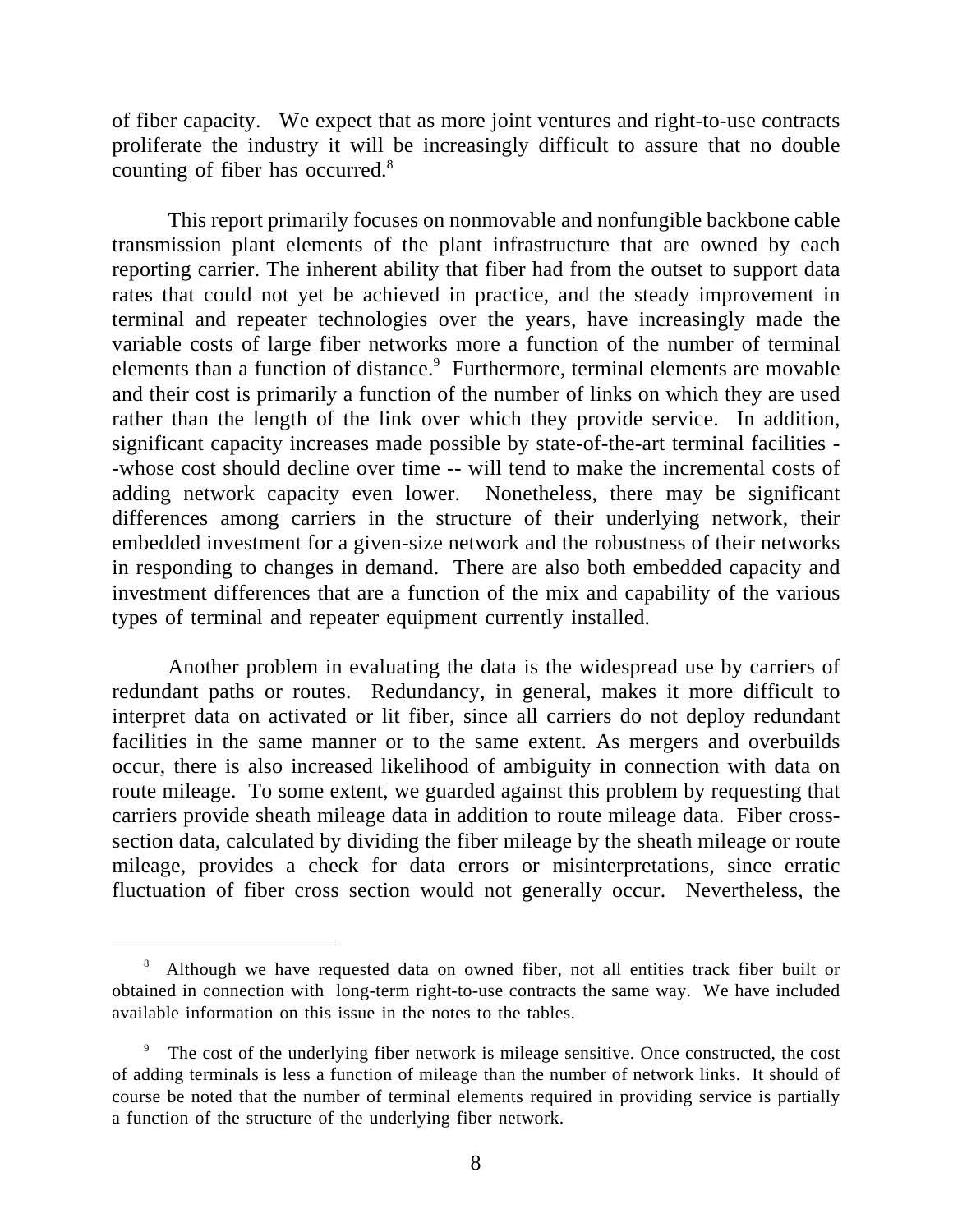carriers' tendency to estimate fiber mileage based on route mileage data and an estimated fiber-count factor may have limited the usefulness of this approach. (Similar factors are also used in some cases to generate the DS-3 mileages and to provide lit fiber mileages.) Redundancy tends to increase the lit fiber percentage over the level that would otherwise exist. In general, abrupt changes in the amount of lit fiber on a year-to-year basis could be caused by significant fiber growth or by problems in the reporting of these data. Corrections to previously provided lit fiber data are reflected in the tables. In some other cases, we have found evidence to indicate that reporting entities themselves have made appropriate corrections.

We express one more general caveat about methodology and data quality: growth rates are based on year-to-year differences in reported quantities of deployed fiber and are thus especially sensitive to reporting errors which may be introduced by carrier estimation. Since project completion dates are often estimated and not all carriers track their owned fiber the same way, the reader should exercise care when interpreting growth-rate data.

Finally, as with previous reports, this Fiber Deployment Report includes adjustments for data reported in previous years. These adjustments typically are highlighted in the notes associated with the appropriate tables. They include: rounding issues, acquisitions, overlapping routes, and improvements in data acquisition methods. Further details about adjusted data can be found in the relevant prior reports. For example, in the case of mergers or acquisitions, the merged entities are often shown on a consolidated basis over the period displayed in the tables, even though the consolidation may not have been in place during the entire period.

### Interexchange Carriers

 $\overline{a}$ 

We present IXC data in Tables 1 through 4. By year-end 1998, IXCs had deployed fiber networks exceeding 150,000 route miles, and we estimate their fiber mileage increased by more than  $30\%$  over previous levels.<sup>10</sup> At the same time, the increasing use of leveraged builds and right-to-use agreements by entities such as Williams and Qwest is making it more difficult to assure that double counting has not occurred. Total 1998 IXC fiber mileage from entities providing data is

 $10$  A few entities, including WorldCom, provided us with route mileage data but were unable to provide fiber mileage data this year. We calculated an expected minimum overall fiber mileage growth by conservatively assuming that data for these entities were unchanged from last year.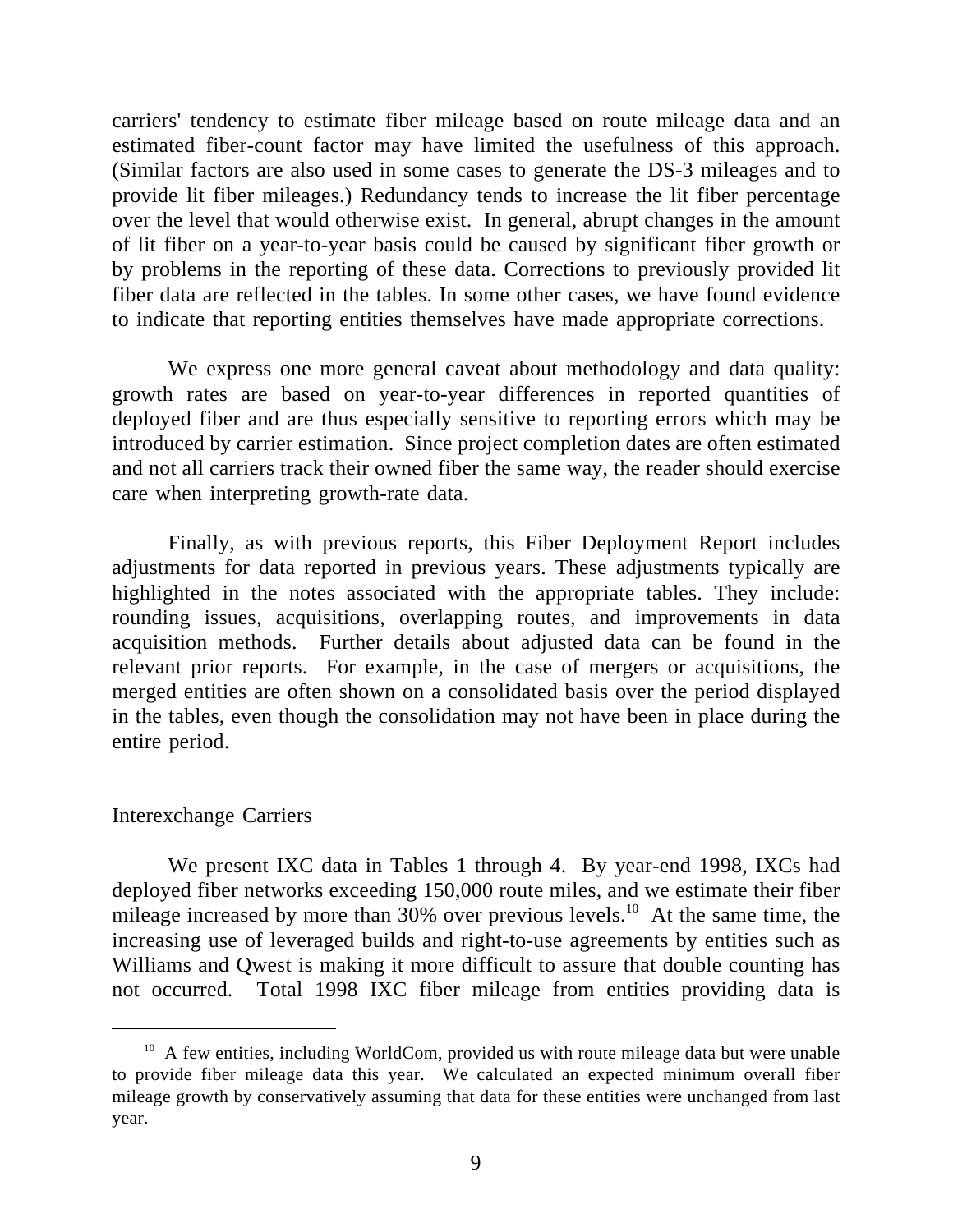estimated at more than 3.6 million miles, as shown in Table 2. We expect that total long-haul fiber is considerably larger if we take into consideration electric utility entities marketing SONET capacity (not included in the tables) and entities that did not provide data. We note that a significant amount of long-haul interexchange fiber utilizes railroad rights-of-way, abandoned pipelines, or is simply buried. While some of the IXCs operate a significant number of microwave routes, these data are not reflected in the tables.

Although in recent years there have been significant advances in enhancing fiber capacity using opto-electronic equipment and multiple optical wavelengths, conservative estimates of the capacity of IXC fiber facilities assume the minimum widely used single wavelength data rate. For example, assuming 28 DS-3's (or 18,816 circuits per fiber pair), using older single wavelength 1.2 Gbit/second terminal and repeater technology, at least 50 million DS-3 equivalent miles are available using IXC fiber networks. Optical repeater systems also have improved fiber performance by eliminating costly electronic repeaters and by increasing the distance between repeaters.

As noted above, newer technologies using wavelength division multiplexing boost capacity significantly. Moreover, in some cases this technology can be overlaid on existing systems without requiring total replacement of terminal equipment. For example, IXCs have deployed synchronous optical network (SONET) multiplexing systems at the OC-192 (10 Gbit/second) rate<sup>11</sup> that provide the capacity equivalent of 192 DS-3's per fiber pair. Even newer systems able to handle aggregate transmission at 40 Gbit/second and higher also have been developed. MCI, for example, reported the construction of such systems for trials and new deployments.<sup>12</sup> While most newer systems increase capacity by employing wavelength division multiplexing and so-called "dense" wavelength division multiplexing (which multiplies existing data throughput by using separate optical frequencies), it is also possible to provide two-way transmission (full duplex) over the same fiber. Of course, a portion of the capacity available using these new

<sup>&</sup>lt;sup>11</sup> SONET systems provide advanced protocols for multiplexing or interleaving of data channels or streams and are becoming an increasingly attractive means for subdividing fiber capacity into manageable chunks. SONET system rates are prefixed by the letters "OC". The DS-3 used widely in backbone transmission systems is roughly equivalent in capacity to the OC-1 SONET physical interface rate of 51.84 Mbit/sec. An OC-3 SONET system is therefore capable of handling the equivalent of approximately 3 DS-3's. Each DS-3 in turn can support up to 672 voice-grade equivalent circuits encoded at the 64 kb/second rate.

<sup>12</sup> *See Lightwave*, Mar. 1997, at 1.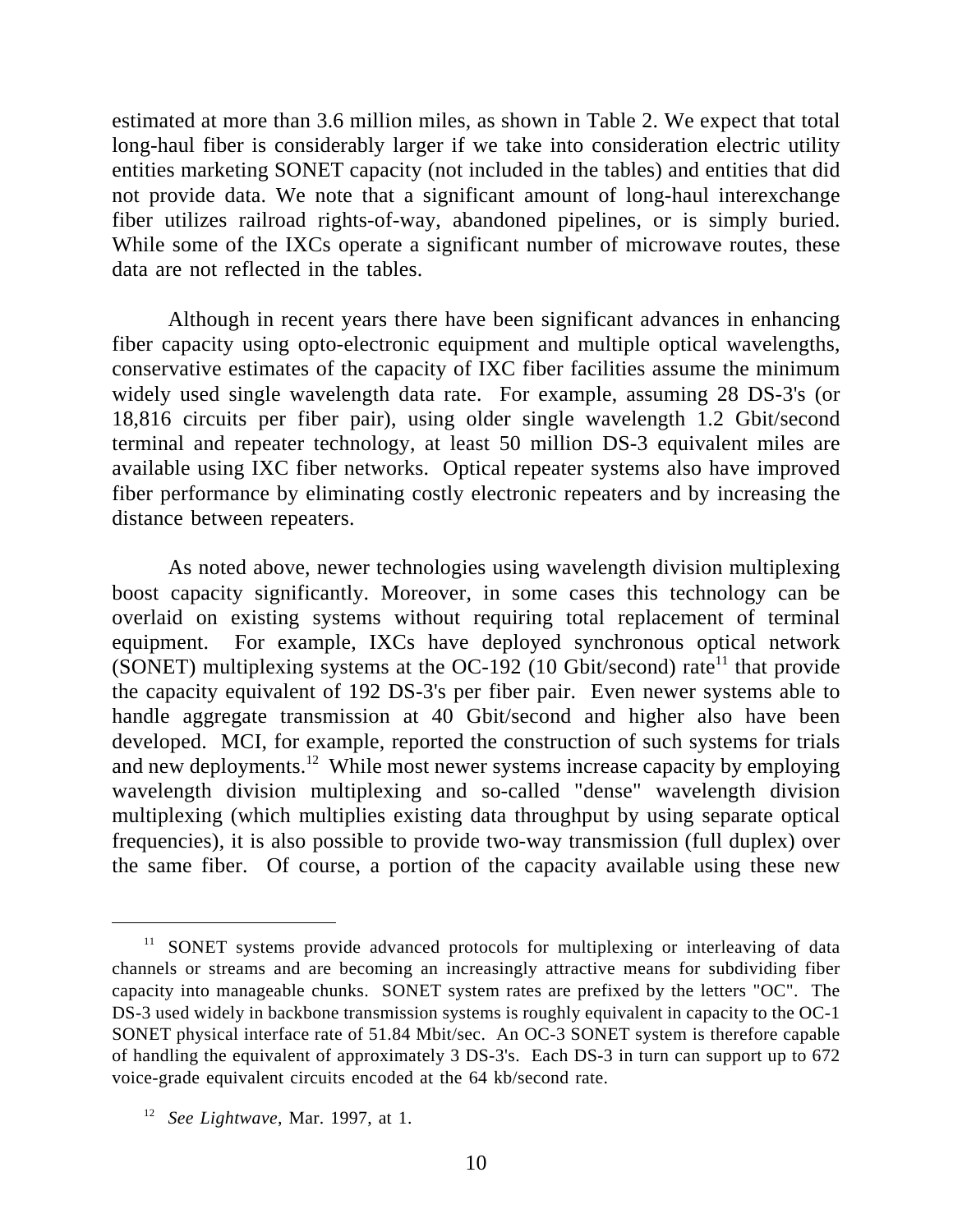systems is typically allocated to facility redundancy and failure restoration. Many IXCs (as well as local telephone companies) have been using SONET rings for redundancy; when failures occur, transmissions can be rerouted in the reverse direction around the ring.

Overall increased fiber system capacity made possible by greater use of optical amplification and wavelength division multiplexing have reduced the need of existing carriers to construct new fiber. As a result, the cost of long-haul transmission is becoming less a function of distance than of the number of terminations, since a greater portion of the cost of adding capacity is being directed toward fixed terminal capabilities that are required on each link, regardless of length. This, along with a desire to use existing fiber transmission facilities more effectively for varying bandwidth requirements, appears to be encouraging new networking strategies like so-called distributed switching. In distributed switching, switching functionality and components are spread over a network rather than being concentrated in specific locations. Changes in the relative costs of distance-sensitive and non-distance-sensitive network components, and new advances in router technology (used for internet and packet services), appear to be major factors promoting such developments.<sup>13</sup>

Table 4 contains the number of IXC points-of-presence and the extent of IXC facilities shared with electric utilities. We note that previous Fiber Deployment reports have provided fiber investment data by carrier. In recent years, not enough entities have provided such data so as to allow inclusion in the tables. The reader may refer to the notes to the tables in order to estimate investment based upon past reports.

 $13$  For example, Sprint plans to evolve towards an integrated network using asynchronous transfer mode (ATM) links in a configuration of distributed switching that would facilitate the simultaneous transmission of services requiring different data rates, such as voice, internet, packetized data, and broadband services over the same backbone network. In such a configuration, the entire network begins to look very much like the components of a single switch. What is now termed "internet voice" would become a seamless component of this kind of network.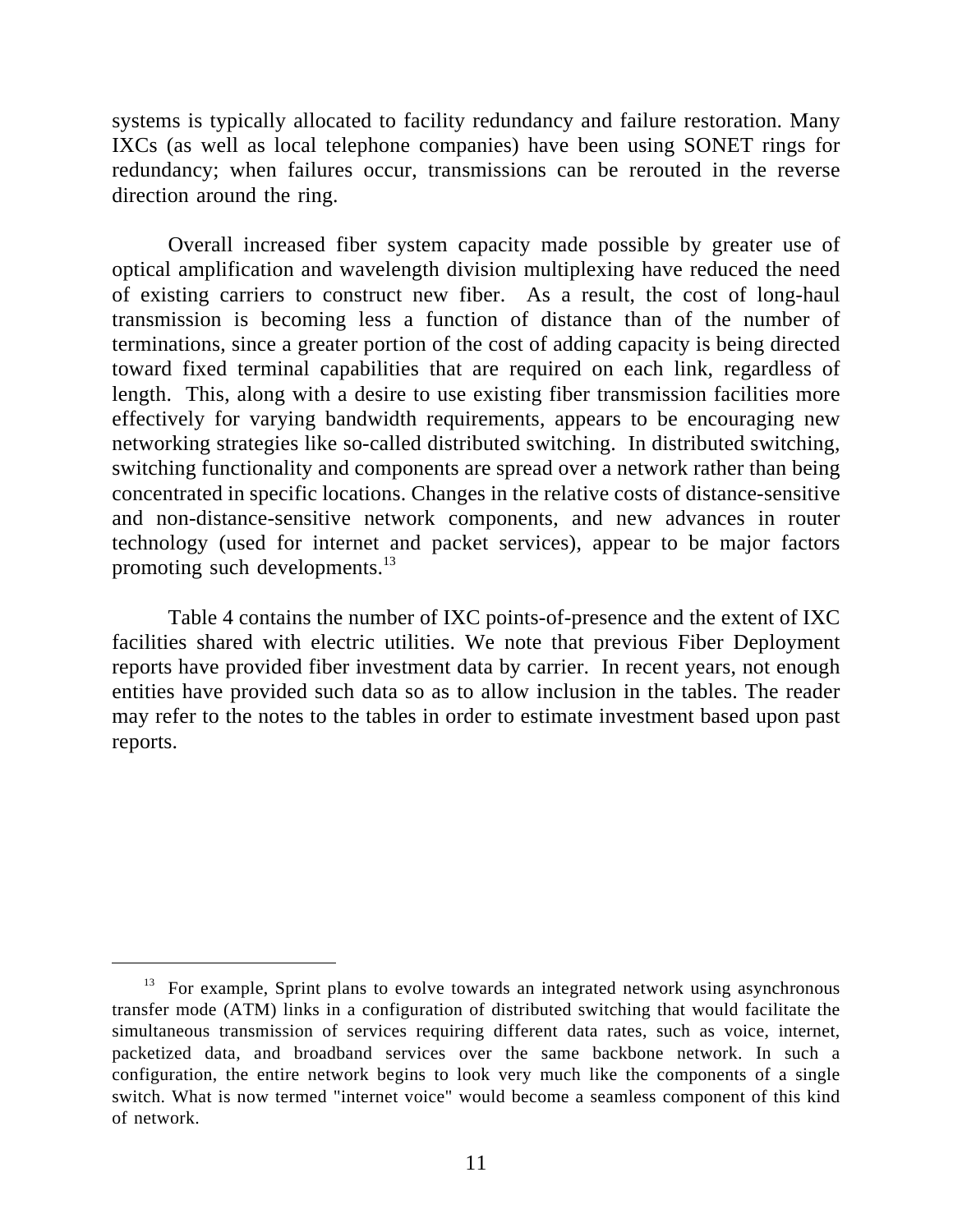| Fiber System Route Miles -- Interexchange Carriers *<br>Table 1: |        |        |        |        |        |        |        |        |        |        |            |            |                |                     |
|------------------------------------------------------------------|--------|--------|--------|--------|--------|--------|--------|--------|--------|--------|------------|------------|----------------|---------------------|
| Year:                                                            | 1985   | 1986   | 1987   | 1988   | 1989   | 1990   | 1991   | 1992   | 1993   | 1994   | 1995       | 1996       | 1997           | 1998                |
| $\parallel$ AT&T<br>∥Caprock                                     | 5,677  | 10,893 | 18,000 | 23,324 | 28,900 | 32,398 | 32,500 | 33,500 | 35,000 | 36,022 | 37,419     | 38,704     | 38,704         | 39,576<br>800       |
| Elec. Lightwv.<br>Frontier (RCI)                                 |        | 580    | 796    | 413    | 414    | 415    | 417    | 417    | 417    |        | 298<br>516 | 733<br>516 | 1,054<br>3,341 | ,665<br>12,261      |
| <b>GST Telecom</b>                                               | 580    |        |        |        |        |        |        |        |        | 414    |            | 106        | 769            | 5,666               |
| <b>IXC</b>                                                       | 382    | 382    | 803    | 803    | 803    | 914    | 914    | 914    | 1,257  | 1,357  | 1,365      | 2,025      | 4,647          | 6,028               |
| MCI                                                              | 3,025  | 6,752  | 10,267 | 12,467 | 13,839 | 16,000 | 16,700 | 17,040 | 19,793 | 21,460 | 21,049     | 23,096     | 25,234         | 25,882              |
| McLeod USA<br>lMetromedia<br><b>NEON INC</b>                     | 310    | 310    | 332    | 332    | 332    | 332    | 332    | 332    | 332    | 519    | <b>NA</b>  | 621        | 621            | 4,252<br>300<br>505 |
| Norlight                                                         |        |        | 670    | 670    | 844    | 844    | 844    | 850    | 850    | 850    | 850        | 935        | 935            | 935                 |
| Qwest                                                            | 881    | 950    | 1,210  | 1,210  | 1,210  | 1,210  | 1,406  | 1,406  | 1,406  | 1,408  | 1,408      | 3,977      | 7,101          | 12,496              |
| Sprint<br>Wiliams                                                | 5,300  | 11,915 | 17,476 | 21,938 | 22,002 | 22,093 | 22,725 | 22,799 | 22,996 | 22,996 | 22,996     | 23,432     | 23,574         | 23,574<br>4,192     |
| WorldCom                                                         | 3,884  | 8,886  | 9,169  | 10,262 | 10,888 | 11,056 | 11,093 | 11,093 | 11,104 | 11,104 | 11,127     | 12,060     | 19,619         | 21,647              |
| Tot. Reported:                                                   | 20,039 | 40,668 | 58,723 | 71,419 | 79,232 | 85,262 | 86,931 | 88,351 | 93,156 | 96,130 | 97,028     | 106,205    | 125,599        | 159,779             |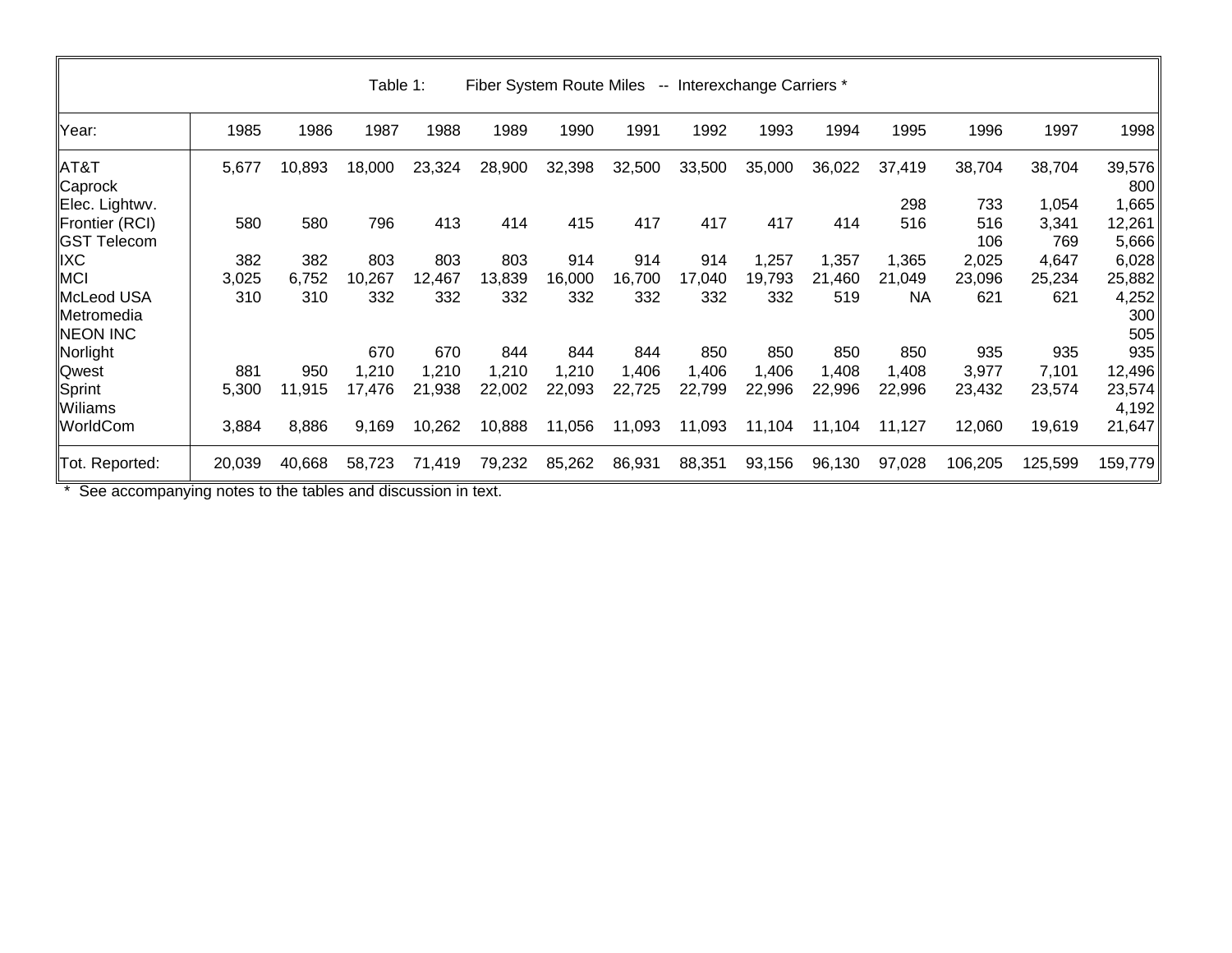| Thousands of Fiber Miles -- Interexchange Carriers *<br>Table 2: |                |                |                |       |       |       |       |       |       |                |           |        |          |                       |
|------------------------------------------------------------------|----------------|----------------|----------------|-------|-------|-------|-------|-------|-------|----------------|-----------|--------|----------|-----------------------|
| Calendar Year:                                                   | 1985           | 1986           | 1987           | 1988  | 1989  | 1990  | 1991  | 1992  | 1993  | 1994           | 1995      | 1996   | 1997     | 1998                  |
| $\parallel$ AT&T<br>Caprock                                      | 136            | 261            | 432            | 705   | 838   | 936   | 1,011 | 1,019 | 1,056 | 1,142          | 1,179     | 1,259  | 1,282    | 1,296<br>77           |
| Elec. Lightwv.                                                   |                |                |                |       |       |       |       |       |       |                | 15        | 31     | 31       | 53                    |
| Frontier (RCI)<br><b>GST Telecom</b>                             | $\overline{7}$ | $\overline{7}$ | $\overline{7}$ | 3     | 3     | 3     | 3     | 3     | 3     | 3              | 3         | 3<br>4 | 71<br>37 | 285<br>390            |
| <b>IIXC</b>                                                      | 10             | 10             | 14             | 14    | 14    | 14    | 14    | 15    | 21    | 22             | 22        | 70     | 125      | <b>NA</b>             |
| MCI                                                              | 84             | 179            | 259            | 279   | 304   | 388   | 414   | 430   | 450   | 525            | 597       | 655    | 663      | <b>NA</b>             |
| McLeod USA<br>Metromedia<br><b>NEON INC</b>                      | 4              | 4              | 4              | 4     | 4     | 4     | 4     | 4     | 4     | $\overline{7}$ | <b>NA</b> | 16     | 16       | <b>NA</b><br>80<br>33 |
| Norlight                                                         |                |                | 8              | 8     | 10    | 10    | 10    | 10    | 10    | 10             | 10        | 18     | 18       | 18                    |
| <b>Qwest</b>                                                     | 14             | 17             | 22             | 22    | 22    | 22    | 25    | 25    | 25    | 25             | 25        | 138    | 234      | 567                   |
| Sprint<br>Williams                                               | 122            | 249            | 343            | 449   | 451   | 453   | 467   | 467   | 467   | 467            | 467       | 469    | 471      | 471<br>410            |
| WorldCom                                                         | 79             | 191            | 203            | 238   | 245   | 255   | 256   | 256   | 256   | 256            | 266       | 277    | 471      | <b>NA</b>             |
| Total Reported:                                                  | 456            | 918            | 1,293          | 1,722 | 1,892 | 2,085 | 2,203 | 2,227 | 2,291 | 2,456          | 2,585     | 2,940  | 3,419    | 3,681                 |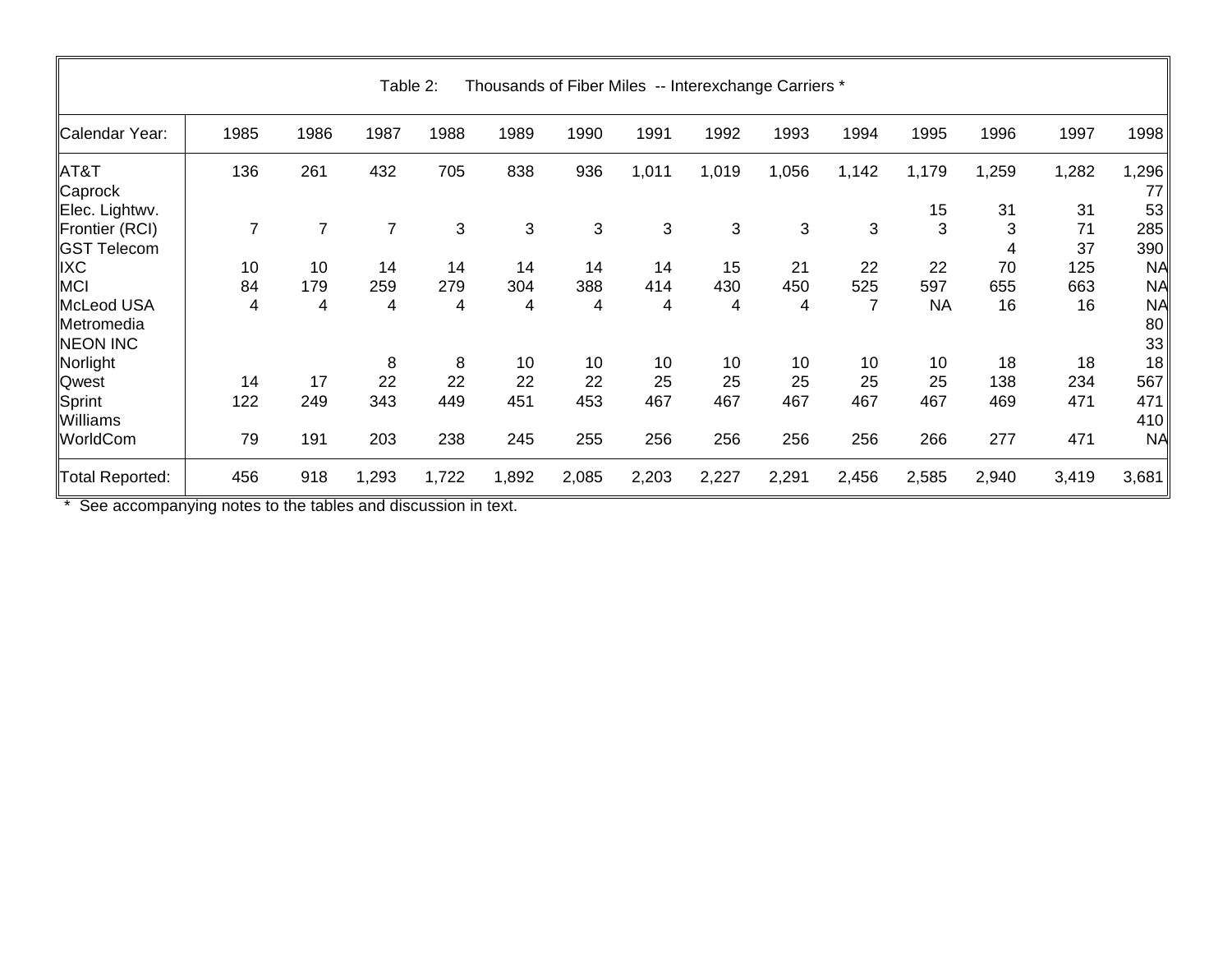| Table 3:                                    | Percent Fiber Miles Lit and DS-3 Miles -- Interexchange Carriers * |           |           |                         |                  |                  |                 |           |           |                                              |           |                |                |           |                              |
|---------------------------------------------|--------------------------------------------------------------------|-----------|-----------|-------------------------|------------------|------------------|-----------------|-----------|-----------|----------------------------------------------|-----------|----------------|----------------|-----------|------------------------------|
|                                             |                                                                    |           |           | Percent Fiber Miles Lit |                  |                  |                 |           |           | Estimated DS-3 Mileage in Thousands of Miles |           |                |                |           |                              |
| Calendar Year:                              | 1991                                                               | 1992      | 1993      | 1995                    | 1996             | 1997             | 1998            | 1991      | 1992      | 1993                                         | 1994      | 1995           | 1996           | 1997      | 1998                         |
| $\parallel$ AT&T<br>∥Caprock                | 45%                                                                | 50%       | 51%       | 55%                     | 53%              | 52%              | 50%             | 4,384     | 5,189     | 5,203                                        | 5,243     | 5,864          | 6,865          | 10,354    | 11,453<br><b>NA</b>          |
| Elec. Lightwv.<br>Frontier (RCI)            | 56%                                                                | 57%       | 57%       | <b>NA</b><br>46%        | <b>NA</b><br>46% | <b>NA</b><br>18% | <b>NA</b><br>8% | 16        | 18        | 4                                            | 4         | <b>NA</b><br>4 | <b>NA</b><br>4 | NA<br>26  | <b>NA</b><br>631             |
| <b>GST Telecom</b>                          |                                                                    |           |           |                         |                  |                  | 2%              |           |           |                                              |           |                | 5              | <b>NA</b> | <b>NA</b>                    |
| <b>IXC</b>                                  | 58%                                                                | 66%       | 56%       | <b>NA</b>               | <b>NA</b>        | <b>NA</b>        | <b>NA</b>       | 35        | 38        | 39                                           | <b>NA</b> | <b>NA</b>      | <b>NA</b>      | <b>NA</b> | <b>NA</b>                    |
| MCI                                         | NA                                                                 | <b>NA</b> | <b>NA</b> | ΝA                      | <b>NA</b>        | <b>NA</b>        | <b>NA</b>       | <b>NA</b> | <b>NA</b> | <b>NA</b>                                    | <b>NA</b> | <b>NA</b>      | ΝA             | NA        | <b>NA</b>                    |
| McLeod USA<br>Metromedia<br><b>NEON INC</b> | 53%                                                                | 53%       | 58%       | NA                      | <b>NA</b>        | <b>NA</b>        | <b>NA</b><br>5% | <b>NA</b> | <b>NA</b> | <b>NA</b>                                    | 30        | 30             | 30             | <b>NA</b> | <b>NA</b><br><b>NA</b><br>19 |
| Norlight (was MRC)<br>Qwest                 | NA                                                                 | <b>NA</b> | <b>NA</b> | <b>NA</b>               | <b>NA</b><br>6%  | <b>NA</b><br>7%  | <b>NA</b><br>2% | <b>NA</b> | <b>NA</b> | <b>NA</b>                                    | <b>NA</b> | <b>NA</b>      | <b>NA</b>      | <b>NA</b> | <b>NA</b><br>NA              |
| Sprint<br>Williams                          | 55%                                                                | 55%       | NA        | 77%                     | 80%              | 85%              | 85%<br>1%       | 1,706     | 1,741     | <b>NA</b>                                    | <b>NA</b> | 1,841          | 2,386          | 3,930     | 5,556<br>457                 |
| WorldCom                                    | 90%                                                                | 90%       | <b>NA</b> | 69%                     | 69%              | 67%              | <b>NA</b>       | <b>NA</b> | <b>NA</b> | <b>NA</b>                                    | <b>NA</b> | <b>NA</b>      | <b>NA</b>      | <b>NA</b> | <b>NA</b>                    |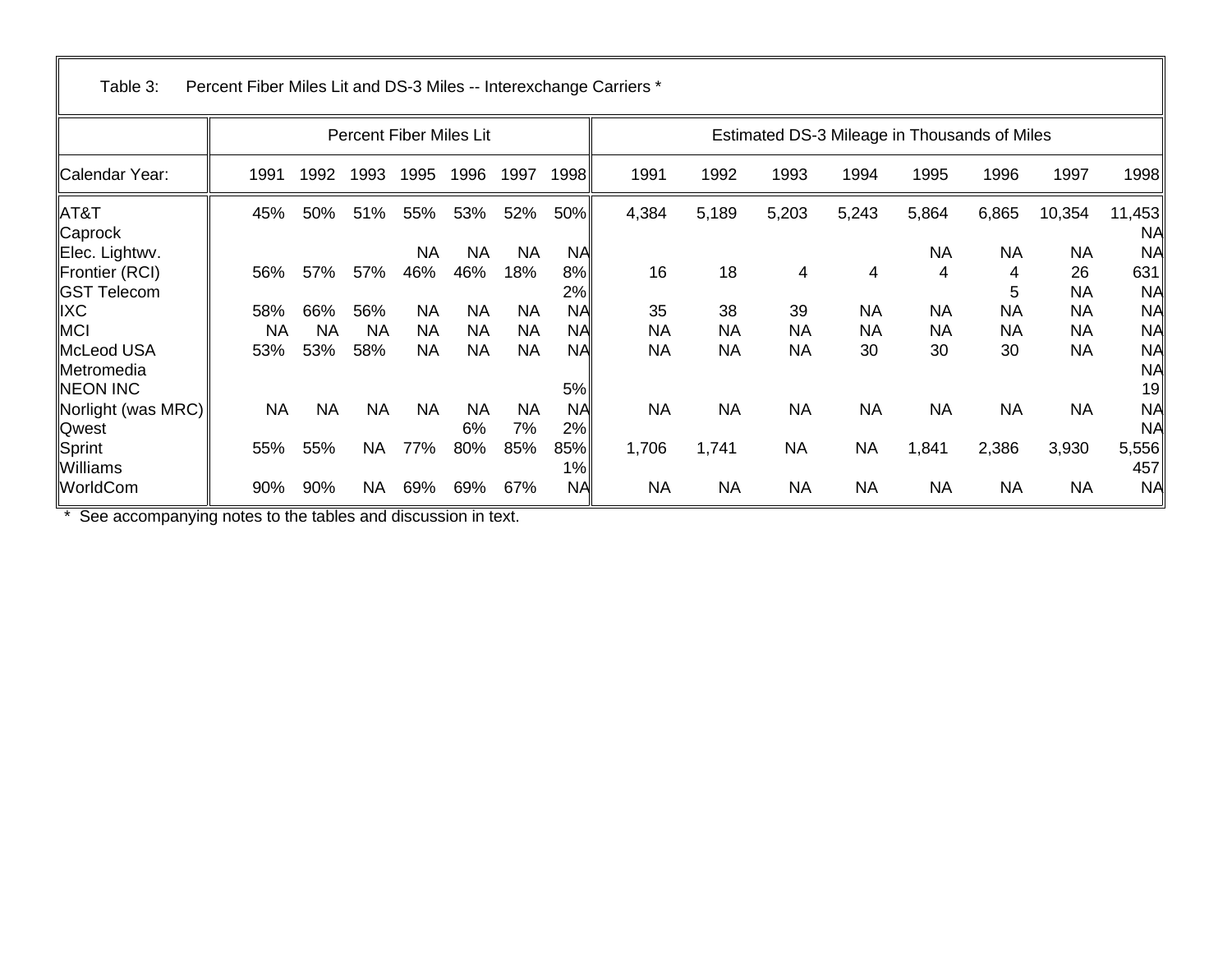| Table 4: Other 1998 or Latest Available Data -- Interexchange Carriers * |                       |                 |                        |                                                                 |                |
|--------------------------------------------------------------------------|-----------------------|-----------------|------------------------|-----------------------------------------------------------------|----------------|
|                                                                          | Points of Sheath      | Above<br>Ground | Avg.<br>Fiber<br>Cross | <b>Fiber in Electric</b><br><b>Utility Facilities</b><br>Sheath | Fiber          |
|                                                                          | <b>Presence Miles</b> |                 | Section                | <b>Miles</b>                                                    | <b>Miles</b>   |
| $\parallel$ AT&T                                                         | 1,074                 | 1,376           | 32.7                   | 1,194                                                           | 28,656         |
| ∥Caprock                                                                 | <b>NA</b>             | <b>NA</b>       | 96.0                   | <b>NA</b>                                                       | <b>NAN</b>     |
| Elec. Lightwv.                                                           | <b>NA</b>             | <b>NA</b>       | 31.9                   | <b>NA</b>                                                       | <b>NA</b>      |
| Frontier (RCI)                                                           | 59                    | $\mathbf 0$     | 23.3                   | $\overline{2}$                                                  | <b>NA</b>      |
| ∥GST Telecom                                                             | 689                   | 63              | 68.9                   | <b>NA</b>                                                       | <b>NA</b>      |
| <b>IXC Communications</b>                                                | 110                   | 1,001           | <b>NA</b>              | <b>NA</b>                                                       | <b>NA</b>      |
| $\parallel$ MCI                                                          | <b>NA</b>             | <b>NA</b>       | <b>NA</b>              | <b>NA</b>                                                       | NA             |
| McLeod USA                                                               | <b>NA</b>             | <b>NA</b>       | <b>NA</b>              | 94                                                              | <b>NA</b>      |
| <b>Metromedia</b>                                                        | <b>NA</b>             | <b>NA</b>       | 266.7                  | <b>NA</b>                                                       | <b>NA</b>      |
| <b>INEON INC</b>                                                         | 5                     | <b>NA</b>       | 65.7                   | <b>NA</b>                                                       | <b>NA</b>      |
| Norlight (was MRC)                                                       | 20                    | 599             | 19.3                   | 599                                                             | 7,157          |
| <b>Qwest</b>                                                             | 65                    | <b>NA</b>       | 45.4                   | <b>NA</b>                                                       | <b>NA</b>      |
| Sprint                                                                   | <b>NA</b>             | 140             | 20.0                   | $\overline{0}$                                                  | $\overline{0}$ |
| Williams                                                                 | 52                    | $\mathbf 0$     | 97.7                   | 432                                                             | <b>NA</b>      |
| WorldCom                                                                 | 245                   | <b>NA</b>       | <b>NA</b>              | <b>NA</b>                                                       | <b>NA</b>      |

 $\sqrt{2}$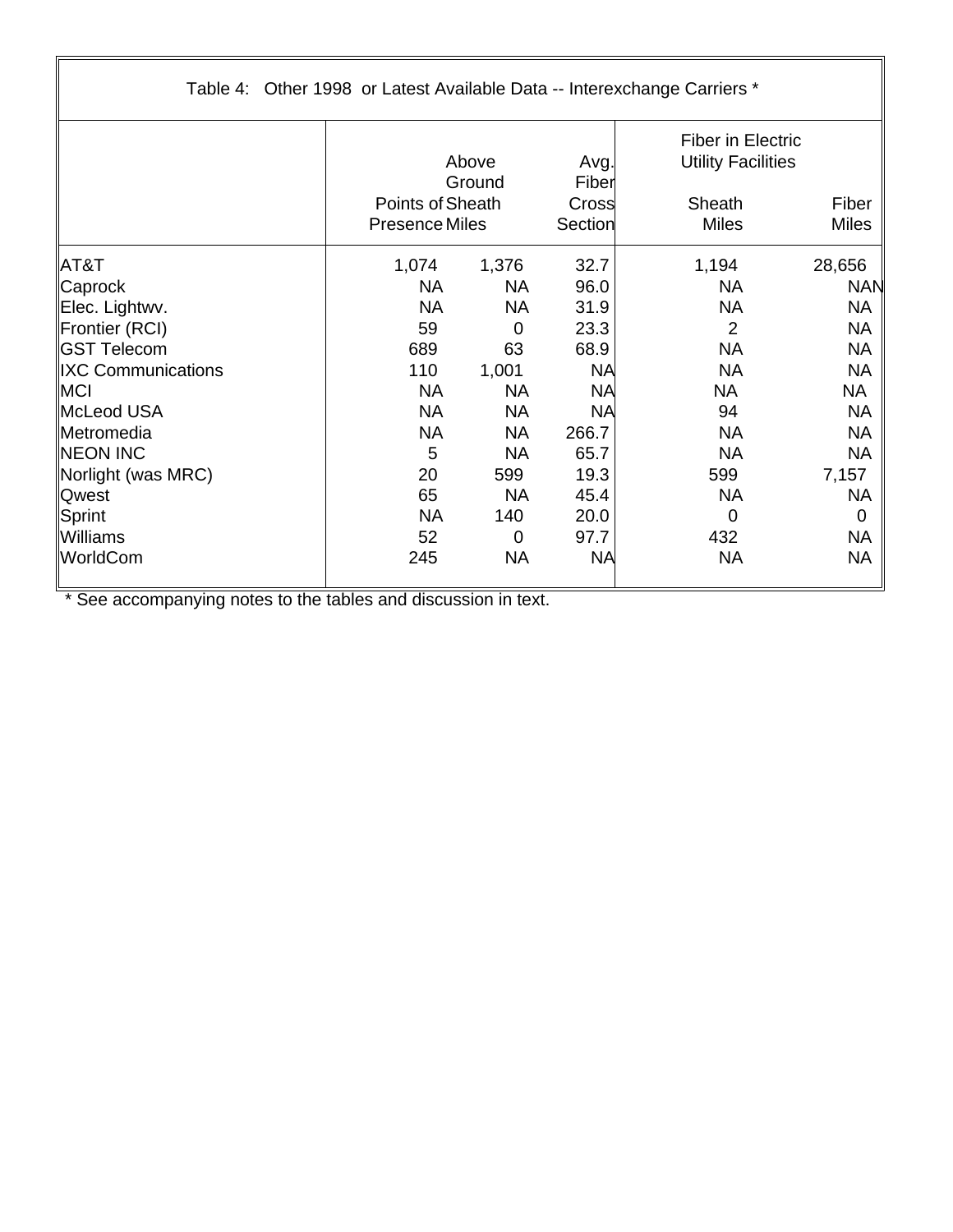Notes to Tables 1-4: Blank entries are used to denote years in which data were not collected for a given entity. Typically data are shown when an entity began to construct its own fiber facilities. The use of "NA" in the tables typically indicates that the entity elected not to provide data.

In some instances, carriers may have estimated certain data. Accuracy may also vary depending on the carrier's method of collecting and assembling its data. Historical data may have been changed from prior reports to reflect adjustments made this year; historical data for merged entities typically have been combined. Carriers were requested to report owned facilities to avoid double counting of fiber; in some cases, however, leased fiber may have been included, particularly in connection with long-term arrangements. The reader should refer to prior fiber deployment reports for previously reported data.

AT&T 1990 data included the effect of a downward adjustment of its 1990 fiber mileage and a proportional adjustment to its 1989 fiber mileage to correct for what had been characterized as rounding errors on components making up the total. Data shown in the tables include domestic fiber only. AT&T's points-of-presence data item is based only on its switched services. AT&T's 1996 fiber mileage and route mileage data have been adjusted to more closely correspond to survey definitions provided and to account for procedural errors in which testbed and other unspecified fiber had been previously included in the total. In accordance with these changes, AT&T has provided adjustments to its historical data starting with 1991 that are reflected in the attached tables. AT&T is one of the few interexchange carriers whose reported sheath mileage has generally been greater than its route mileage. AT&T reported its sheath mileage as 39,576 miles in 1998 and 39,316 miles in 1997. It had previously revised its sheath mileage data to 39,689 miles in 1996, 38,042 miles in 1995, and 36,511 miles in 1994. AT&T's revisions may also affect the amount of lit fiber as presented in Table 3.

Caprock Communications Corp. is constructing regional facilities in Texas, Louisiana, Arkansas, Oklahoma, New Mexico and Arizona. An 800-mile portion of its planned build was completed by the end of 1998 and its facilities as of that time are included in the tables. Construction in 1999 include joint venture facilities with Enron, an electric power company.

Consolidated Communication, formerly included in this report, has merged with McLeod USA.

Electric Lightwave, a competitive access provider, also has reported data on inter-city fiber facilities that is separately included in Tables 1-4.

Frontier Corporation began to construct fiber facilities in a SONET network during 1997 which are now reflected in the aggregate data shown in the tables. These facilities expand Frontier's original non-SONET network of 516 route miles and 3,216 fiber miles as reported for 1997 and 1998. Frontier reportedly has an interest or agreements for long-term use of fiber in Qwest and Williams systems associated with this SONET network.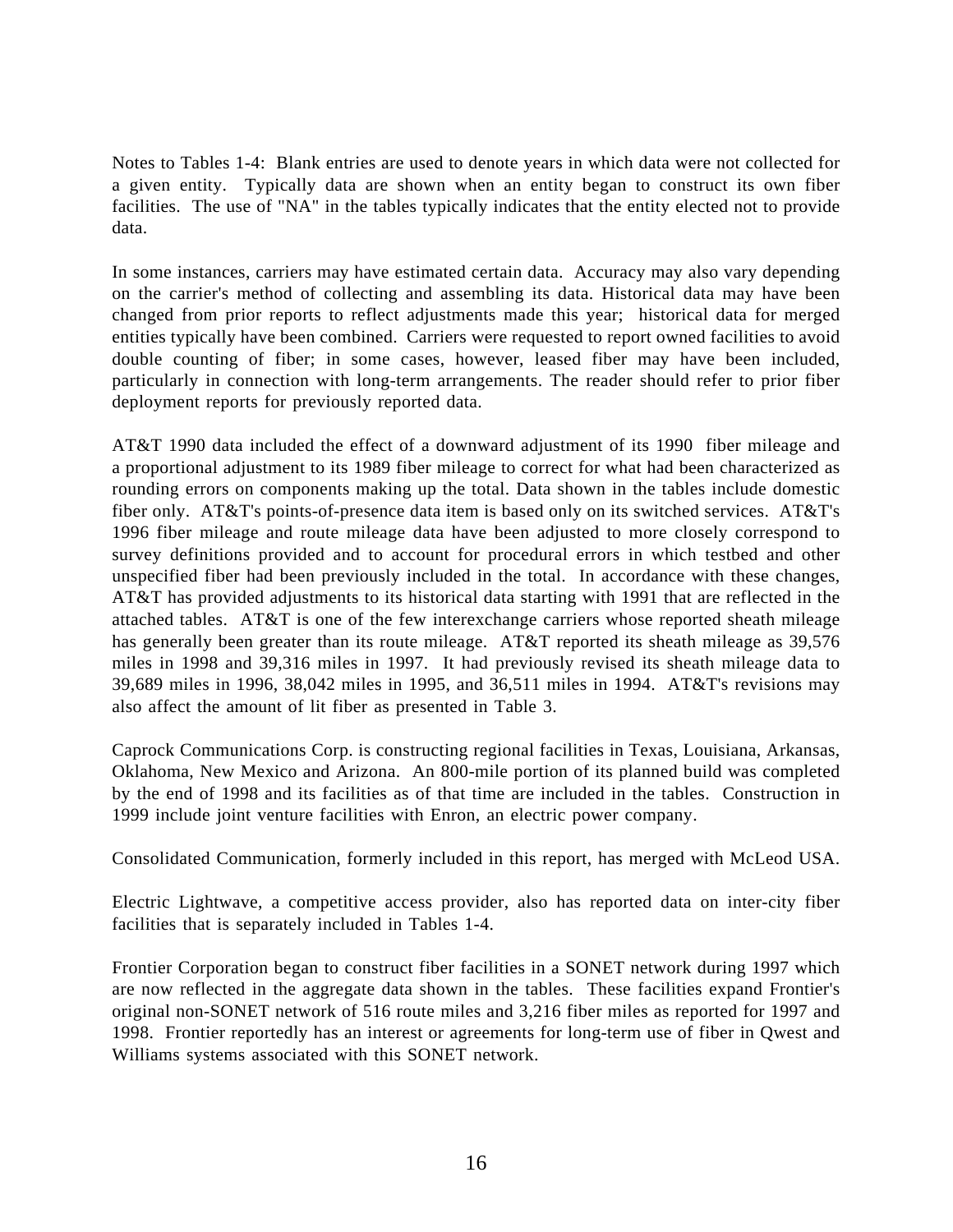GTE did not provide data on its interexchange facilities.

GST Telecom has an installed base of both interexchange and local facilities west of the Rocky Mountains and in Hawaii. It has included fiber obtained through long-term right-to-use agreements in the data it provided.

IXC Communications, Inc. was previously known as Communications Transmission Group, Inc. IXC reports 96,575 OC-48 miles in a SONET network which could support up to 4.6 million equivalent DS-3 miles.

LCI International was formerly Litel. LCI was acquired by Qwest during 1998. Data for the two entities have been merged retroactively in the tables.

LDDS Communications, Inc. (Long Distance Discount Service), a reseller, acquired Advanced Telecommunications Corp. (ATC) which had previously been known as Microtel. The company merged with Metromedia, becoming LDDS Metromedia Communications, Inc. A second acquisition of fiber systems operated by Williams Telecommunication Group was completed in 1995. In May 1995, LDDS changed its name to WorldCom, Inc. WorldCom acquired MFS, listed in tables 14 and 15, at the end of 1996.

Although WorldCom has acquired MCI, the facilities of these entities are listed separately in the tables. In 1990, MCI acquired Telecom\*USA which had previously been formed by the merger of Southland Fibernet, SouthernNet, and Teleconnect. Data provided by MCI for 1992 and revisions to its 1991 route mileage were inconsistent with previously provided data. The author made minimal adjustments to earlier historical data to minimize inconsistencies by using the company's revised route mileage data for 1991 and adjusting 1990 route mileage and fiber mileage data accordingly. Revised figures that also include MCI's downward adjustment to 1993 fiber and route mileage data are reflected in Tables 1 and 2. (The reader may also refer to previous fiber deployment reports.)

Because MCI's historical data prior to 1995 could not be reconstructed, MCI's 1995 and 1996 data reported in Tables 1 and 2 include leased facilities to maintain consistency with earlier data. It appears that leased facilities had been included in submitted data since 1993. As of the end of 1996, MCI reported a total of 23,096 route miles of fiber facilities including 3,501 miles of leased facilities. Correspondingly, its reported figure of 655,410 fiber miles includes 135,494 fiber miles of leased fiber facilities. It also reported an additional 16,300 route miles of owned digital radio facilities. MCI had also revised its 1995 data and reported that it includes 2,281 route miles and 127,241 fiber miles of leased facilities. MCI did not provide any adjustments for data prior to 1995. MCI reported 13,690 route miles of digital radio at the end of 1997. Previously it had reported 16,350 route miles as of the end of 1995 and 13,815 route miles as of the end of 1994. The company had also reported development of a program to construct an improved system for fiber restoration including the use of multistate fiber rings.

Prior to 1991, MCI based its DS-3 mileage on its circuit mileage data and an assumption of 672 circuits per DS-3. MCI's DS-3 mileage was reported as 2.8 million miles in 1991. This was consistent with previously provided total DS-3 mileage including DS-3's on digital microwave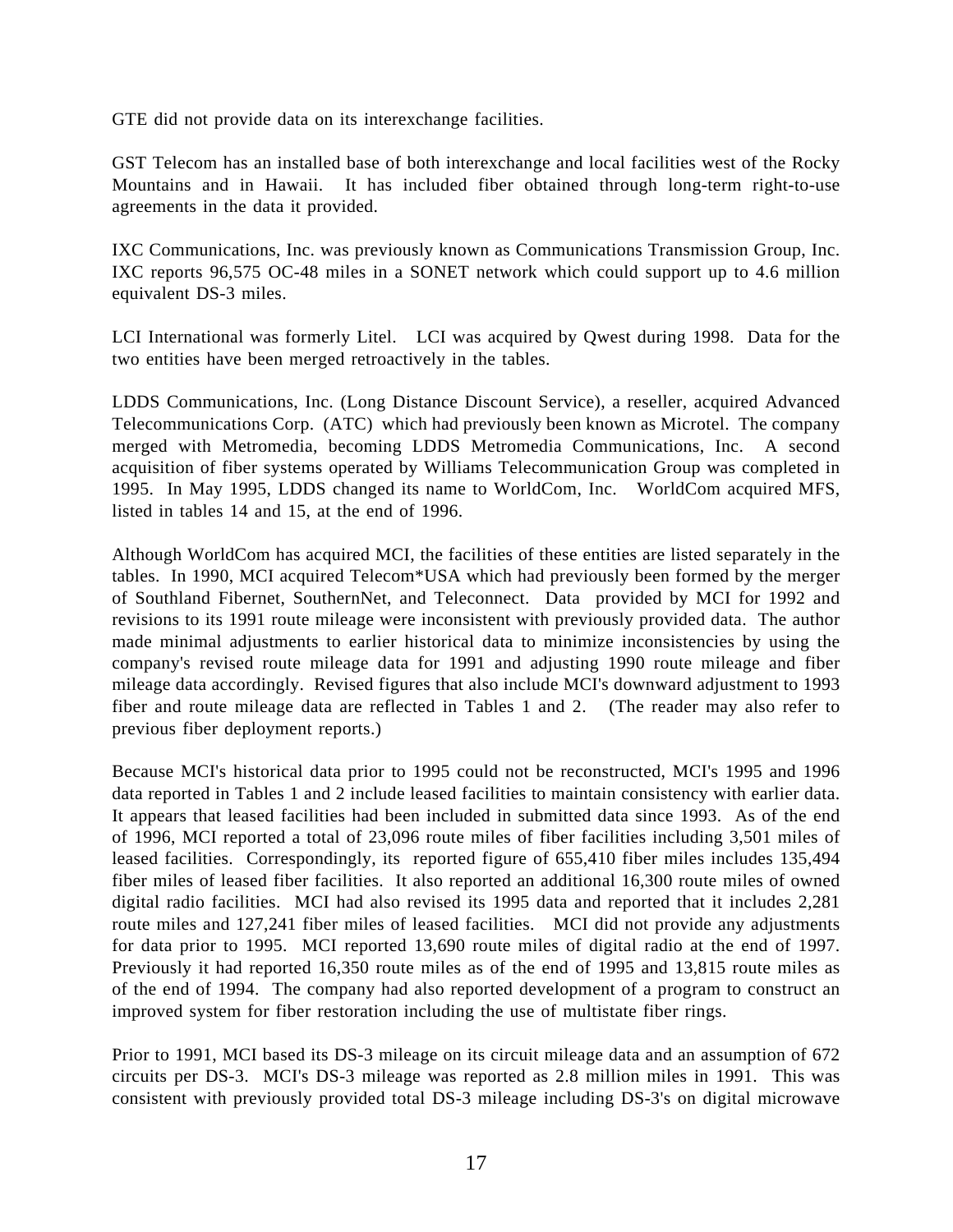radio facilities. The company reported 2.9 million miles of DS-3 facilities on fiber for 1992. In 1993, the company reported 5.29 million DS-3 miles including spare and restoration facilities. MCI estimated 6.8 million DS-3 miles for 1994. It appears that these data were not reported in a consistent manner. There are possible inconsistencies relating to the inclusion of DS-3's on MCI's microwave facilities, the way spare facilities are accounted for, and the reporting of capacity on leased facilities. (The reader should refer to prior fiber deployment reports for further details.)

MCI previously reported 2,722 sheath miles and 65,328 fiber miles of facilities built in association with electric utilities as of the end of 1992. Subsequent data has not been provided. These systems typically use ground-wire fiber as described in prior fiber deployment reports. MCI makes extensive use of SONET systems in its network architecture and has systems in operation up to the OC-192 (10 Gbit/Sec) rate. These systems are configured to provide needed capacity with built-in redundancy. MCI has a significant Internet backbone capability and recently quadrupled its maximum link size from the 155 Mb/Sec OC-3 rate to the 622 Mb/Sec OC-12 rate.

McLeod USA reported that its total reported fiber route mileage shown in Table 1 includes 138 route miles associated with facilities obtained through right-to-use agreements.

Metromedia Fiber Network data added to the tables include fiber provided to other entities in connection with right-to-use agreements.

NEON, Inc. has been added to the tables. It was originally set up as a joint venture of Central Maine Power Co. and Northeast Utilities, which have maintained a partial ownership stake in the company.

Norlight was acquired in December 1991 by Midwestern Relay Co., was known as MRC Telecommunications, and previously listed in the tables as MRC. It is now called Norlight Telecommunications. The tables reflect adjustments to 1996 and 1997 data.

Qwest Communications has begun to construct interexchange fiber facilities in a joint venture with Frontier Corporation and other partners and is shown in the tables. If completed as planned, the network would eventually serve up to 80% of the nation's population centers. Qwest indicates that its reported fiber mileage does not include fiber used by other joint venture entities. Its status, however may increase the likelihood of some double counting of fiber mileage. Qwest's route mileages can be expected to overlap with other joint venture entities. In mid-1998 Qwest acquired LCI. LCI data have been merged retroactively that of Qwest.

Sprint's facility base reflects facilities obtained through the merger of US Telecom and GTE toll facilities in 1986. In a press release dated March 14, 1994 discussing its deployment of SONET equipment in its network, Sprint reported that the new equipment would more than double capacity on its existing system without adding new cable, as well as provide for improved network restoration capabilities. Sprint had also reported (in a press release) that, as of March 1994, the company had 338 points of presence throughout the country. These data have not been provided since that time. Sprint has a significant Internet backbone capability.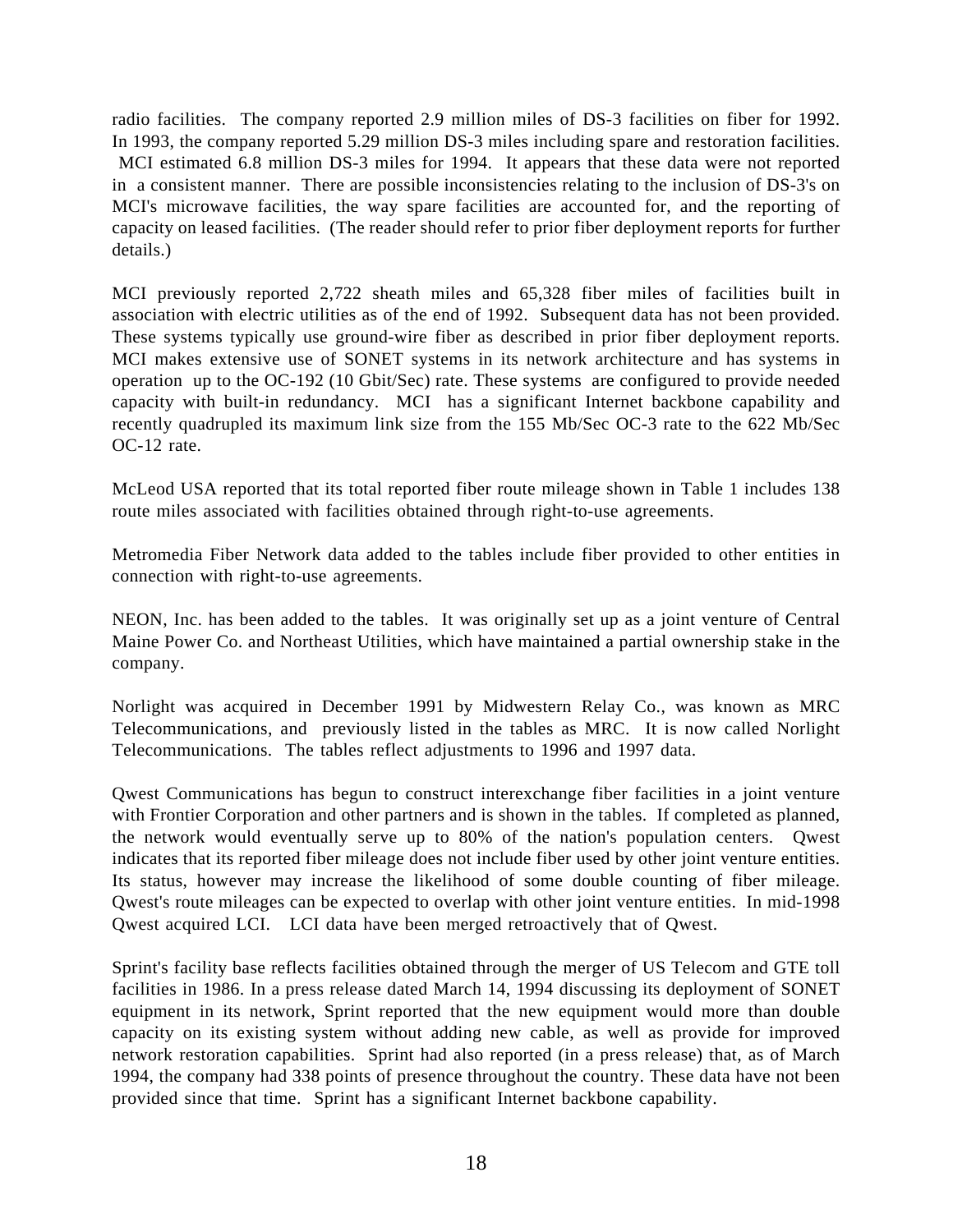The original facility base of Williams Telecommunications Group (Wiltel) reflected acquisitions of LDX (1,379 route miles and 33,096 fiber miles reported by LDX for 1986) and Lightnet (5,300 route miles and 127,200 fiber miles. reported by Lightnet for 1988). Most of these original fiber facilities were acquired by LDDS in 1995. The entity was subsequently called LDDS-WorldCom but is now known as WorldCom. The WorldCom entry in the tables reflect these acquired facilities. A small amount of fiber, typically 1 or 2 strands in Wiltel's original 11,000 route mile network, was not acquired by WorldCom, and this fiber was then used to support the operations of VYVX, a video service provider that is part of the Williams Telecommunications Group.

Williams has more recently embarked on a construction program to build an entirely new base of fiber. Its reported base of owned fiber is shown in the tables and includes all owned fiber including fiber associated with 20-year indefeasible right-to-use (IRU) agreements. In press releases Williams has reported right-to-use agreements and dark fiber swaps with FTV Communications GST Telecommunications, Pacific Fiber Link, Hyperion Communications, Frontier Communications and others. The extent and variety of these agreements is making it increasingly difficult to assure that no double counting of fiber presented in the tables has occurred. Through these leveraging agreements, Williams expects to have constructed a 32,000 mile fiber-optic system by the end of 2001, which would represent a substantial portion of the current total base long-haul fiber route miles.

Data covering the percent of lit fibers lit may be distorted by route redundancy and the method used to report these data. Considerations affecting when a fiber pair is lit will vary from company to company; whether fiber is lit does not indicate how many circuits are presently operational. In a number of instances, prior data for percent lit fiber have been recalculated.

DS-3 mileage reflects actual equivalent DS-3 or SONET OC-1 capacity in use on fiber facilities only.

Tables 1 and 2 are typically intended to represent owned facilities; however, specific information relating to ownership that was provided by some of the carriers is included in the notes. Fiber used in long-term arrangements with electric utilities may be reported as owned fiber by some of the carriers and may not be so noted. New long-haul entities identified recently include Level 3, Five Com, Metromedia Fiber Network and Worldwide Fiber. Five Com, now known as Northeast Optical Network (NEON, Inc.) is primarily a regional long-haul entity; it operates facilities in the northeast and owns long-haul facilities with 505 route miles and 33,176 fiber miles as shown in the tables. Level 3 had earlier been expected to have approximately 230 route miles and about 33,000 fiber miles of its planned network completed by the end of 1998, but indicates that it was not completed in the projected time frame -- its construction only began at the end of 1997. Level 3 had indicated that it eventually expects to construct as much as 16,000 long-haul route miles. Worldwide Fiber, a recently identified entity, operates North American facilities in both the United States and Canada, but was unable to separate its owned United States facilities. Pathnet, another new entity, is constructing facilities between Chicago and Denver in a joint venture with Pacific Fiber Link, which is owned by Worldwide Fiber. These facilities were not completed as of the end of 1998.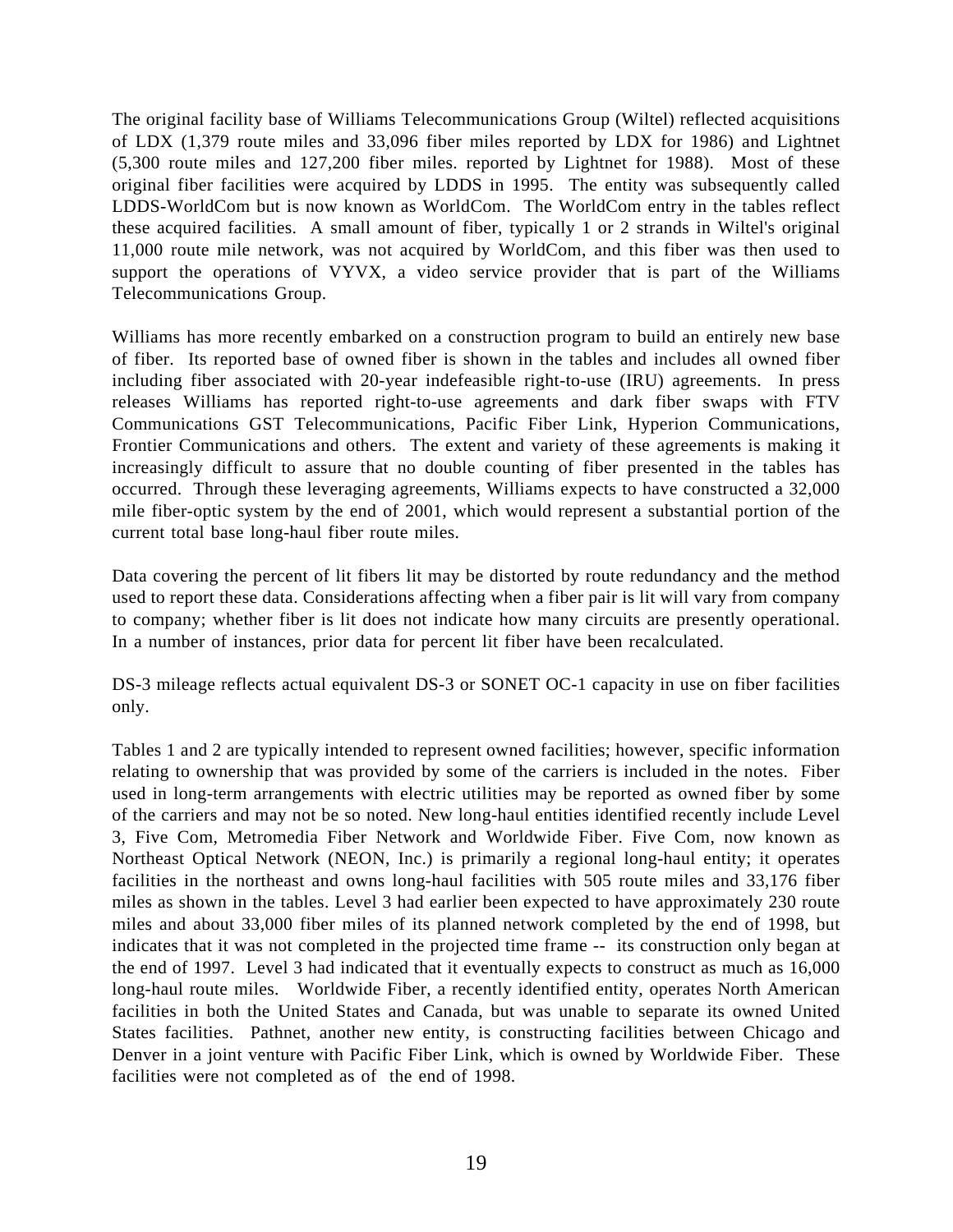General Definitions and Descriptions of the Items in Tables 1-4:

Route miles of fiber -- The total mileage of fiber routes.

Fiber miles of fiber -- The number of fiber strand miles used in all routes including both lit and unlit fiber; the sum of the number of miles of each owned cable weighted by the number of fiber strands.

Sheath miles of fiber -- The total number of miles of fiber cable used. The sheath mileage is equal to or greater than the route mileage. A given cable sheath may contain widely varying numbers of fibers depending on the application and associated requirements. Often economic and environmental considerations lead to deployment of cables containing more fibers than needed to meet current demand.

Average fiber count or cross section -- Average number of fibers in a cable sheath or route. It can be calculated as the number of fiber miles divided by the number of sheath miles or route miles.

Fiber miles of lit fiber -- The number of fiber strand miles activated or equipped with optoelectronic equipment at terminal and repeater sites and capable of providing at least one voice-grade circuit.

DS-3 miles carried on fiber -- The number of miles of DS-3 equivalent system where each DS-3 system is capable of providing at least one circuit.

Fiber in electric utility facilities -- Sheath miles and fiber miles of fiber shared or used in conjunction with an electric utility, typically ground-wire fiber systems.

Point of presence -- Point at which an interexchange carrier interfaces with a local operating company or competitive access provider for access to its customers.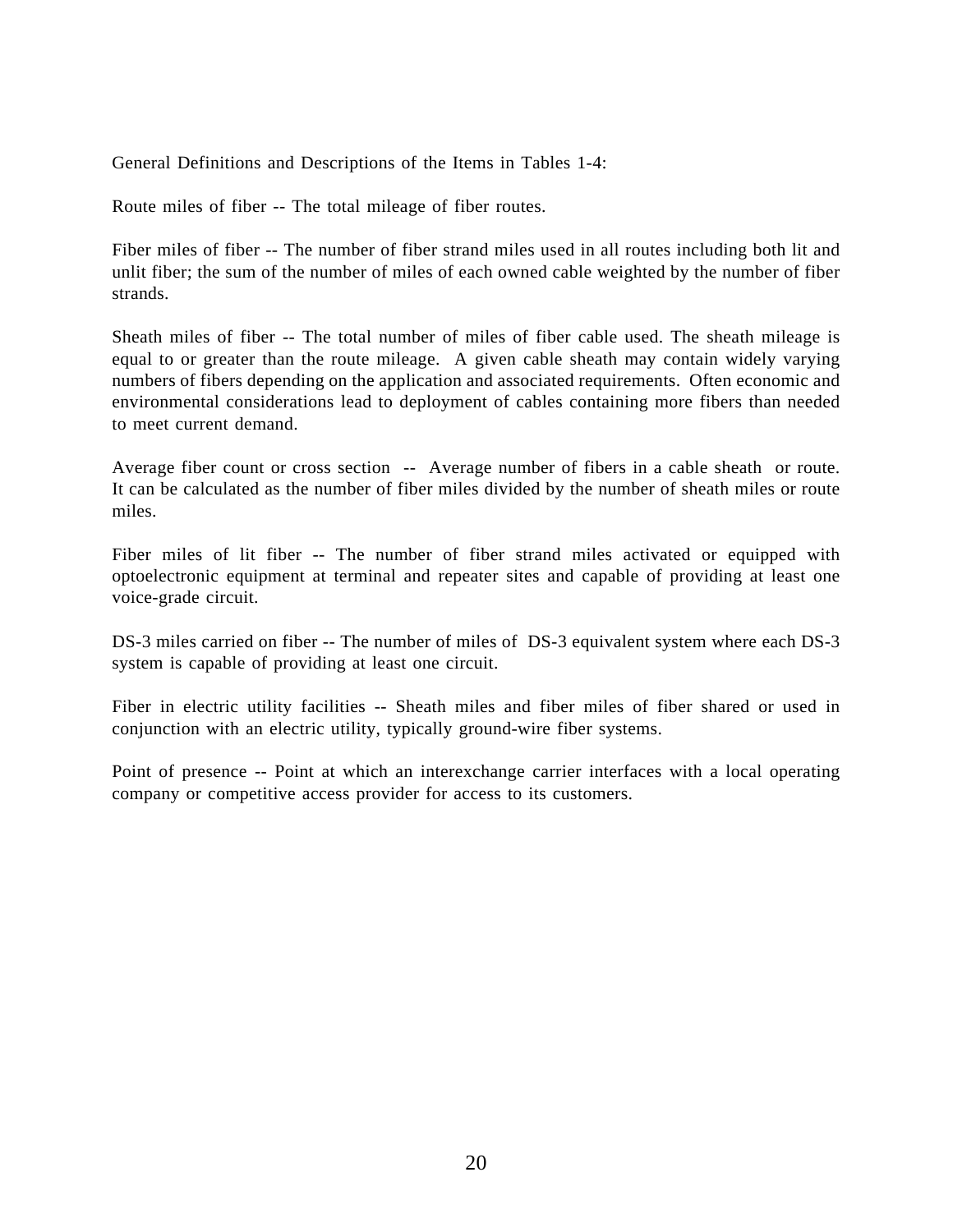#### Local Telephone Companies

 $\overline{a}$ 

Tables 5 through 13 present data for local telephone companies including the Bell operating companies, companies affiliated with GTE, and Sprint. We also include a limited amount of information about fiber deployment by rural, independent telephone companies.<sup>14</sup> Fiber growth rates for these entities have been maintained at fairly consistent levels over the past few years with fiber mileage typically growing at annual rates roughly between 12 and 15 percent and sheath mileage growing at rates between 7 and 10 percent.

Our survey focused on a number of aspects of the infrastructure owned by local telephone companies including a comparison of the relative amount of owned fiber versus copper. The surveyed infrastructure generally falls into several categories: (1) interoffice, (2) interexchange access, (3) feeder, and (4) distribution.<sup>15</sup> The total sheath miles, fiber miles, and average cable size of fiber facilities for local operating companies appear in Tables 5-7, respectively. By and large, the companies did not distinguish feeder from distribution plant, except that specific data on loop length and on deployments of feeder fiber in arrangements called "fiber-to-the-pedestal" or "fiber-to-the-curb" are shown in Table 8, along with data on bandwidth enhancing terminals. In this report we use the term "subscriber" fiber or plant to refer to the combination of feeder and distribution plant associated with subscriber loops. As a general matter, the data suggest that fiber deployment in the subscriber loop has been concentrated in feeder plant.

<sup>&</sup>lt;sup>14</sup> A number of independent operating companies which together comprise about 5% of the total fiber have not been included in the accompanying tables. Fiber data for rural carriers in 1995, 1996, and 1997 reported by the Rural Utilities Service (RUS) are included in Table 5. *See* Rural Utility Service, *1997 Statistical Report -- Rural Telecommunications Borrowers*, Informational Publication 300-4. Data for prior years were not available from this source.

<sup>&</sup>lt;sup>15</sup> Interoffice facilities provide for the interconnection of telephone company central offices. Access facilities provide connection with IXCs, accomplished through an access tandem switch and through direct links to IXC points of presence. Feeder and distribution plant is associated with the connection between the subscriber and the central office, also known as the local loop. The feeder plant is that portion of the loop which is closest to the central office. The distribution plant, which is closest to the subscriber, is least able to take advantage of economies of scale.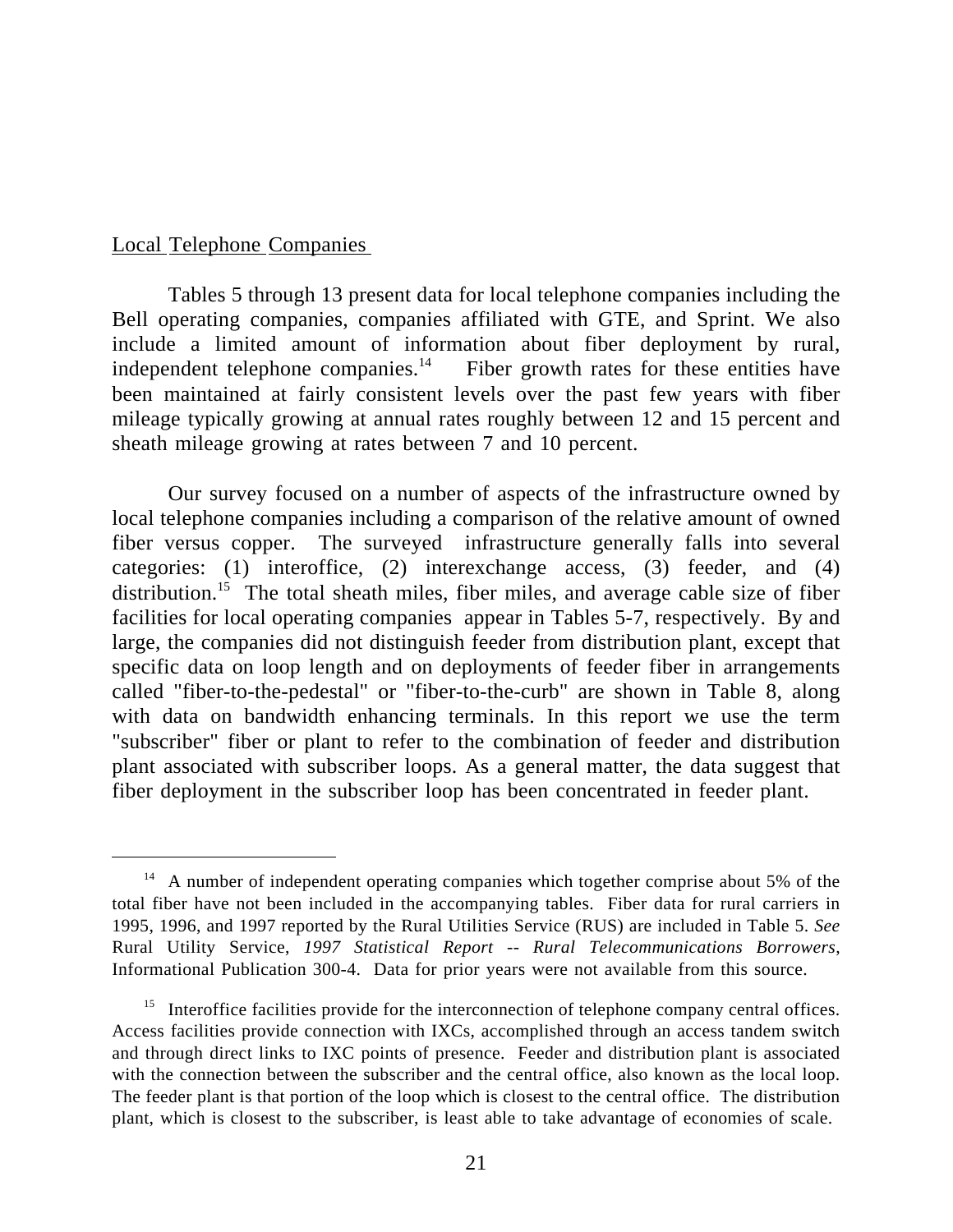Table 9 includes information about the proportion of lit fiber as well as the equipped capacities of fiber and copper facilities, and a limited amount of information about fiber subscriber investment. Information about the amount of subscriber fiber and copper plant deployed to date is shown in Tables 10 and 11. We remind the reader that, when attempting to compare fiber and copper, fiber strands inherently have much higher information carrying capacity than copper wires, and the per-strand costs -- including initial investment and maintenance costs -- will differ. Accordingly, it is generally more useful to compare fiber and copper sheath miles rather than fiber strand and wire mileage.

Tables 12 and 13 provide useful comparisons of fiber and copper deployment, both for total plant and for subscriber plant. These tables indicate that, typically, fiber cable constitutes less than 10% of total cable deployed to date. Table 13 also highlights the use of pair-gain systems (used as part of subscriber or loop plant to increase the number of loops where not enough copper pairs are available). Based on data submitted on loops not supported by pair-gain equipment, we estimate that more than two-thirds of copper loops do not use pairgain systems and, instead, employ copper wire pairs from customers to the central office.

Cable-based loop plant generally is more costly than interoffice plant to provide on a per-customer basis; deploying distribution fiber to individual residential customers is even more costly on a per-customer basis. Of course, economies of scale can be realized where facilities are provided to large business customers or to other customers concentrated in large buildings. Further, deployment of cable-based loop plant is labor intensive. Deployment cost per subscriber -- for any given architecture -- is significantly driven by labor costs which, moreover, do not tend to decline with capacity increases brought about by new technology. This is contrary to the case of long-haul plant where lower perunit costs primarily result from greater facility sharing.

The expense associated with installation of loop plant perhaps helps to explain why competition has developed where it has and why CAPs have grown rapidly. CAPs have tended to target large customers whose total circuit requirements allow for test marketing of new goods and services, prior to more general introduction to customers with more modest requirements.<sup>16</sup> Further, the

<sup>&</sup>lt;sup>16</sup> Where competitive activity exists in the manufacturing process, early users of new technologies, typically businesses, tend to pay more for a product. After development costs are recovered, production levels increase and manufacturing costs decline; consequently, the benefits tend to spread to all customers. In the case of telecommunications access through fiber, large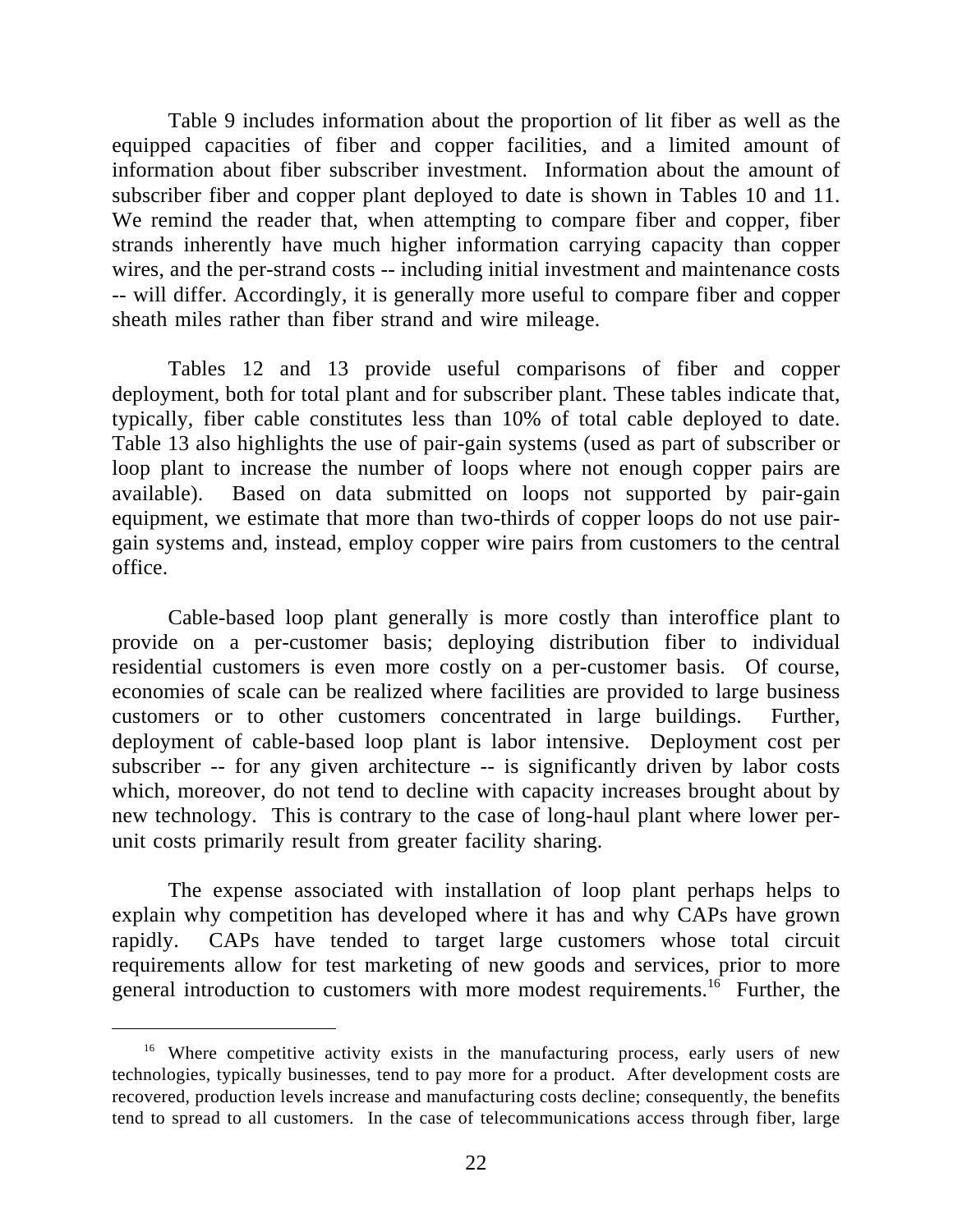expense of loop plant installation also helps to explain interest in lower-cost technology alternatives, such as wireless access, enhancements to copper facilities, and use of hybrid technologies employing more efficient architectures. Despite the risks associated with construction of cable-based loop plant, there can also be significant rewards.

To cite just one example, fiber cable occupies considerably less conduit space than copper cable and therefore economizes on the use of existing conduit facilities. Furthermore, once a decision to deploy fiber has been justified, the cost of the cable itself may actually contribute less to the total deployment cost than the associated labor costs. This space-saving aspect of fiber, coupled with the desire to avoid costly future redeployments, minimize the environmental effects of redeployment, and provide for future broadband digital capabilities, may contribute to a decision to construct fiber capacity that exceeds current demand. (Indeed, in the past, copper deployment was also affected by the costs and lead times needed to deploy the cable.) Fiber deployment data disclose that much of the fiber deployed to date has been in interoffice plant. Although the relatively small number of voice-grade circuits that connect central offices generally can be provided on a single pair of fibers, in some cases carriers have deployed interoffice plant cable containing more than 40 fibers for the reasons just described. (See Table 7.)

We note that aggregate fiber mileage data may not necessarily denote actual coverage, because fiber deployment may be concentrated in certain parts of a service area with little fiber deployed elsewhere. Sheath mileage is, therefore, a preferred measure of aggregate network coverage, while fiber mileage is a preferred measure of aggregate potential capacity.

Because many subscribers share interoffice fiber, its inherent cost is lower on a per-customer basis than the cost of subscriber fiber. Nevertheless, any and all capabilities provided to the customer must be supported by the subscriber loop. For this reason, we have attempted to separate subscriber facility data from

business users have also been the first to reap the benefits of the new technology. However, the lack of inherent economies of scale in deployment of fiber to the small subscriber means that unlike manufacturing production cost, labor-intensive deployment cost does not tend to decline over time. Furthermore, competition in this area has driven costs down to the large subscriber, leaving less opportunity for large customers to stimulate development to smaller subscribers.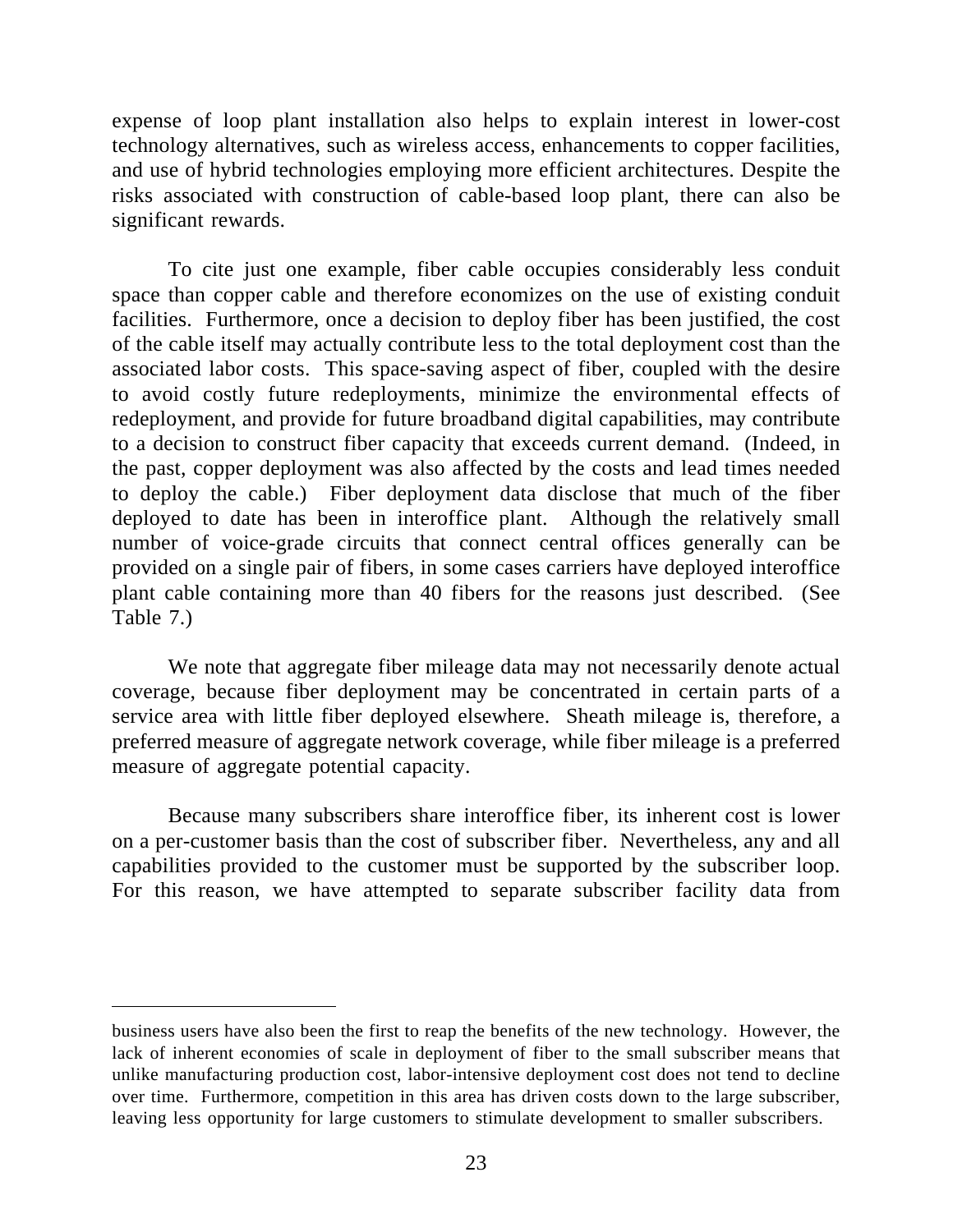interoffice data, but with less than complete success.<sup>17</sup> Several of the companies stated that they have had difficulty providing interoffice data separately from subscriber fiber and copper data. Typically, they claim that many facilities are jointly used for interoffice and subscriber applications and that, in some cases, there are no readily available data sources for these separate categories. Further, regulatory bodies historically established exchange and toll classifications of local plant. U S WEST has, therefore, used exchange and toll categories as a substitute for the interoffice and subscriber categories where such data have been provided. This would tend to result in an overestimate of the amount of subscriber fiber and copper. Ameritech, on the other hand, originally used engineering estimates to separate interoffice and subscriber fiber and copper, but no longer provides subscriber fiber information at all. Other companies either do not provide certain subscriber data or do not indicate where they have used estimates. Tables 10, 11, and 13 set out currently available subscriber loop data.

 As new technologies are introduced and existing technologies mature, the significance of the data presented in this report may change.<sup>18</sup> For example, again this year we requested information about fiber-to-the-curb systems and technologies that expand the capability of existing copper pairs, such as HDSL (high-bit-rate digital subscriber loop) and ADSL (asymmetric digital subscriber loop). Because HDSL and ADSL (often termed xDSL technologies) enhance the capabilities of existing copper outside plant by using movable equipment rather than deploying new fixed plant, they may be used in conjunction with hybrid fiber/copper architectures and elsewhere to provide interim applications at lower risk. This allows customer demand to develop before the company commits to more extensive construction of fiber facilities.<sup>19</sup> It appears that the flexibility and ease of deploying

<sup>&</sup>lt;sup>17</sup> Much of the interest in local loop fiber has centered around interest in video services. There is also increasing interest in enhancing computer-to-computer interactive communications using graphical user interfaces that can require larger bandwidth than available using standard modems. While these applications do not generally require anywhere near the high data rates required by broadcast-quality video, they are facilitated by digital access to the network.

<sup>&</sup>lt;sup>18</sup> Under the price-cap regime the Commission instituted in 1991, cost-effective applications of new technology that increase efficiency could be an important way for local telephone companies subject to price-cap regulation to enhance their profitability. Although we have not requested specific information about company-conducted fiber technology trials since 1994, our survey indicated that there appear to be important differences among the local telephone companies in their present deployments and deployment plans for new technology.

<sup>&</sup>lt;sup>19</sup> Unlike new deployments of outside plant, which tend to be labor-intensive and which require sharing of facilities to lower the cost per customer, enhancements to existing copper plant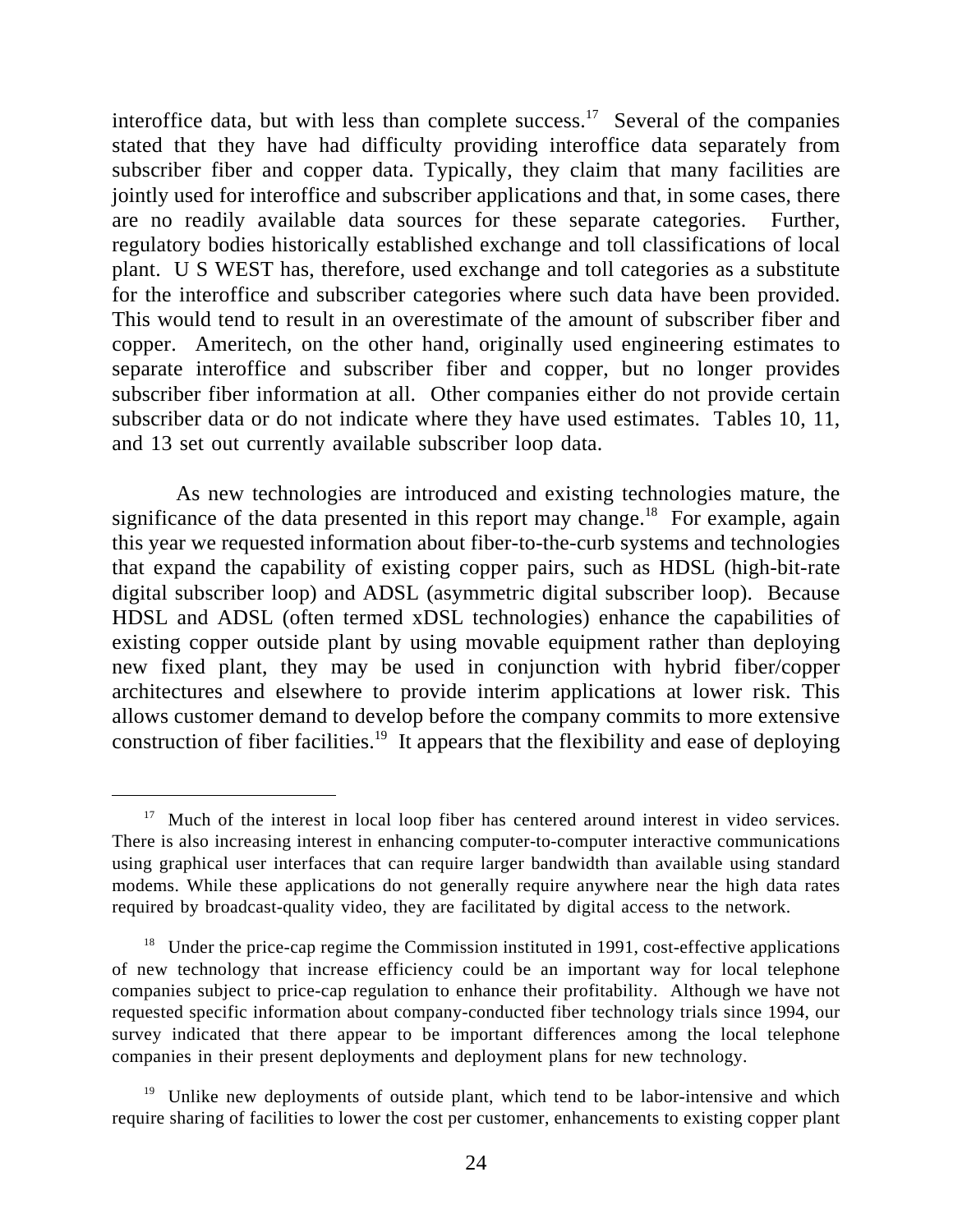such technologies may have contributed to research and development in this area, as well as implementation of technical standards.<sup>20</sup>

Moreover, although copper facilities generally support lower data rates than fiber facilities, surprising advances in copper technology have been made in recent years. Digital services, including services that employ data packets, can be supported on copper-based technologies used alone or in conjunction with existing fiber facilities. Further, because digital services provide customers with access to a growing array of creative applications (such as interactive learning software, games, multimedia libraries), customer demand for such applications may stimulate modernization of carrier networks. Ultimately, combinations of fiber, coaxial cable, advanced copper, and other loop technologies including wireless may be used to enhance the access capability of the telephone network on an incremental basis in response to customer demand, thereby involving less investment than use of a single technology. The particular technologies chosen and the speed with which they are deployed may depend on factors such as cost, user demand, available switching technologies, and specific applications to be provided, as well as structural issues such as the distance of the subscriber from the central office and proximity to existing fiber facilities.

Once again, we asked companies to provide general information about their ADSL/HDSL deployments, as well as data about numbers of bandwidth enhancing terminals. Table 8 shows the results. While most surveyed companies apparently have been using HDSL equipment for some time to provide T1 service, ADSL technologies were initially deployed as trials.<sup>21</sup> Because ADSL and HDSL technologies and ISDN services all require use of selected copper pairs in the loop

are equipment-based solutions that often can benefit over time from advances in technology, as well as competition and economies of scale in the manufacturing process itself.

<sup>20</sup> *See* Philip Kyees, *et al.*, *ADSL: A New Twisted-Pair Access to the Information Highway*, IEEE Communications Magazine, Vol. 33, No. 4, Apr. 1995, at 52-60; Russell Hsing, *et al.*, *HDSL and ADSL: Giving New Life to Copper*, Bellcore Exchange, March/April 1992, at 3-7. Present and future Integrated Services Digital Network (ISDN) type offerings using HDSL or ADSL technology coupled with video compression technologies can provide video as well as an expanding list of computer applications, some of which have been used in local area networks of businesses. *See*, *e.g.*, Borko Furht, *et al.*, *Design Issues for Interactive Television Systems*, Computer (IEEE Computer Society Magazine), Vol. 28, No.5, May 1995, at 31-32.

 $21$  Availability of off-the-shelf equipment may tend to accelerate applications of ADSL technology. Other variations of this technology are also becoming available. Bell Atlantic and Pacific Telesis reported the first trials of ADSL.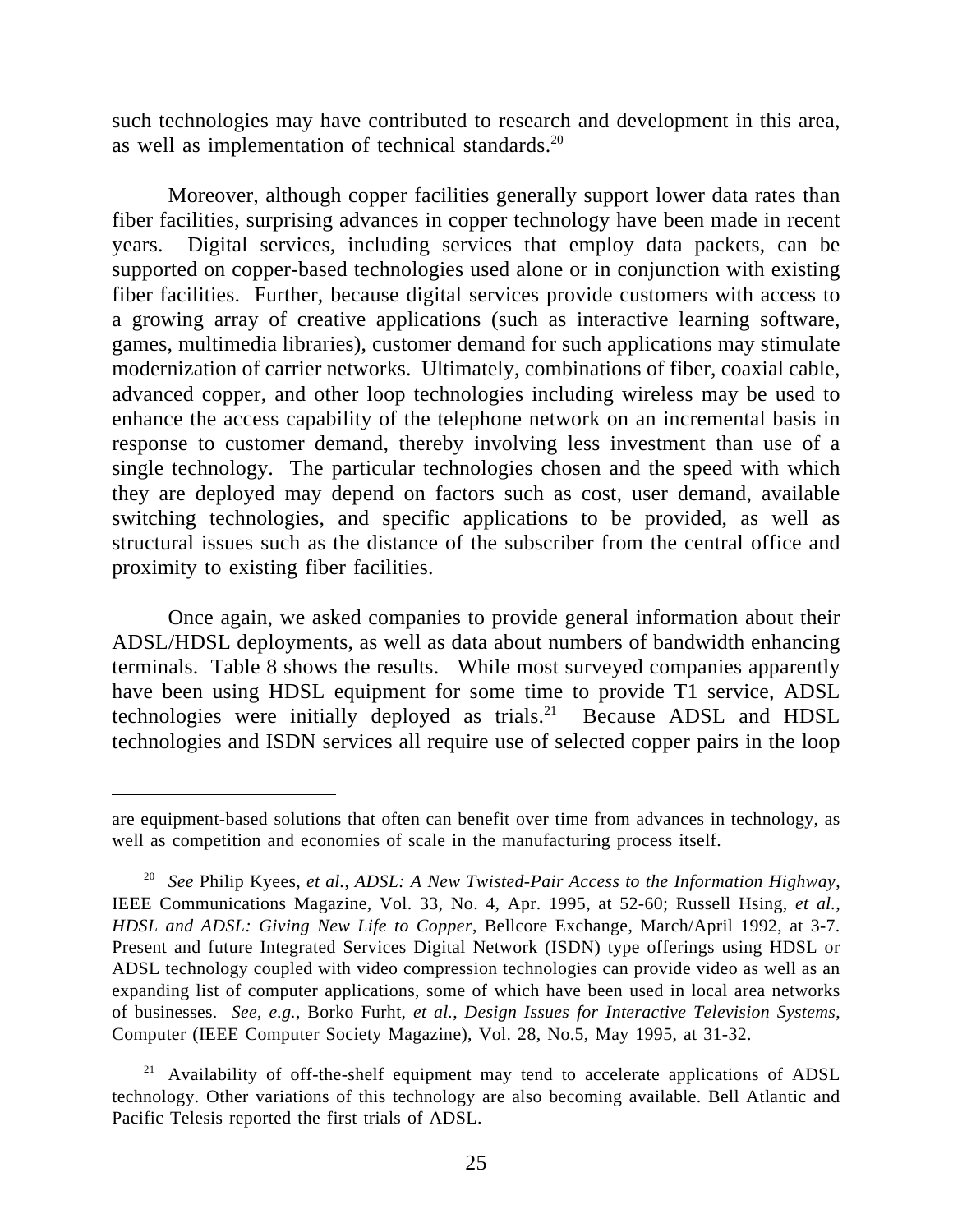plant, effective management of pairs suitable for use with these systems coupled with new fiber loop deployment may become increasingly important. As usable copper pairs are exhausted, fiber predictably will become an increasingly important element in the local loop. $22$ 

 We have noticed distinguishing aspects of fiber rings as deployed by specific companies. For example, some of the BOC-deployed fiber redundancy arrangements differ from CAP-deployed fiber rings by using the existing plant structure to provide two separate access paths to the customer. U S WEST has tariffed such redundant arrangements. (Fiber rings provide desirable redundancy by connecting customers with the central office through two distinct paths, or by similarly interconnecting central offices to each other. Perceived competitive pressures and a desire to lower the cost of deploying fiber to business and residential customers are two factors that may have promoted such deployment.)

Fiber architectures that promote the efficient provision of broadband services to large numbers of residential customers are also attractive to local telephone companies. One such architecture, called fiber-to-the-curb, is a type of system hybrid that uses both copper and fiber. In hybrid systems, the interface point between the fiber and copper can vary depending on the system. In fiber-to-thecurb systems, fiber typically is deployed to an interface point near the customer, which in newer construction sites is often referred to as a pedestal. Coaxial or other copper wire systems can be used for the relatively short link to the customer. These systems provide for sharing of fiber and equipment to convert optical to electrical signals and are particularly promising for providing broadband services to large numbers of residential subscribers. $^{23}$ 

 $22$  Presently it does not appear that there is much investment directed toward fiber facilities associated with access to smaller customers. In the absence of other alternatives, investment in fiber facilities to customers and to pedestal or curb locations will become increasingly important, since ADSL-type technologies for enhancing copper facilities, or even ISDN for that matter, cannot be used in many situations where loop quality is not acceptable or where pair-gain equipment is currently installed on copper pairs. Greater area specific public availability of data on relevant characteristics of existing copper loops maintained by the incumbent local exchange carriers could help to stimulate investment where it is needed most.

<sup>&</sup>lt;sup>23</sup> In the area of optoelectronic equipment, further cost reductions are expected. Such cost reductions will facilitate the development of optical networks and may affect design considerations used in fiber-to-the-curb systems. Fiber to the home applications, for example, will become more attractive as the cost of optoelectronic equipment continues to decline. *See Lightwave*, Mar. 1997, at 1.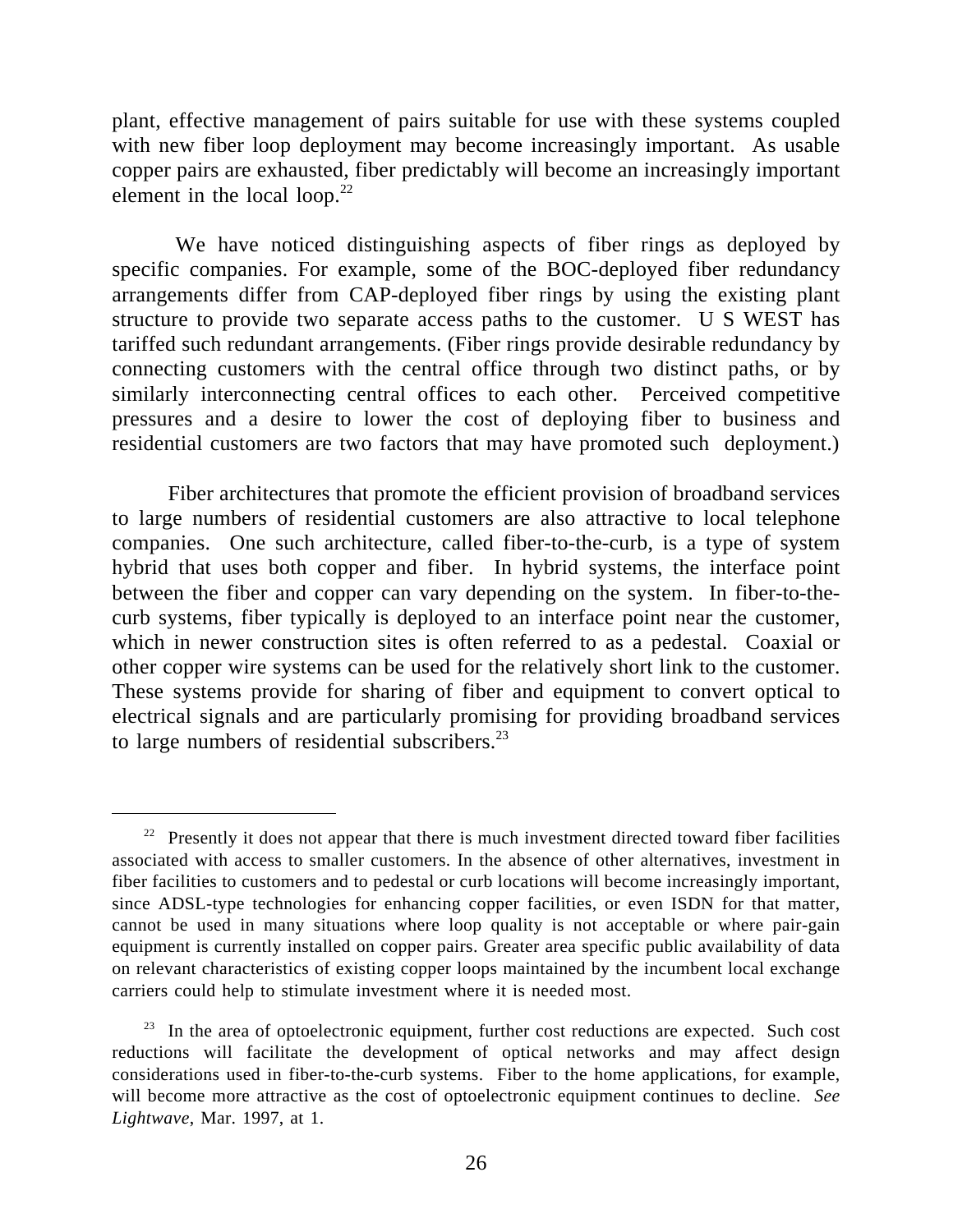Following its merger with NYNEX, Bell Atlantic reports the most significant deployment of fiber-to-the-curb technology. (Bell Atlantic also has begun to develop facilities to provide switched digital video capabilities in New Jersey and other states.<sup>24</sup>) U S WEST and BellSouth also report significant early fiber-to-thecurb deployments, while SBC initially reported the use of fiber-to-the-curb arrangements in Texas. Ameritech continues to report no use of this configuration. As demand for copper pairs suitable to support ISDN and ADSL/HDSL technologies increases -- and the number of available high-quality copper access pairs declines -- fiber-to-the-curb and fiber-to-the-pedestal systems should become more attractive.

Finally, local telephone companies have used fiber technology trials to test various fiber-to-residence arrangements and architectures, including systems with limited switched video capability. Carriers also have conducted trials utilizing other types of fiber technology. In past years, for example, BellSouth reported SONET trials as well as SONET 150 megabit loop trials. BellSouth, NYNEX, and GTE in the past also reported trials and research projects involving medical imaging applications. A number of carriers previously reported trials involving subscriber systems. In particular, Pacific Telesis reported trials of asynchronous transfer mode (ATM) along with prior information on a technology test of a loop optical carrier system and an associated software support system. Bell Atlantic reported bandwidth sharing trials and voice and video integration capability using off-theshelf systems with future broadband upgrading capability.

 Although, as mentioned above, we no longer request data about such trials, evaluation of previously submitted data appears to suggest that per-fiber deployment costs of most systems that have undergone trials range from about \$2,000 to an amount in excess of \$6,000 per fiber. Aside from the fiber trials and fiber redundancy arrangements alluded to above, there presently appears to be relatively little distribution fiber in place, and it is unclear how much of the existing loop fiber deployed to date is actually in current use. Local telephone companies generally continue to deploy fiber to modernize their plant with limited deployment in the subscriber loop.

<sup>24</sup> *See Lightwave*, Sept. 1996, at 1.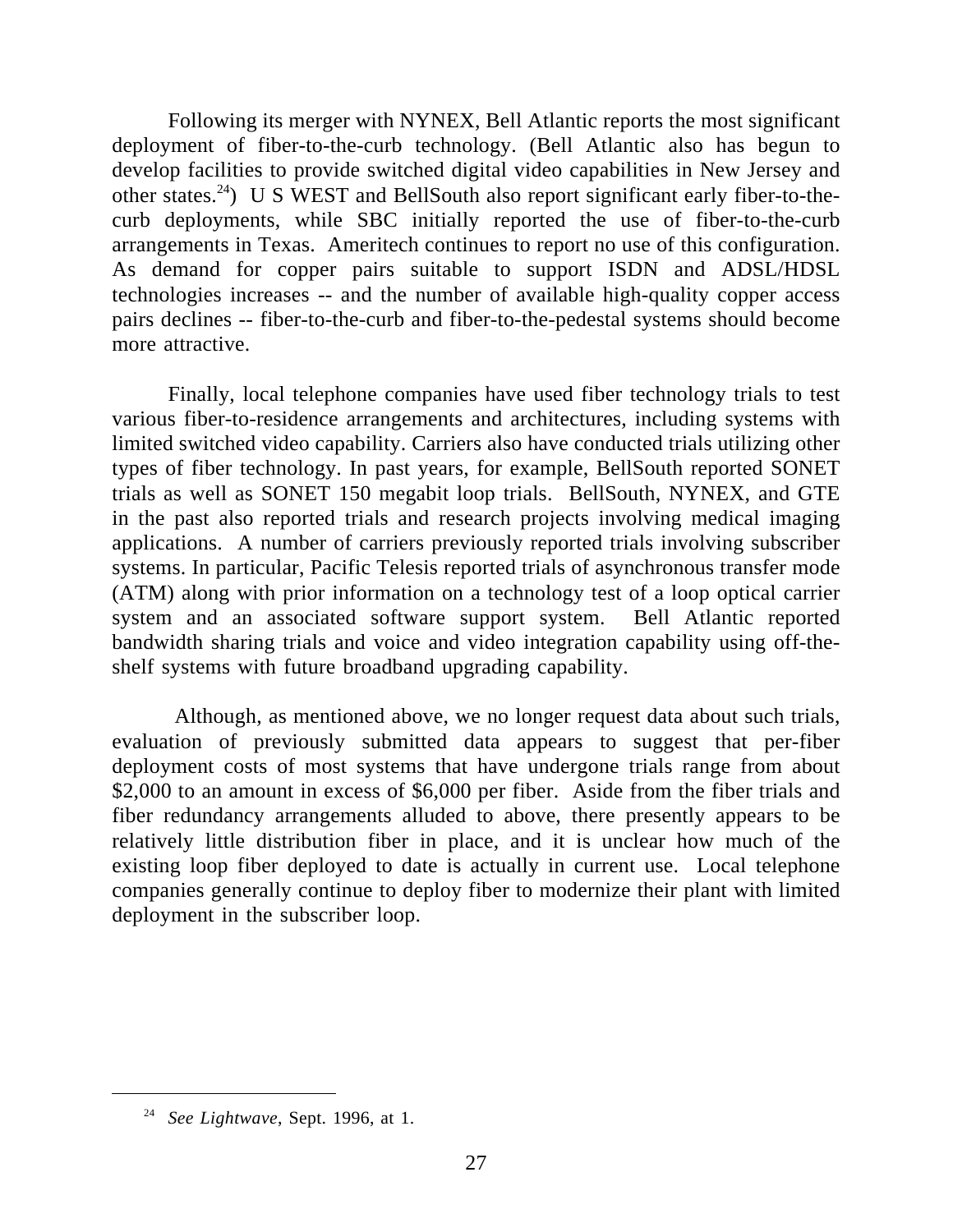| Table 5: Sheath Miles of Fiber Deployed by Local Operating Companies *<br>Sheath Miles in Thousands |           |           |           |      |       |       |           |           |           |           |       |       |       |           |
|-----------------------------------------------------------------------------------------------------|-----------|-----------|-----------|------|-------|-------|-----------|-----------|-----------|-----------|-------|-------|-------|-----------|
| Company                                                                                             | 1985      | 1986      | 1987      | 1988 | 1989  | 1990  | 1991      | 1992      | 1993      | 1994      | 1995  | 1996  | 1997  | 1998      |
| <b>Ameritech</b>                                                                                    | 3.2       | 5.2       | 6.7       | 8.7  | 10.8  | 12.1  | 15.2      | 18.3      | 21.5      | 23.8      | 26.4  | 29.6  | 32.6  | 35.3      |
| Bell Atlantic **                                                                                    | 1.2       | 4.4       | 6.7       | 9.2  | 11.9  | 15.0  | 18.4      | 23.7      | 28.2      | 32.3      | 35.7  | 39.0  | 73.9  | 81.4      |
| BellSouth                                                                                           | 3.8       | 8.7       | 11.7      | 15.6 | 19.8  | 24.2  | 29.7      | 35.2      | 40.5      | 45.6      | 51.0  | 56.0  | 60.2  | 65.5      |
| NYNEX **                                                                                            | 1.6       | 3.2       | 5.0       | 7.4  | 9.2   | 11.9  | 14.7      | 17.7      | 20.5      | 23.1      | 25.5  | 27.9  |       |           |
| Pacific Telesis                                                                                     | 2.3       | 2.8       | 3.0       | 3.5  | 3.8   | 5.1   | 6.6       | 8.3       | 9.8       | 10.9      | 12.2  | 13.4  | 14.6  | 15.7      |
| <b>SBC</b>                                                                                          | 1.9       | 4.4       | 6.0       | 7.3  | 9.1   | 11.7  | 15.0      | 17.7      | 22.1      | 25.4      | 29.5  | 34.4  | 36.9  | 41.1      |
| U S WEST                                                                                            | 3.5       | 5.0       | 6.9       | 10.0 | 13.4  | 17.6  | 22.2      | 27.4      | 31.3      | 34.7      | 38.5  | 38.7  | 39.6  | 40.4      |
| <b>Bell Totals:</b>                                                                                 | 17.6      | 33.6      | 46.0      | 61.9 | 78.0  | 97.6  | 121.7     | 148.4     | 173.9     | 195.9     | 218.7 | 238.9 | 257.8 | 279.4     |
| <b>GTE</b>                                                                                          | <b>NA</b> | <b>NA</b> | <b>NA</b> | 10.1 | 20.9  | 28.6  | 31.6      | 34.0      | 39.8      | 45.4      | 41.8  | 43.7  | 49.2  | 54.0      |
| Sprint                                                                                              | <b>NA</b> | <b>NA</b> | <b>NA</b> | 2.9  | 5.0   | 5.9   | 7.4       | 9.9       | 12.0      | 14.2      | 16.5  | 18.8  | 18.7  | 21.7      |
| Rural                                                                                               | <b>NA</b> | 0.5       | 2.6       | 4.7  | 6.4   | 8.7   | <b>NA</b> | <b>NA</b> | <b>NA</b> | <b>NA</b> | 51.3  | 59.3  | 66.6  | <b>NA</b> |
| Total Reported:                                                                                     | 17.6      | 34.1      | 48.6      | 79.5 | 110.3 | 140.8 | 160.8     | 192.3     | 225.6     | 255.5     | 328.3 | 360.7 | 392.4 | 355.0     |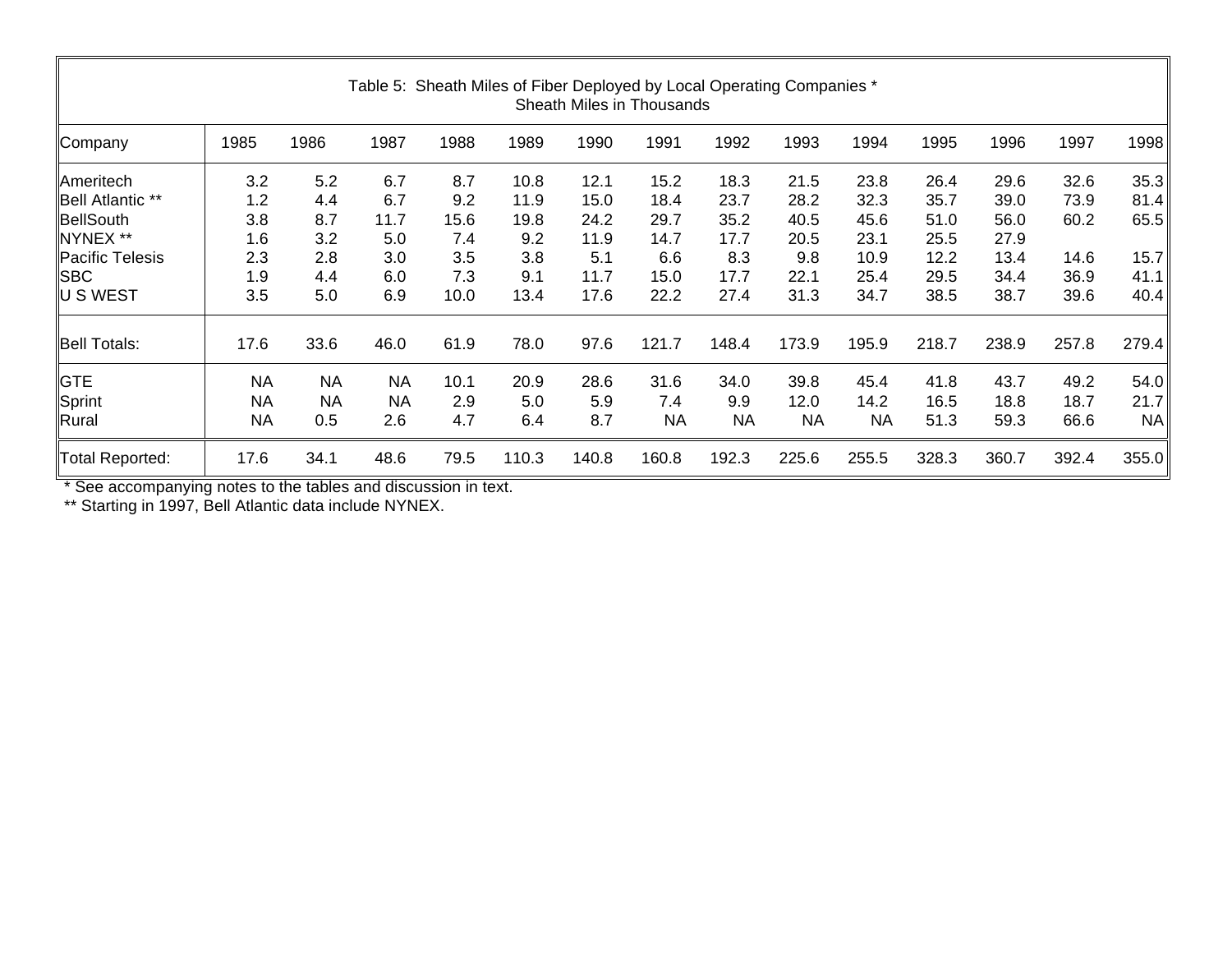| Fiber Miles Deployed by Local Operating Companies *<br>Table 6:<br><b>Fiber Miles in Thousands</b> |           |           |           |       |       |       |           |           |           |           |           |           |           |           |
|----------------------------------------------------------------------------------------------------|-----------|-----------|-----------|-------|-------|-------|-----------|-----------|-----------|-----------|-----------|-----------|-----------|-----------|
| Company                                                                                            | 1985      | 1986      | 1987      | 1988  | 1989  | 1990  | 1991      | 1992      | 1993      | 1994      | 1995      | 1996      | 1997      | 1998      |
| ∥Ameritech                                                                                         | 78        | 111       | 147       | 178   | 228   | 286   | 401       | 586       | 802       | 919       | 1,096     | 1,339     | 1,556     | 1,774     |
| Bell Atlantic **                                                                                   | 83        | 151       | 228       | 311   | 373   | 523   | 810       | 1,193     | 1,569     | 1,919     | 2,169     | 2,403     | 4,374     | 5,019     |
| BellSouth                                                                                          | 51        | 170       | 218       | 319   | 445   | 609   | 769       | 939       | 1,121     | 1,381     | 1,685     | 2,012     | 2,293     | 2,630     |
| NYNEX **                                                                                           | 83        | 130       | 207       | 291   | 358   | 473   | 637       | 807       | 964       | 1,112     | 1,265     | 1,423     |           |           |
| Pacific Telesis                                                                                    | 84        | 98        | 101       | 110   | 127   | 185   | 246       | 312       | 375       | 424       | 482       | 540       | 605       | 661       |
| SBC                                                                                                | 70        | 151       | 183       | 215   | 270   | 352   | 478       | 576       | 775       | 971       | 1,235     | ,504      | 1,724     | 2,004     |
| U S WEST                                                                                           | 47        | 70        | 108       | 164   | 235   | 352   | 542       | 798       | 1,043     | 1,239     | 1,483     | 1,615     | 1,668     | 1,710     |
| <b>Bell Totals:</b>                                                                                | 497       | 881       | 1,192     | 1,588 | 2,037 | 2,780 | 3,882     | 5,210     | 6,649     | 7,965     | 9,414     | 10,837    | 12,219    | 13,799    |
| $\parallel$ GTE                                                                                    | <b>NA</b> | <b>NA</b> | <b>NA</b> | 135   | 163   | 317   | 391       | 514       | 672       | 795       | 930       | 1,065     | 1,262     | 1,418     |
| Sprint                                                                                             | NА        | <b>NA</b> | <b>NA</b> | 32    | 55    | 84    | 116       | 140       | 187       | 257       | 353       | 441       | 536       | 860       |
| Rural                                                                                              | <b>NA</b> | 2         | 14        | 29    | 42    | 68    | <b>NA</b> | <b>NA</b> | <b>NA</b> | <b>NA</b> | <b>NA</b> | <b>NA</b> | <b>NA</b> | <b>NA</b> |
| <b>Total Reported:</b>                                                                             | 497       | 883       | 1,206     | 1,783 | 2,297 | 3,249 | 4,389     | 5,863     | 7,508     | 9,018     | 10,698    | 12,343    | 14,017    | 16,077    |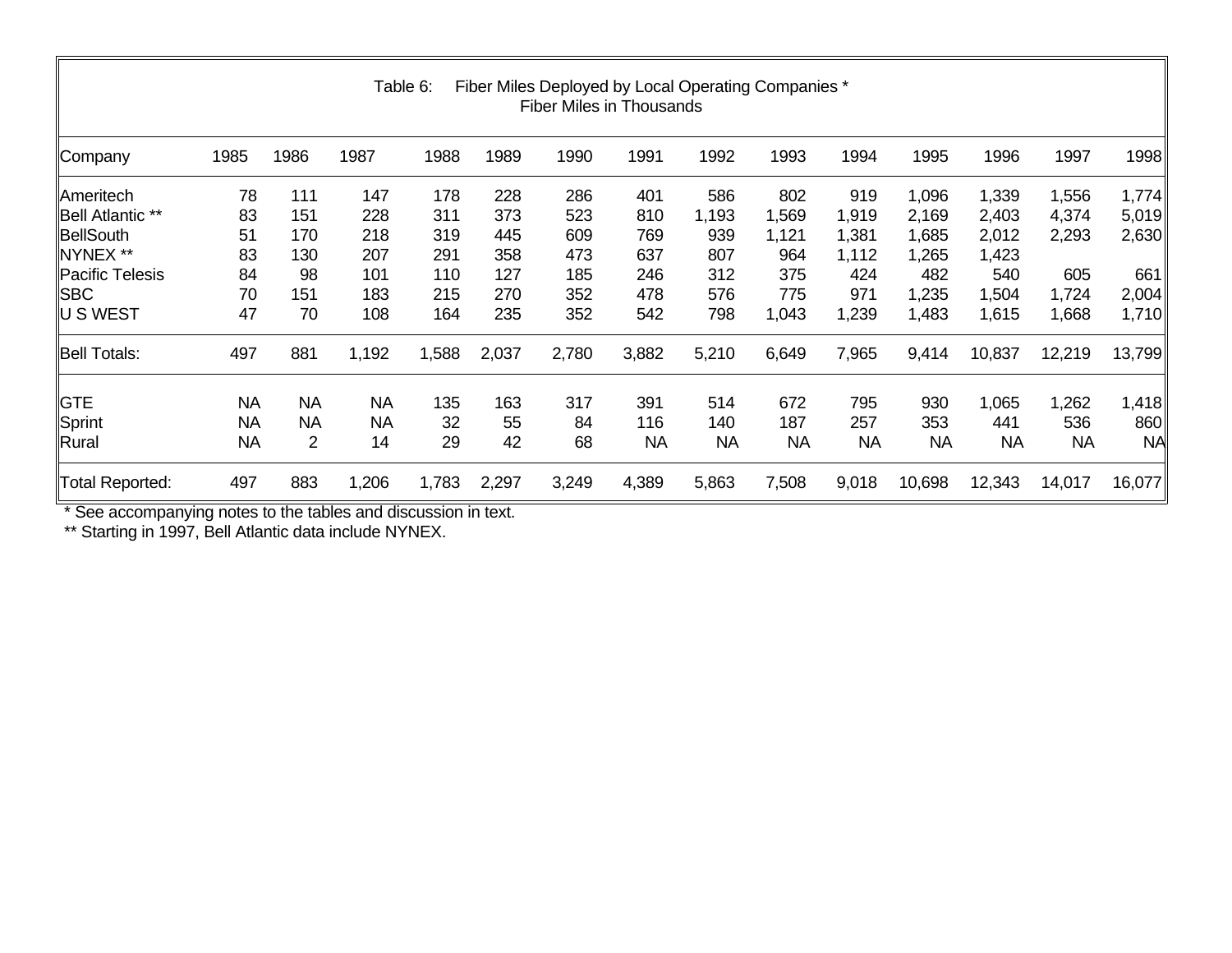|                       | Table 7: Average Fiber Cable Cross Section * |           |           |      |      |      |           |           |           |      |           |           |           |      |
|-----------------------|----------------------------------------------|-----------|-----------|------|------|------|-----------|-----------|-----------|------|-----------|-----------|-----------|------|
| Company               | 1985                                         | 1986      | 1987      | 1988 | 1989 | 1990 | 1991      | 1992      | 1993      | 1994 | 1995      | 1996      | 1997      | 1998 |
| Ameritech             | 24.3                                         | 21.4      | 22.0      | 20.4 | 21.1 | 23.6 | 26.4      | 32.0      | 37.3      | 38.6 | 41.5      | 45.2      | 47.7      | 50.3 |
| Bell Atlantic **      | 67.0                                         | 34.5      | 33.8      | 33.7 | 31.3 | 35.0 | 42.2      | 47.0      | 56.4      | 59.4 | 60.8      | 61.7      | 59.2      | 61.7 |
| BellSouth             | 13.3                                         | 19.6      | 18.6      | 20.4 | 22.5 | 25.2 | 25.9      | 26.6      | 27.7      | 30.3 | 33.1      | 35.9      | 38.1      | 40.2 |
| NYNEX **              | 51.9                                         | 40.4      | 41.8      | 39.2 | 38.8 | 39.8 | 43.4      | 45.6      | 47.0      | 48.2 | 49.6      | 50.9      |           |      |
| Pacific Telesis       | 36.4                                         | 35.2      | 34.1      | 31.7 | 33.7 | 36.0 | 37.5      | 37.4      | 38.2      | 38.8 | 39.5      | 40.4      | 41.5      | 42.0 |
| <b>SBC</b>            | 36.8                                         | 34.5      | 30.6      | 29.2 | 29.7 | 30.1 | 31.7      | 32.5      | 35.1      | 38.2 | 41.8      | 43.7      | 46.7      | 48.8 |
| ∥U S WEST             | 13.4                                         | 14.0      | 15.5      | 16.3 | 17.5 | 20.0 | 24.5      | 29.1      | 33.3      | 35.7 | 38.5      | 41.8      | 42.2      | 42.3 |
| <b>Bell Companies</b> | 28.2                                         | 26.2      | 25.9      | 25.7 | 26.1 | 28.5 | 31.7      | 34.4      | 38.3      | 40.7 | 43.0      | 45.4      | 47.4      | 49.4 |
| <b>IGTE</b>           | <b>NA</b>                                    | <b>NA</b> | <b>NA</b> | 13.3 | 7.8  | 11.1 | 12.4      | 15.1      | 16.9      | 17.5 | 22.3      | 24.4      | 25.6      | 26.3 |
| $\mathsf{\ Sprint}$   | <b>NA</b>                                    | <b>NA</b> | <b>NA</b> | 11.1 | 10.9 | 14.2 | 15.5      | 14.2      | 15.6      | 18.1 | 21.4      | 23.5      | 28.7      | 39.6 |
| Rural                 | <b>NA</b>                                    | 4.0       | 5.5       | 6.2  | 6.6  | 7.9  | <b>NA</b> | <b>NA</b> | <b>NA</b> | NA   | <b>NA</b> | <b>NA</b> | <b>NA</b> | NA   |
| <b>Total Reported</b> | 28.2                                         | 25.9      | 24.8      | 22.4 | 20.8 | 23.1 | 27.2      | 29.9      | 33.3      | 35.3 | 32.6      | 34.2      | 35.7      | 45.3 |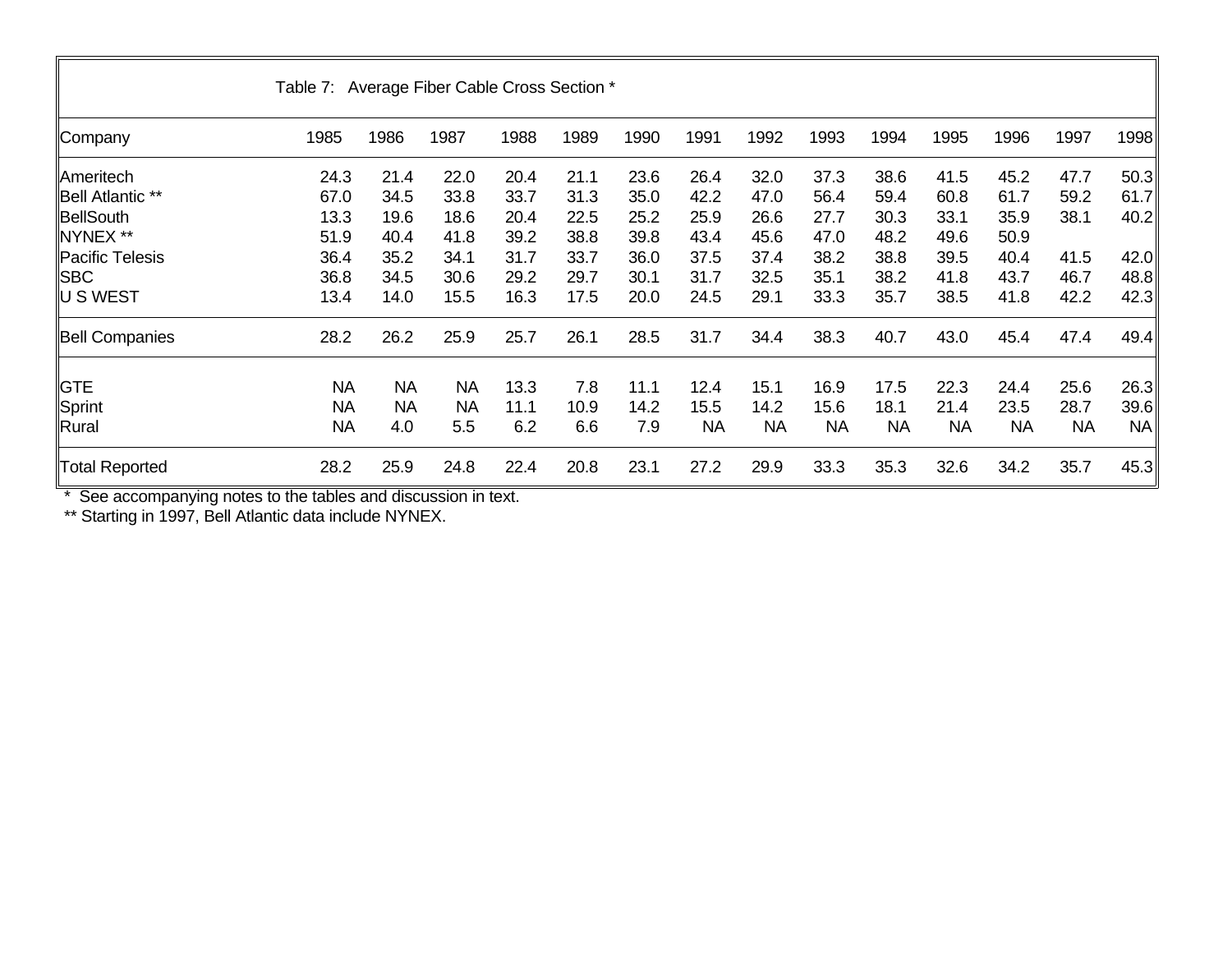|                        | Table 8:                |                          | Data on Fiber to the Pedestal of Local Operating Companies -- 1998 * |                                |                               |           |                                                |         |
|------------------------|-------------------------|--------------------------|----------------------------------------------------------------------|--------------------------------|-------------------------------|-----------|------------------------------------------------|---------|
|                        | Number of<br>Pedestal** | <b>Fibers</b><br>Serving | <b>Fiber Miles</b><br>Serving                                        | <b>Customers</b><br>Accessible | <b>Bandwidth</b><br>Enhancing |           | <b>All Access Lines</b><br>Loop Length (miles) |         |
|                        | Locations               | Pedestals *              | Pedestals                                                            | to Pedestal<br>Locations       | <b>Terminals</b>              | Average   | Median                                         | Maximum |
| <b>Ameritech</b>       | 0                       | $\Omega$                 | $\overline{0}$                                                       |                                | 189,600                       | 1.4       | 1.9                                            | 5.7     |
| <b>Bell Atlantic</b>   | 10,582                  | 21,165                   | 63,495                                                               | 211,649                        | 94,413                        | 3.0       | 1.9                                            | 25.9    |
| BellSouth              | 34,161                  | 40,993                   | <b>NA</b>                                                            | 220,857                        | 137,747                       | 3.4       | 2.5                                            | 26.9    |
| <b>Pacific Telesis</b> | 80                      | 288                      | 159                                                                  | 937                            | 42,062                        | 2.3       | 2.0                                            | 19.4    |
| <b>ISBC</b>            | 1,248                   | 2,496                    | 1,256                                                                | 19,304                         |                               | <b>NA</b> | 2.7                                            | 24.6    |
| ∥U S WEST              | 8,919                   | 9,509                    | 29,128                                                               | 53,583                         | 51,373                        | 2.7       | <b>NA</b>                                      | NA      |
| <b>Total Reported:</b> | 54,990                  | 74,451                   | 94,038                                                               | 506,330                        | 515,195                       |           |                                                |         |

\*\* The term "pedestal" includes curb locations.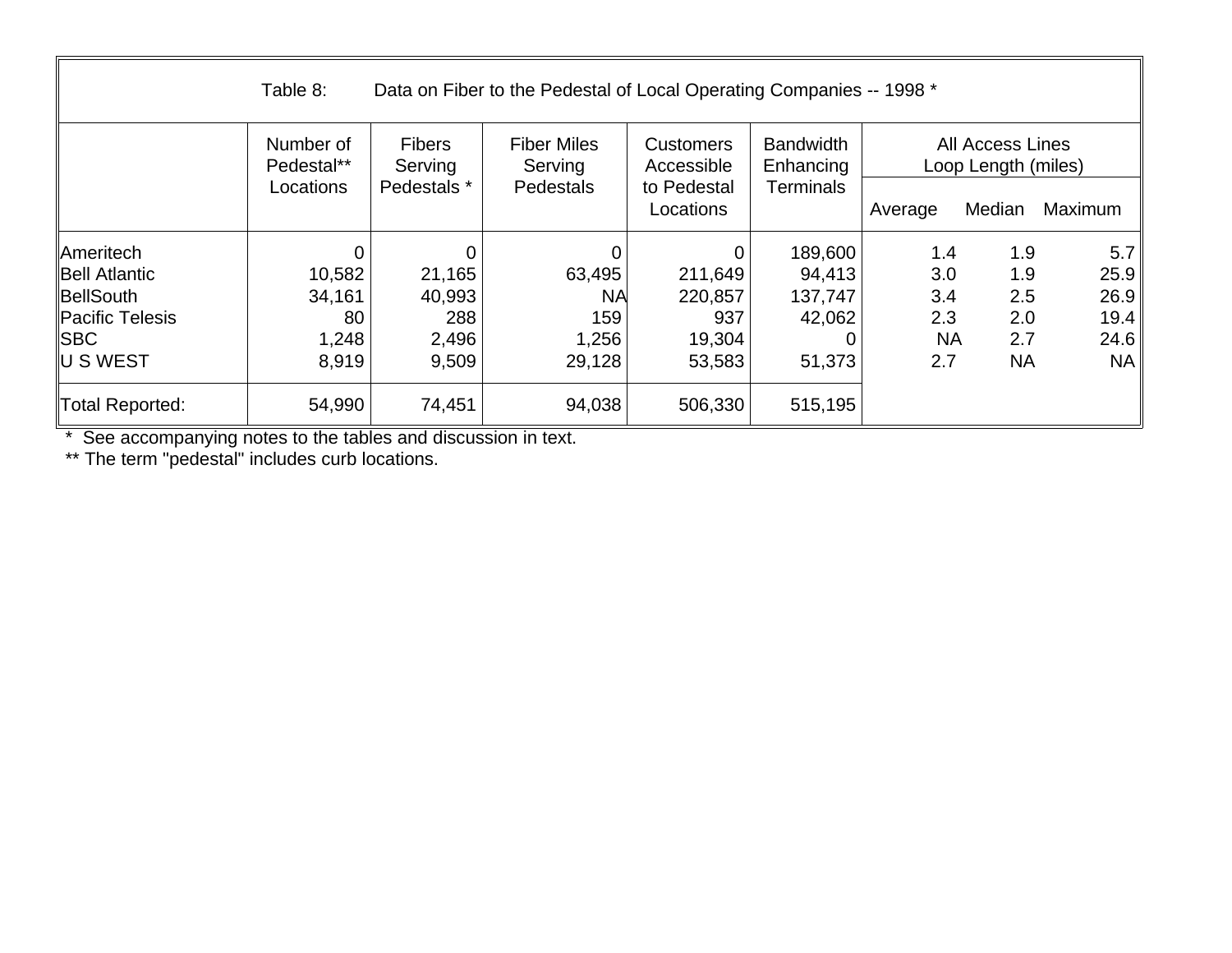|                        |                | Table 9: Other 1998 Fiber Data for Local Operating Companies * |                          |                                    |                                            |                |  |  |  |  |  |  |
|------------------------|----------------|----------------------------------------------------------------|--------------------------|------------------------------------|--------------------------------------------|----------------|--|--|--|--|--|--|
|                        |                |                                                                |                          |                                    | Aggregate Fiber Investment<br>(\$ Million) |                |  |  |  |  |  |  |
| Company                | Percent<br>Lit | DS-3 Miles<br><b>on</b><br>Fiber                               | T1 Miles<br>on<br>Copper | Customer<br>Terminated<br>T1 Lines | Subscriber<br>Plant                        | Total<br>Plant |  |  |  |  |  |  |
| Ameritech              | 15.6%          | 1,127,100                                                      | 141,300                  | 79,800                             | <b>NA</b>                                  | 1,169.2        |  |  |  |  |  |  |
| <b>Bell Atlantic</b>   | 52.8%          | 313,953                                                        | 4,241,399                | 90,060                             | <b>NA</b>                                  | 3,021.6        |  |  |  |  |  |  |
| <b>BellSouth</b>       | 28.2%          | 690,154                                                        | 28,137                   | 323,936                            | NA                                         | 1,962.4        |  |  |  |  |  |  |
| <b>Pacific Telesis</b> | 31.2%          | 319,268                                                        | 511,300                  | 207,724                            | <b>NA</b>                                  | 632.0          |  |  |  |  |  |  |
| <b>SBC</b>             | 18.7%          | 749,191                                                        | 431,990                  | <b>NA</b>                          | 927.1                                      | 1,354.3        |  |  |  |  |  |  |
| U S WEST               | 34.0%          | 1,792,933                                                      | 725,029                  | 170,592                            | <b>NA</b>                                  | 1,173.0        |  |  |  |  |  |  |
| <b>GTE</b>             | 50.6%          | 199,024                                                        | 600,683                  | 109,901                            | <b>NA</b>                                  | 1,259.0        |  |  |  |  |  |  |
| Sprint                 | <b>NA</b>      | <b>NA</b>                                                      | <b>NA</b>                | <b>NA</b>                          | <b>NA</b>                                  | 567.2          |  |  |  |  |  |  |
| <b>Total Reported</b>  |                | 5,191,622                                                      | 6,679,837                | 982,013                            | 927.1                                      | 11,138.6       |  |  |  |  |  |  |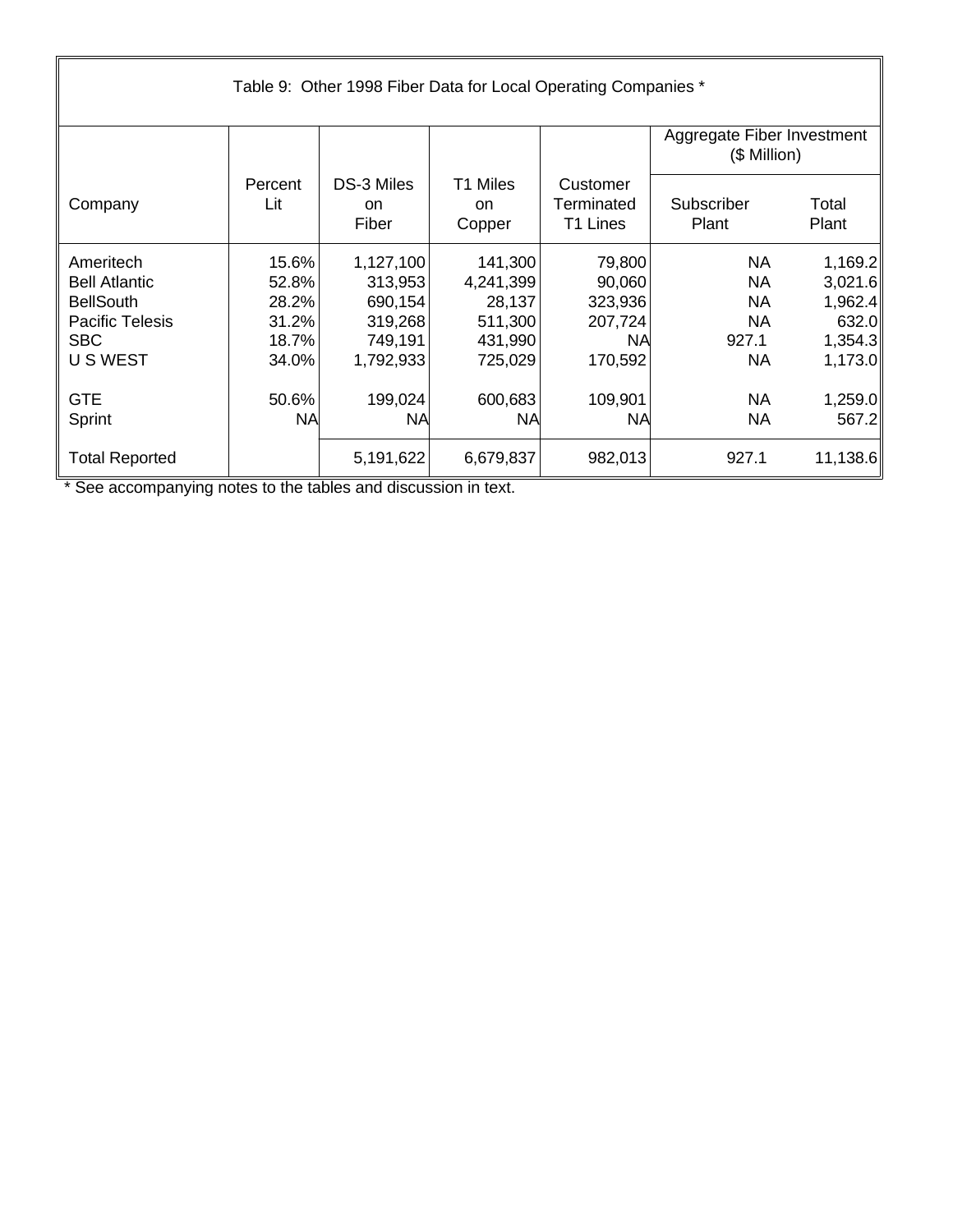| Table 10 -- Fiber Subscriber Plant of Local Operating Companies *                                                               |                                                                          |                                                                            |                                                                              |                                                                                  |                                                                                  |                                                                                       |                                                                                        |                                                                                         |                                                                                            |                                                                                  |                                                                                  |  |  |  |
|---------------------------------------------------------------------------------------------------------------------------------|--------------------------------------------------------------------------|----------------------------------------------------------------------------|------------------------------------------------------------------------------|----------------------------------------------------------------------------------|----------------------------------------------------------------------------------|---------------------------------------------------------------------------------------|----------------------------------------------------------------------------------------|-----------------------------------------------------------------------------------------|--------------------------------------------------------------------------------------------|----------------------------------------------------------------------------------|----------------------------------------------------------------------------------|--|--|--|
|                                                                                                                                 | 1988                                                                     | 1989                                                                       | 1990                                                                         | 1991                                                                             | 1992                                                                             | 1993                                                                                  | 1994                                                                                   | 1995                                                                                    | 1996                                                                                       | 1997                                                                             | 1998                                                                             |  |  |  |
| Company                                                                                                                         |                                                                          |                                                                            |                                                                              |                                                                                  |                                                                                  | <b>Sheath Miles</b>                                                                   |                                                                                        |                                                                                         |                                                                                            |                                                                                  |                                                                                  |  |  |  |
| Ameritech<br><b>Bell Atlantic **</b><br><b>BellSouth</b><br>NYNEX **<br>Pacific Telesis<br><b>SBC</b><br>U S WEST<br><b>GTE</b> | 2,800<br>NA<br>NA<br>1,935<br>537<br><b>NA</b><br>2,816<br><b>NA</b>     | 2,600<br>4,872<br><b>NA</b><br>2,656<br>722<br>2,500<br>3,484<br><b>NA</b> | 3,300<br>6,543<br><b>NA</b><br>3,995<br>1,451<br>2,800<br>4,714<br><b>NA</b> | 3,700<br><b>NA</b><br><b>NA</b><br>5,388<br>2,210<br>4,498<br>6,595<br><b>NA</b> | 4,300<br><b>NA</b><br><b>NA</b><br>7,095<br>2,874<br>5,409<br>8,706<br><b>NA</b> | <b>NA</b><br><b>NA</b><br><b>NA</b><br>8,976<br>3,426<br>8,008<br>10,879<br><b>NA</b> | <b>NA</b><br><b>NA</b><br><b>NA</b><br>10,398<br>3,938<br>9,866<br>13,047<br><b>NA</b> | <b>NA</b><br><b>NA</b><br><b>NA</b><br>12,799<br>4,636<br>16,479<br>16,340<br><b>NA</b> | <b>NA</b><br><b>NA</b><br><b>NA</b><br>14,442<br>5,332<br><b>NA</b><br><b>NA</b><br>20,420 | <b>NA</b><br><b>NA</b><br><b>NA</b><br>5,920<br><b>NA</b><br><b>NA</b><br>22,998 | <b>NA</b><br><b>NA</b><br><b>NA</b><br>6,608<br><b>NA</b><br><b>NA</b><br>25,216 |  |  |  |
| Company                                                                                                                         |                                                                          |                                                                            |                                                                              |                                                                                  |                                                                                  | Thousands of Fiber Miles                                                              |                                                                                        |                                                                                         |                                                                                            |                                                                                  |                                                                                  |  |  |  |
| Ameritech<br><b>Bell Atlantic **</b><br><b>BellSouth</b><br>NYNEX **<br>Pacific Telesis<br><b>SBC</b><br>U S WEST<br><b>GTE</b> | 56.6<br>116.9<br>185.8<br>66.8<br>22.1<br><b>NA</b><br>84.8<br><b>NA</b> | 69.2<br>152.3<br>267.3<br>90.0<br>30.4<br>95.4<br>112.4<br><b>NA</b>       | 84.6<br>226.0<br>355.2<br>135.9<br>64.1<br>135.6<br>113.8<br><b>NA</b>       | 153.0<br><b>NA</b><br>440.4<br>209.7<br>96.9<br>185.3<br>295.2<br><b>NA</b>      | 234.4<br><b>NA</b><br><b>NA</b><br>302.0<br>120.9<br>221.8<br>452.6<br><b>NA</b> | <b>NA</b><br><b>NA</b><br><b>NA</b><br>404.0<br>139.7<br>365.4<br>618.2<br><b>NA</b>  | <b>NA</b><br><b>NA</b><br><b>NA</b><br>510.8<br>160.2<br>514.6<br>761.9<br><b>NA</b>   | <b>NA</b><br><b>NA</b><br>648.7<br>615.5<br>189.0<br>878.2<br>968.6<br><b>NA</b>        | <b>NA</b><br><b>NA</b><br>748.7<br>712.4<br>216.0<br><b>NA</b><br>NA<br>563.8              | <b>NA</b><br><b>NA</b><br>802.2<br>239.9<br><b>NA</b><br><b>NA</b><br>668.8      | <b>NA</b><br><b>NA</b><br>871.2<br>264.5<br><b>NA</b><br><b>NA</b><br>751.7      |  |  |  |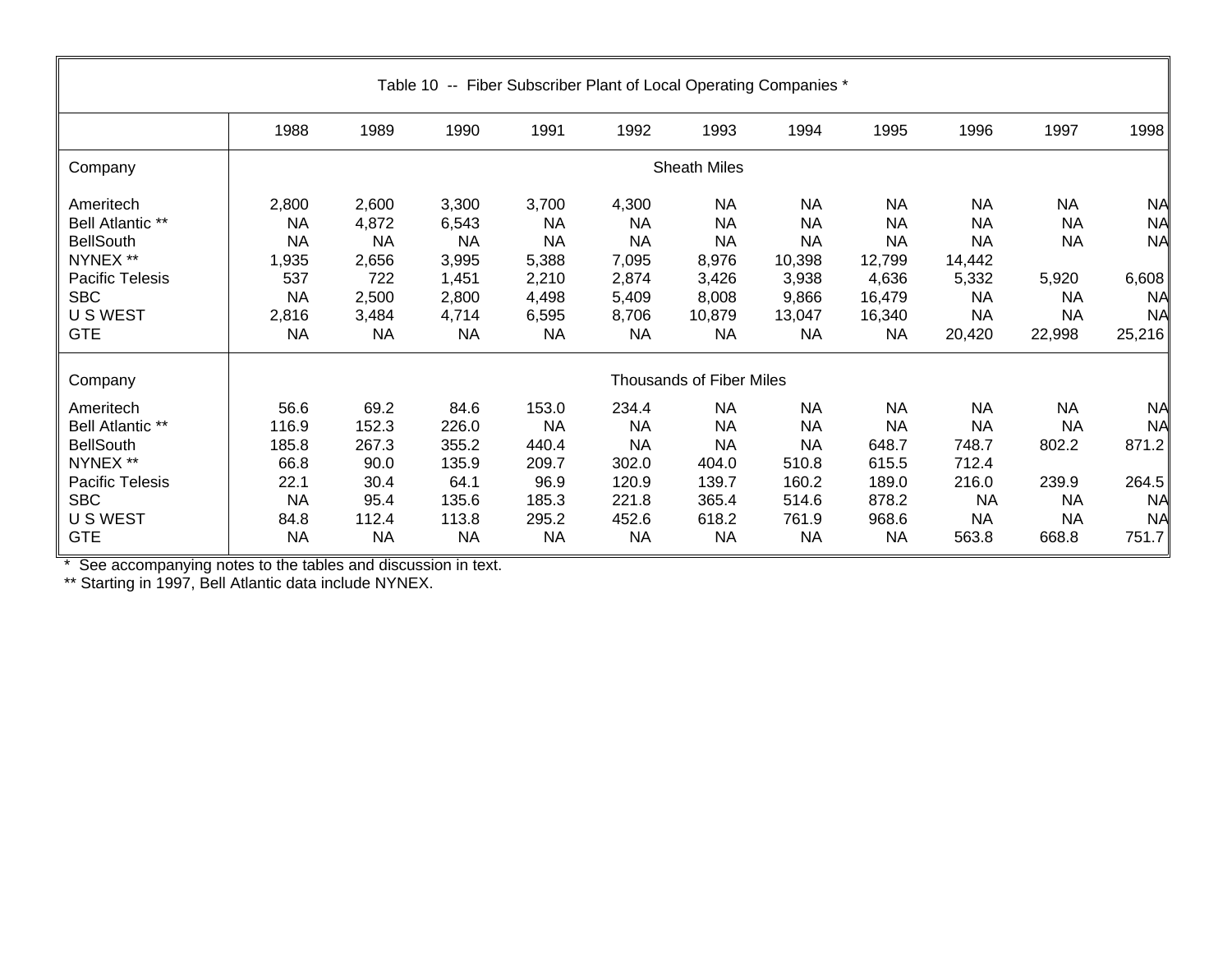| Table 11: Copper Subscriber Plant of Local Operating Companies * |                    |                |                |                |                    |                                  |                        |                        |                        |                        |                        |  |  |  |
|------------------------------------------------------------------|--------------------|----------------|----------------|----------------|--------------------|----------------------------------|------------------------|------------------------|------------------------|------------------------|------------------------|--|--|--|
|                                                                  | 1988               | 1989           | 1990           | 1991           | 1992               | 1993                             | 1994                   | 1995                   | 1996                   | 1997                   | 1998                   |  |  |  |
| Company                                                          |                    |                |                |                |                    | <b>Thousands of Sheath Miles</b> |                        |                        |                        |                        |                        |  |  |  |
| Ameritech<br>Bell Atlantic **                                    | 242.7<br>280.3     | 245.2<br>290.8 | 244.4<br>291.3 | 242.7<br>288.9 | 243.5<br><b>NA</b> | <b>NA</b><br><b>NA</b>           | <b>NA</b><br><b>NA</b> | <b>NA</b><br><b>NA</b> | <b>NA</b><br><b>NA</b> | <b>NA</b><br><b>NA</b> | <b>NA</b><br><b>NA</b> |  |  |  |
| <b>BellSouth</b><br>NYNEX **                                     | 560.0<br>225.5     | 564.2<br>229.5 | 566.1<br>232.7 | 570.4<br>232.9 | <b>NA</b><br>233.2 | <b>NA</b><br>233.9               | <b>NA</b><br>234.5     | <b>NA</b><br>235.5     | <b>NA</b><br>236.7     | <b>NA</b>              | <b>NA</b>              |  |  |  |
| <b>Pacific Telesis</b>                                           | 170.3              | 167.5          | 184.1          | 185.2          | 192.7              | 207.9                            | 187.9                  | 189.0                  | 190.3                  | 191.7                  | 193.6                  |  |  |  |
| <b>SBC</b><br>U S WEST                                           | <b>NA</b><br>384.3 | 338.1<br>389.4 | 343.3<br>395.8 | 345.1<br>401.7 | 347.4<br>407.9     | 350.1<br>413.2                   | 354.4<br>403.0         | 357.4<br>408.4         | <b>NA</b><br><b>NA</b> | <b>NA</b><br><b>NA</b> | <b>NA</b><br><b>NA</b> |  |  |  |
| <b>GTE</b>                                                       | <b>NA</b>          | <b>NA</b>      | <b>NA</b>      | <b>NA</b>      | <b>NA</b>          | <b>NA</b>                        | <b>NA</b>              | <b>NA</b>              | 721.0                  | 727.5                  | 736.6                  |  |  |  |
| Company                                                          |                    |                |                |                |                    | Millions of Wire Miles           |                        |                        |                        |                        |                        |  |  |  |
| Ameritech                                                        | 139.6              | 140.4          | 141.9          | 142.4          | 143.2              | <b>NA</b>                        | <b>NA</b>              | <b>NA</b>              | <b>NA</b>              | <b>NA</b>              | <b>NA</b>              |  |  |  |
| Bell Atlantic **                                                 | 187.4              | 191.7          | 194.4          | 194.4          | <b>NA</b>          | <b>NA</b>                        | <b>NA</b>              | <b>NA</b>              | <b>NA</b>              | <b>NA</b>              | <b>NA</b>              |  |  |  |
| <b>BellSouth</b>                                                 | 238.8              | 241.2          | 243.5          | 243.6          | <b>NA</b>          | <b>NA</b>                        | <b>NA</b>              | <b>NA</b>              | <b>NA</b>              | <b>NA</b>              | <b>NA</b>              |  |  |  |
| NYNEX **                                                         | 130.9              | 134.2          | 137.9          | 140.0          | 141.6              | 143.2                            | 144.3                  | 145.2                  | 146.4                  |                        |                        |  |  |  |
| <b>Pacific Telesis</b>                                           | 128.8              | 127.5          | 134.3          | 136.3          | 140.6              | 158.1                            | 156.4                  | 141.4                  | 139.4                  | 140.6                  | 145.8                  |  |  |  |
| <b>SBC</b>                                                       | <b>NA</b>          | 156.9          | 159.3          | 160.1          | 160.9              | 162.3                            | 169.5                  | 170.3                  | <b>NA</b>              | <b>NA</b>              | <b>NA</b>              |  |  |  |
| U S WEST                                                         | 154.2              | 156.2          | 158.7          | 161.1          | 163.6              | 165.7                            | 169.5                  | 170.2                  | <b>NA</b>              | <b>NA</b>              | <b>NA</b>              |  |  |  |
| <b>GTE</b>                                                       | <b>NA</b>          | <b>NA</b>      | <b>NA</b>      | <b>NA</b>      | <b>NA</b>          | <b>NA</b>                        | <b>NA</b>              | <b>NA</b>              | 164.8                  | 168.7                  | 174.3                  |  |  |  |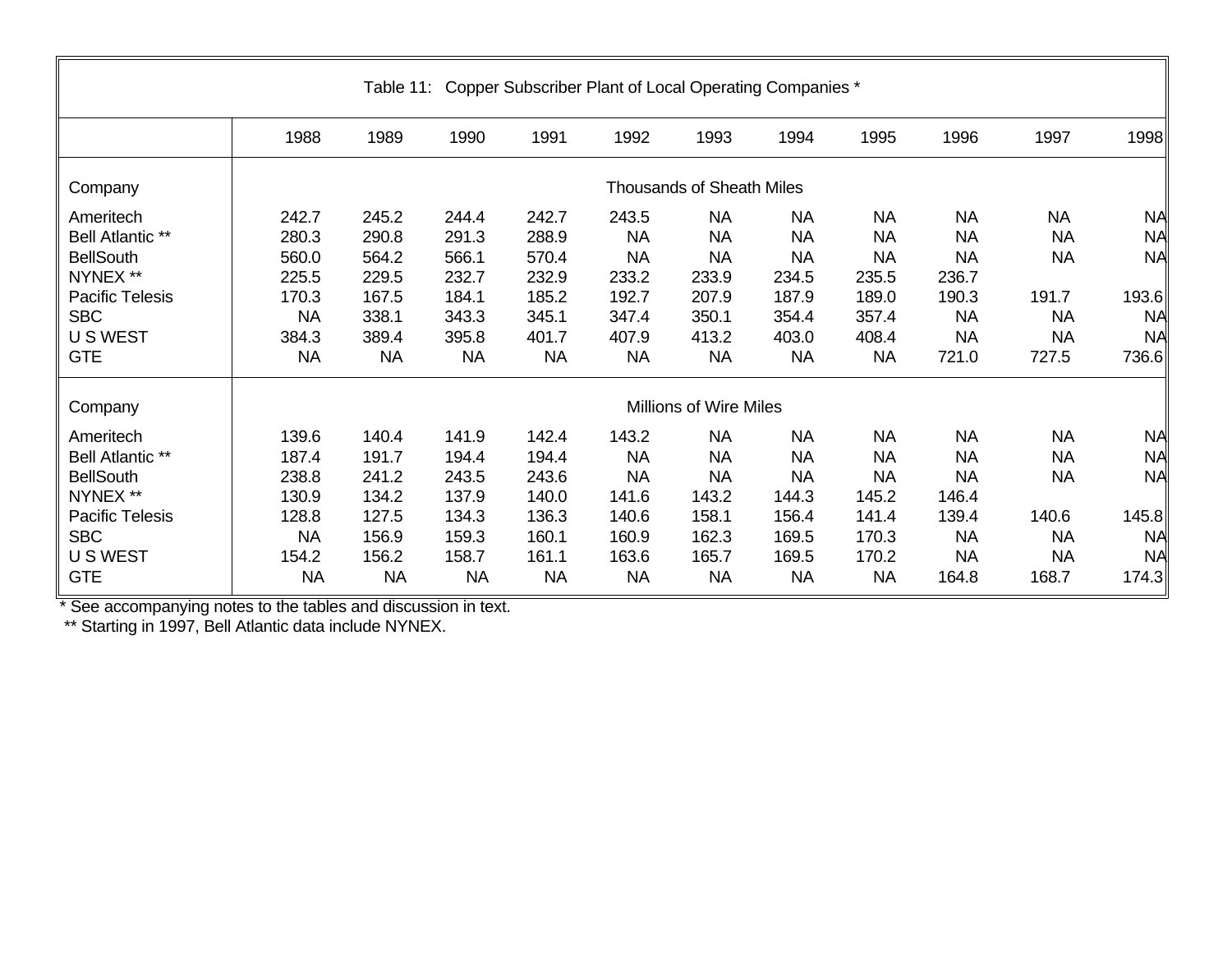|                      | Table 12: Fiber and Copper in Total Plant in Relation to Access Lines -- End-of-Year 1998 * |                                    |                    |                     |         |                 |                           |                        |                       |                  |
|----------------------|---------------------------------------------------------------------------------------------|------------------------------------|--------------------|---------------------|---------|-----------------|---------------------------|------------------------|-----------------------|------------------|
|                      |                                                                                             |                                    | <b>Total Plant</b> |                     |         |                 | Per Thousand Access Lines |                        |                       |                  |
| Company              | <b>Access Lines</b><br>(thousands)**                                                        | <b>Strand Miles</b><br>(thousands) |                    | <b>Sheath Miles</b> |         | Miles<br>Copper | <b>Miles</b><br>Fiber     | <b>Miles</b><br>Copper | <b>Miles</b><br>Fiber | Percent<br>Fiber |
|                      |                                                                                             | Copper                             | Fiber              | Copper              | Fiber   | Wire            | Strand                    | Sheath                 | Sheath                | Sheath           |
| <b>Ameritech</b>     | 25,449                                                                                      | 199,759                            | 1,774              | 336,300             | 35,300  | 7,849           | 69.7                      | 13.2                   | 1.4                   | 9.5%             |
| <b>Bell Atlantic</b> | 48,978                                                                                      | 361,538                            | 5,019              | 545,332             | 81,374  | 7,382           | 102.5                     | 11.1                   | 1.7                   | 13.0%            |
| BellSouth            | 28,406                                                                                      | 262,352                            | 2,630              | 599,689             | 65,452  | 9,236           | 92.6                      | 21.1                   | 2.3                   | 9.8%             |
| Pacific Telesis      | 23,843                                                                                      | 159,669                            | 661                | 205,948             | 15,737  | 6,697           | 27.7                      | 8.6                    | 0.7                   | 7.1%             |
| ∥SBC                 | 20,343                                                                                      | 180,856                            | 2,004              | 394,330             | 41,058  | 8,890           | 98.5                      | 19.4                   | 2.0                   | 9.4%             |
| U S WEST             | 23,356                                                                                      | 178,594                            | 1,710              | 403,556             | 40,444  | 7,647           | 73.2                      | 17.3                   | 1.7                   | 9.1%             |
| <b>GTE</b>           | 21,252                                                                                      | 174,324                            | 1,418              | 747,076             | 53,995  | 8,203           | 66.7                      | 35.2                   | 2.5                   | 6.7%             |
| Total reported:      | 191,626                                                                                     | 1,517,092                          | 15,217             | 3,232,231           | 333,360 | 7,917           | 79.4                      | 16.9                   | 1.7                   | 9.3%             |

\*\* Total switched and special access lines from ARMIS 43-08 data.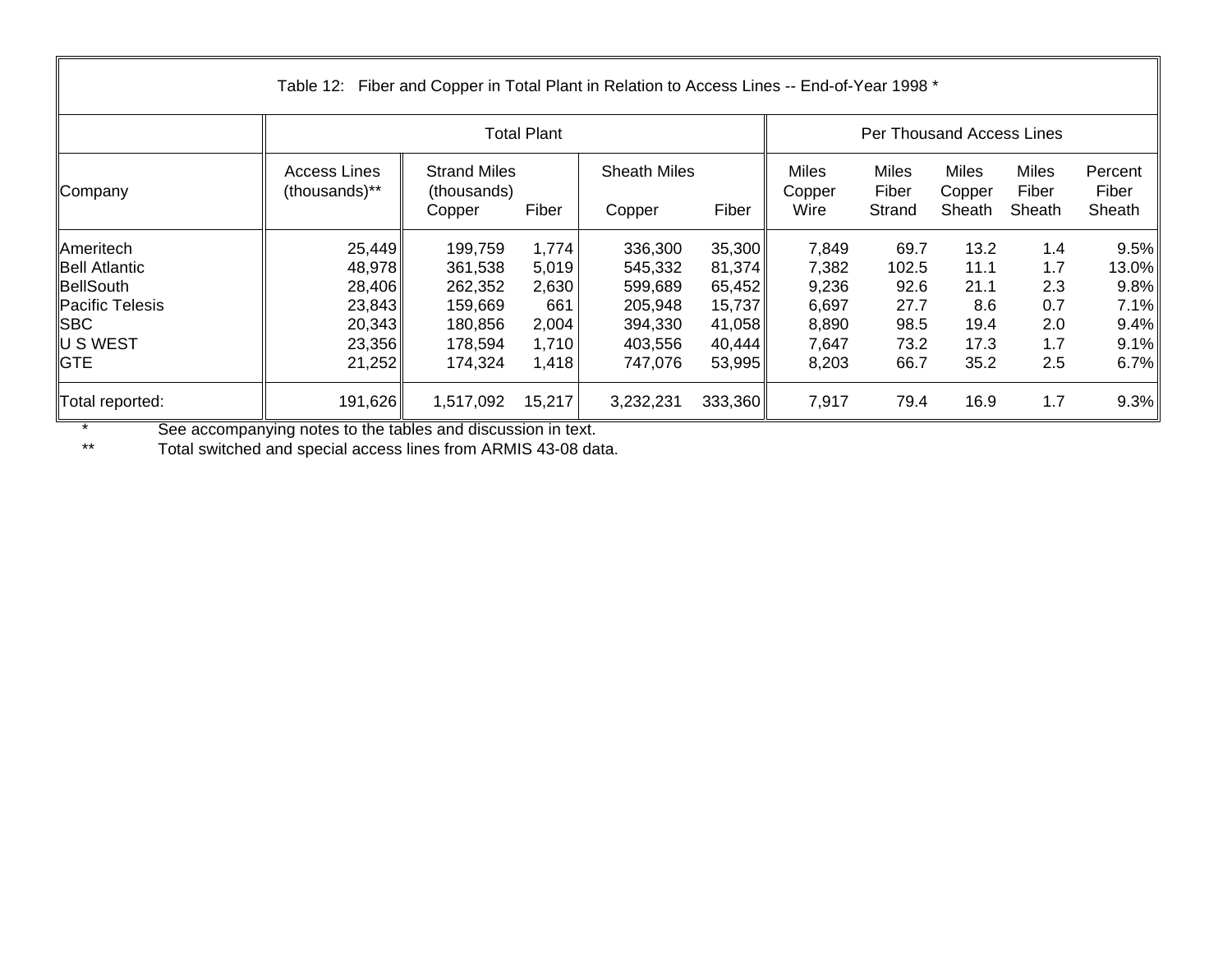|                                                                                                                         | Table 13:                                                          |                                               |                                                                               |                                                                             | Fiber and Copper in Subscriber Plant in Relation to Access Lines -- End-of-Year 1998 * |                                                                           |                                                                                 |                                                                        |                                                                       |                                                                        |                                                                               |
|-------------------------------------------------------------------------------------------------------------------------|--------------------------------------------------------------------|-----------------------------------------------|-------------------------------------------------------------------------------|-----------------------------------------------------------------------------|----------------------------------------------------------------------------------------|---------------------------------------------------------------------------|---------------------------------------------------------------------------------|------------------------------------------------------------------------|-----------------------------------------------------------------------|------------------------------------------------------------------------|-------------------------------------------------------------------------------|
|                                                                                                                         |                                                                    |                                               | <b>Subscriber Plant</b>                                                       |                                                                             |                                                                                        |                                                                           | Per Thousand Access Lines                                                       |                                                                        |                                                                       |                                                                        |                                                                               |
|                                                                                                                         |                                                                    | Access Lines (000)                            | Strand Miles (000)                                                            |                                                                             | <b>Cable Sheath Miles</b>                                                              |                                                                           |                                                                                 |                                                                        |                                                                       |                                                                        |                                                                               |
| Company                                                                                                                 | Total**                                                            | % Without<br>Pair Gain                        | Copper                                                                        | Fiber                                                                       | Copper                                                                                 | Fiber                                                                     | <b>Miles</b><br>Copper<br>Wire                                                  | <b>Miles</b><br>Fiber<br>Strand                                        | <b>Miles</b><br>Copper<br>Sheath                                      | <b>Miles</b><br>Fiber<br>Sheath                                        | % Fiber<br>Sheath<br>Miles                                                    |
| Ameritech<br><b>Bell Atlantic</b><br><b>BellSouth</b><br><b>Pacific Telesis</b><br><b>SBC</b><br>U S WEST<br><b>GTE</b> | 25,449<br>48,978<br>28,406<br>23,843<br>20,343<br>23,356<br>21,252 | 69%<br>72%<br>58%<br>75%<br>68%<br>58%<br>74% | <b>NA</b><br><b>NA</b><br><b>NA</b><br>145,753<br>NA.<br><b>NA</b><br>172,232 | <b>NA</b><br><b>NA</b><br><b>NA</b><br>264<br><b>NA</b><br><b>NA</b><br>752 | <b>NA</b><br><b>NA</b><br><b>NA</b><br>193,583<br><b>NA</b><br>NA<br>736,617           | <b>NA</b><br><b>NA</b><br><b>NA</b><br>6,608<br><b>NA</b><br>NA<br>25,216 | <b>NA</b><br><b>NA</b><br><b>NA</b><br>6,113<br><b>NA</b><br><b>NA</b><br>8,104 | <b>NA</b><br><b>NA</b><br><b>NA</b><br>11.1<br><b>NA</b><br>NA<br>35.4 | NA<br><b>NA</b><br><b>NA</b><br>8.1<br><b>NA</b><br><b>NA</b><br>34.7 | <b>NA</b><br><b>NA</b><br><b>NA</b><br>0.28<br><b>NA</b><br>NA<br>1.19 | <b>NA</b><br><b>NA</b><br><b>NA</b><br>3.3%<br><b>NA</b><br><b>NA</b><br>3.3% |
| Total reported:                                                                                                         | 191,626                                                            | 68%                                           |                                                                               |                                                                             |                                                                                        |                                                                           |                                                                                 |                                                                        |                                                                       |                                                                        |                                                                               |

\*\* Total switched and special access lines from ARMIS 43-08 data.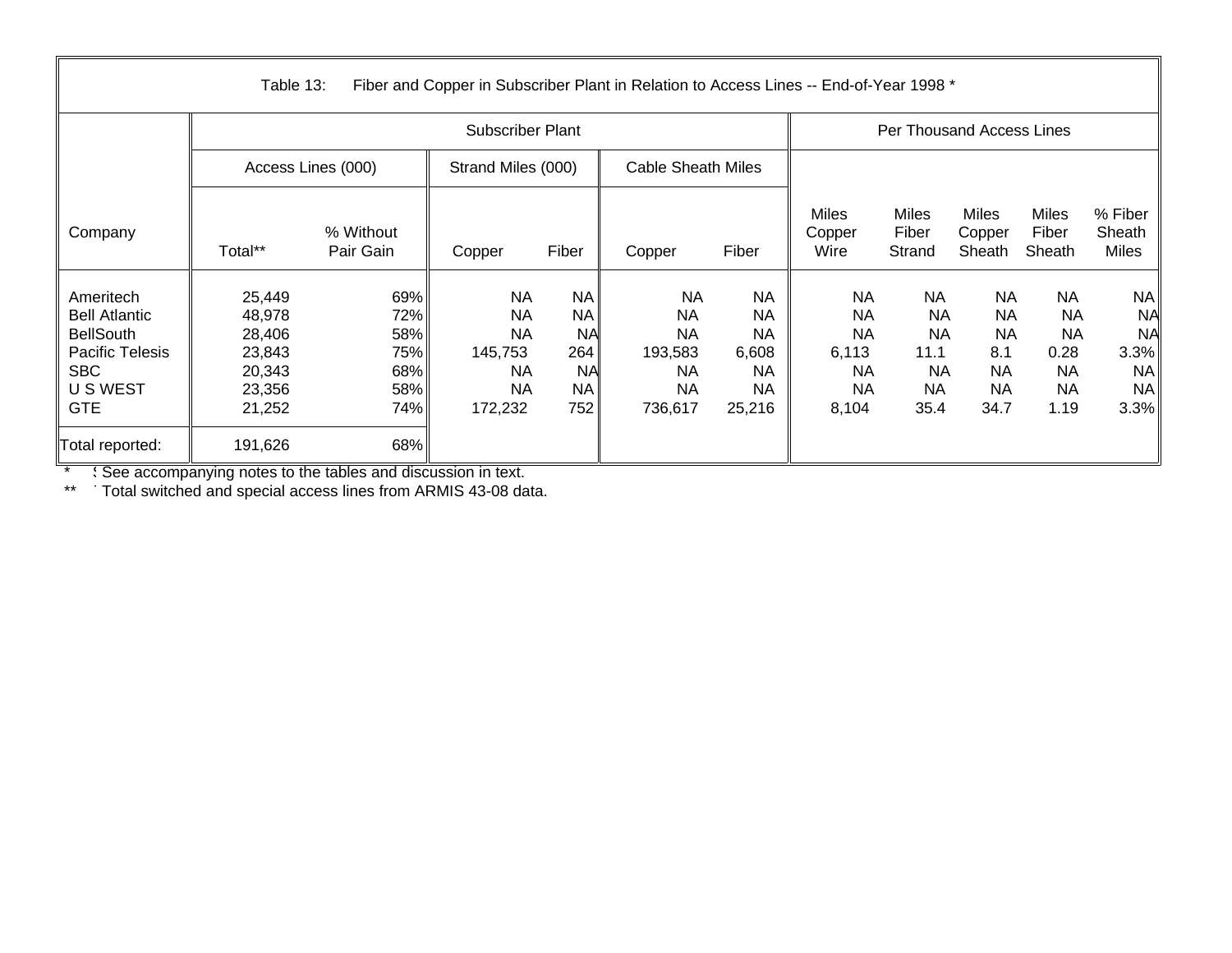Notes to Tables 5-13: Blank entries are used to denote years in which data were not collected for a given entity. Typically data are shown when an entity began to construct its own fiber facilities. The use of "NA" in the tables typically indicates that the entity elected not to provide data.

In some instances carriers estimate certain data. Accuracy may vary depending on the carrier's method of collecting and assembling its data. Time series data reflect the effect of all prior adjustments. The reader should refer to prior reports for previously reported data. Data on recent subscriber copper for a number of companies are not available.

Ameritech has not provided data on subscriber plant since 1992. Data prior to 1993 are based on engineering judgment. Ameritech's HDSL terminals are shown in the tables. An additional 208,000 UDC terminals in 1997 and 200,500 in 1998 used for pair gain were reported by the company.

BellSouth subscriber fiber mileage for 1989, 1990, and 1991, as shown in Table 10, was estimated as 60% of the total fiber mileage based upon data provided by the company for 1987 and 1988. Other companies currently separating subscriber and interoffice fiber on average show close to half of the total fiber sheath mileage as subscriber and more than 90% of the copper wire as subscriber. As fiber penetration in the local loop increases, this ratio should increase as well. BellSouth fiber investment does not include electronics at terminal or repeater sites. BellSouth data for 1990 fiber mileage reflect an earlier correction. BellSouth subscriber loop fiber mileage was reported as 182,627 lit subscriber miles in 1995, 204,142 in 1996, 225,416 in 1997 and 246,013 in 1998. Total (lit plus dark) subscriber fiber mileage data shown in the Table 10 for BellSouth were estimated by dividing lit subscriber mileage by overall lit fiber percentages. BellSouth bandwidth enhancing terminals shown in Table 8 consist of HDSL installed central office circuit packs. According to the company, not all circuit packs are necessarily in current use.

Bell Atlantic data include data for NYNEX except for T1 miles on copper and DS-3 miles on fiber, which only reflect the pre-merger Bell Atlantic entity. Bell Atlantic had indicated last year that its average loop length was 2.4 miles, its median length was 2.3 miles, and its maximum length was 9.9 miles. This year it reported an average loop length of 3.0 miles, a median length of 1.9 miles and a maximum length of 25.9 miles. Bell Atlantic indicated that this year's loop length data are drawn from a more reliable data source.

Data in the tables reflect the fact that prior to 1989 Southwestern Bell (now SBC Communications) used interexchange and toll rather than interoffice and loop subcategories. Southwestern Bell's nonfinancial data for 1989 to the present properly reflect loop and interoffice subcategories which were originally requested. However, investment data under the subscriber heading actually represent exchange facilities, which also includes some interoffice plant.

United companies are owned by Sprint. Data for Sprint also include data for the Centel companies which were acquired by Sprint in 1993. Sprint had provided revised 1992-1995 data along with its 1996 submission. These revisions are reflected in the attached tables along with newly provided data.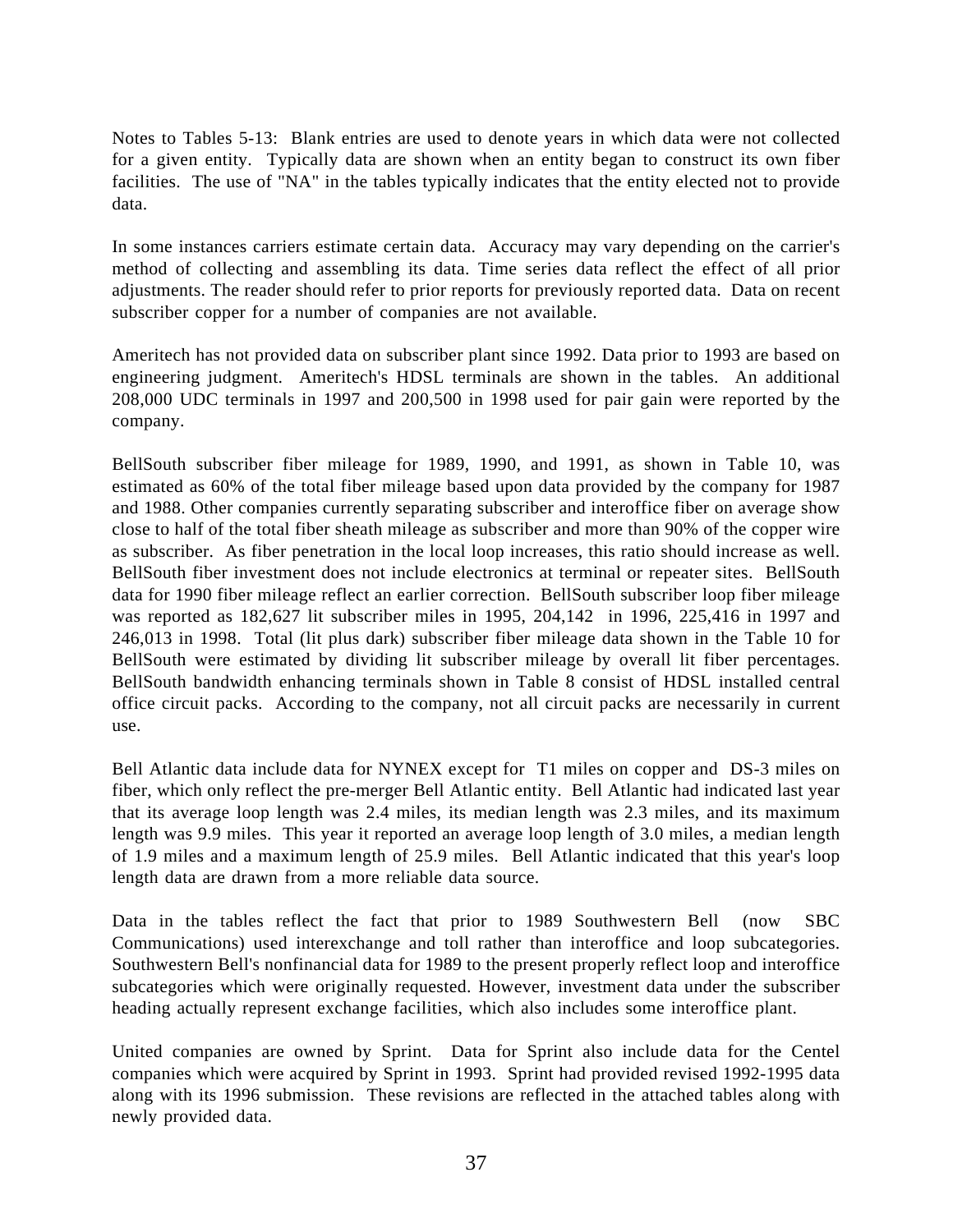General Definitions and Descriptions of the Items in Tables 5-13:

Total access line counts (switched and special access combined) shown in Tables 12 and 13 were taken from the annual ARMIS 43-08 submissions of the carriers covering the 1998 calendar year as reported in the preliminary domestic information from Statistics of Communication Common Carriers .

Total strand miles of fiber and strand miles of copper -- The number of fiber strand miles used in all routes (including both lit and unlit fiber and inactive copper pairs), i.e., the sum of the number of miles of each cable multiplied by the number of strands. The terms "fiber miles" and "fiber strand miles" are used interchangeably.

Percent lit fiber -- The number of fiber strand miles activated or equipped with optoelectronic equipment at terminal and repeater sites and capable of providing at least one voice-grade circuit as a percentage of the total fiber miles of fiber.

Sheath miles of fiber cable and sheath miles of copper cable -- The total number of miles of fiber cable used. (A given sheath may contain as few as 12 fibers or more than 50 fibers. The average size of the cable sheath is given in Table 7.)

Fiber-to-the-curb systems -- Systems employing a fiber architecture where fiber and electronics are shared to a pedestal or curb location.

Subscriber fiber -- The sum of feeder and distribution fiber used in local customer or subscriber loops to establish access to the network.

Investment in fiber plant -- The total investment in fiber cable, deployment, and repeater sites (outside plant), not including electronic or optoelectronic equipment. Subscriber investment includes that portion of investment associated with subscriber loops.

Pair gain -- The use of terminal equipment to derive more than one voice channel on a single copper pair in subscriber systems.

Access lines without pair gain -- The number of subscriber access lines in which the connection between the customer and the central office is a dedicated copper pair or fiber facility. Percent not derived from pair gain was computed using the total of switch and special access line counts reported in the ARMIS 43-08 report.

DS-3 miles on fiber -- Miles of DS-3 equivalent capacity equipped on fiber facilities. Each DS-3 link typically can support up to 672 64 Kb/s or equivalent links.

T1 miles on copper -- Miles of T1 or DS-1 capacity equipped on copper facilities. Each T1 link typically can support up to 24 64 Kb/s or equivalent links.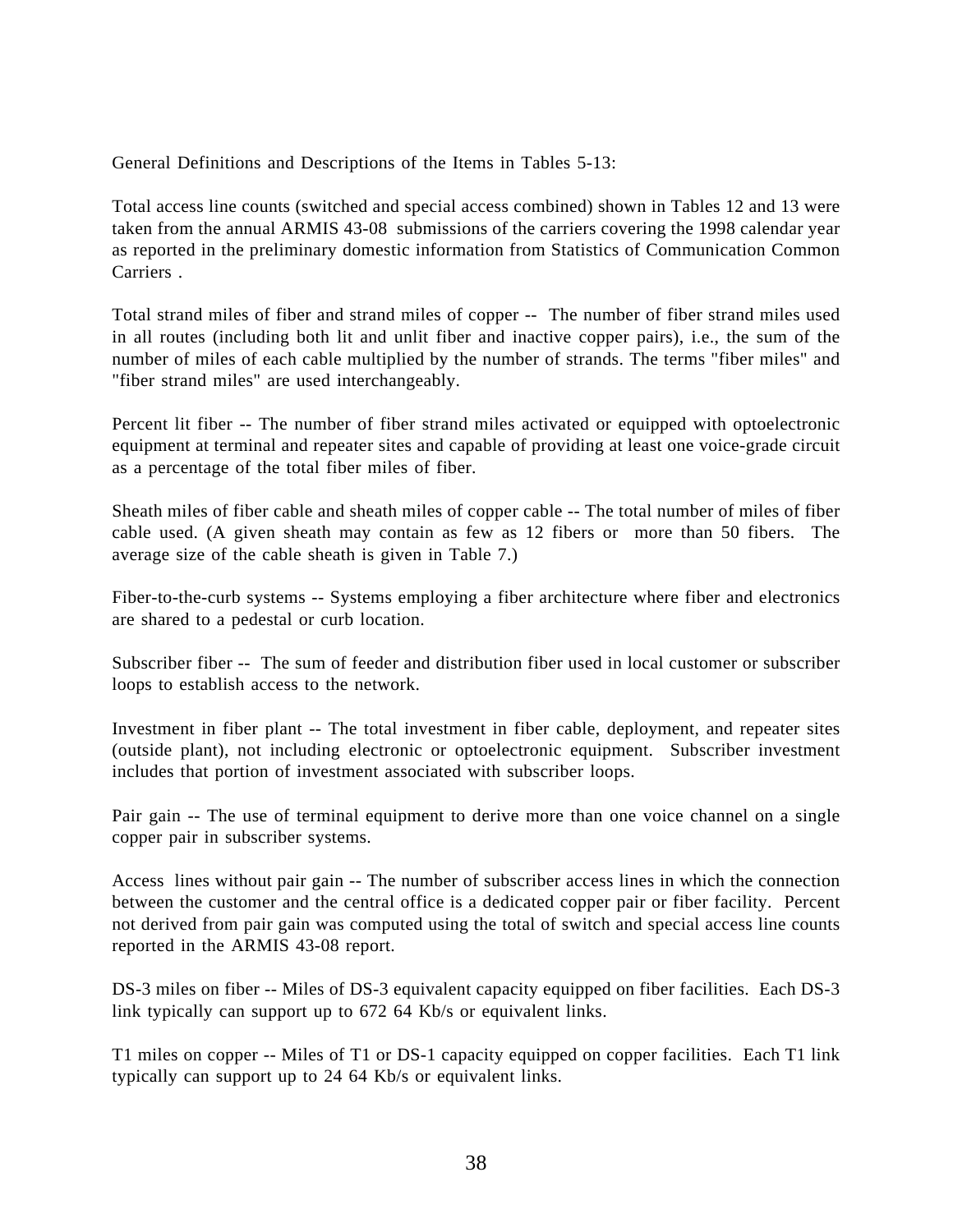# Competitive Access Providers

 $\overline{a}$ 

CAP fiber data appear in Tables 14 and 15. Although there is evidence that access providers are expanding their operations in order to compete more widely with local telephone companies, we primarily focus on fiber deployment in metropolitan areas by CAPs that own fiber and have typically provided access services to large business customers, for example, IXCs and financial institutions. The amount of CAP-owned fiber is still growing rapidly. Our survey excludes entities that were in the process of constructing fiber plant that was not operational fiber at year's end. We have also excluded companies whose operations exclusively employ microwave technology. In addition we note that, while most newer CAP entities still appear to be leasing facilities, some of the entities that are in the process of merging or constructing new facilities have chosen not to provide data for competitive reasons. This list of entities shown in Tables 14 and 15 should thus be viewed as a partial list generally limited to the more established CAP entities. Due to variations in the amount and interpretation of data available from different CAPs, this report highlights selected areas of service, typically larger or more widely known locations.

In a typical CAP fiber configuration serving multiple buildings, a cable several miles in length and containing from 20 to 200 fibers is deployed in an existing conduit (or, for example, in subway tunnels) in a ring configuration. The ends of the fiber cable are connected at a hub location. At least one fiber pair in the ring typically is dedicated to a single building, and capacity can be subdivided electronically in order to provide service for individual customers within the building. CAPs have employed both shared and dedicated fiber configurations. Fiber rings provide effective redundancy because traffic can reach the hub by travelling in either direction around the loop.

CAPs traditionally have been viewed as carriers who compete with incumbent local exchange carriers. However, they are also significant customers of the incumbent local exchange carriers. Initially, CAPs tended to offer non-switched service, although many are now offering switched services. CAP systems also have grown in capacity and sophistication.<sup>25</sup> Several years ago, for

 $25$  In recent years, collocation of facilities with local telephone companies has greatly increased the number of available customers without construction of new facilities. In some cases, the building counts may reflect access to buildings not directly served.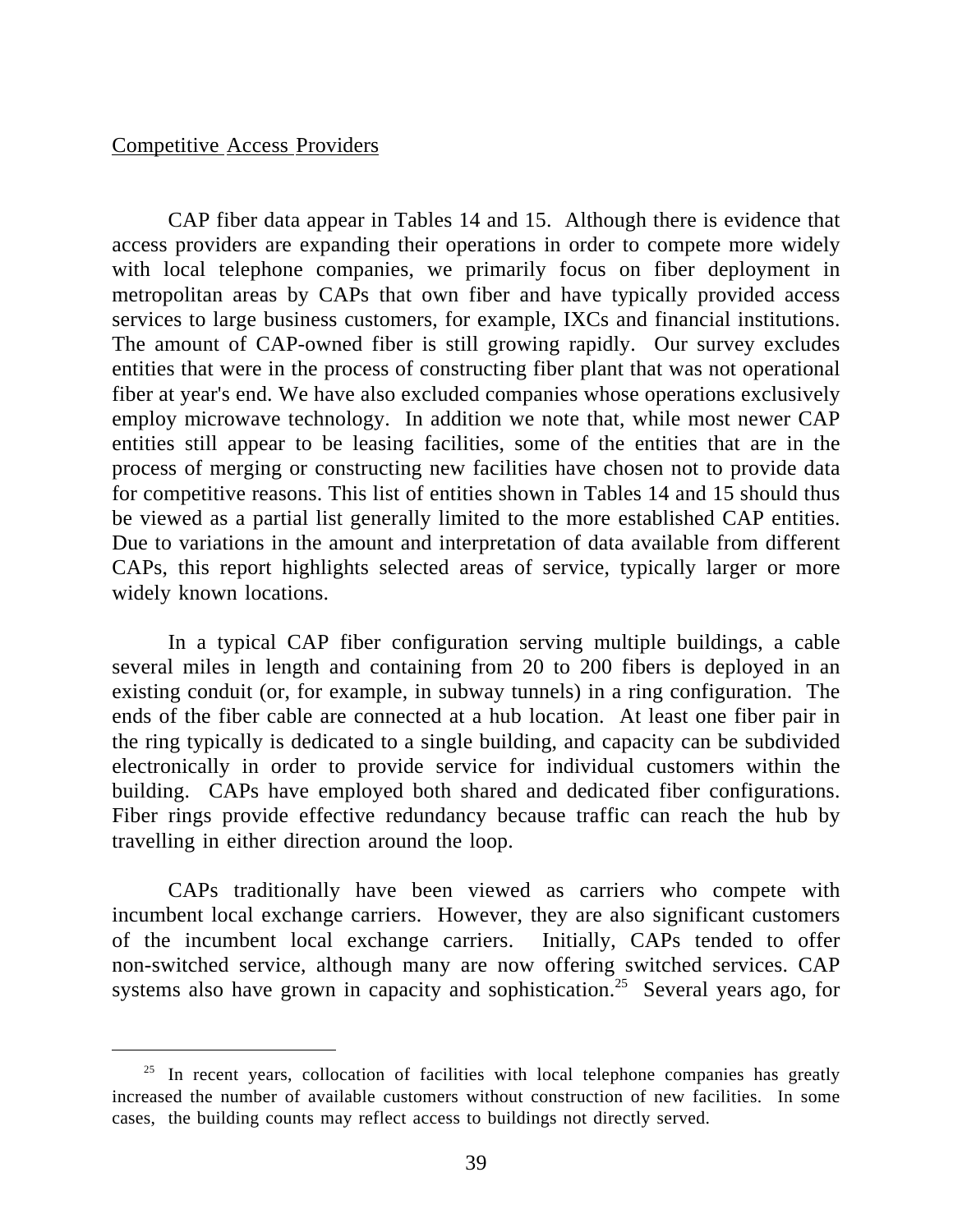example, MFS (now part of MCI WorldCom) reported that it had installed its first 100-megabit-per-second network, deploying equipment based on SONET standards. Moreover, in an effort to better serve customers who demand switched services, a number of CAPs are establishing collocation interfaces with local telephone companies. Such arrangements may indirectly lead to construction of new operating company facilities by requiring the availability of local company facilities from customer locations that cannot directly access a competitive access system. In some cases, CAPs appear to have motivated local telephone companies to price special access closer to cost and to serve larger customers by constructing their own redundant facilities and fiber rings. In this latter regard, we note that the Bell operating companies had previously reported construction of fiber rings or fiber redundancy arrangements in many of the very same cities where CAP systems currently compete with them for large business customers.

As explained in the introductory sections of this report, merger and acquisition activity involving CAPs has complicated reliable data collection. We requested that CAPs supply data only about owned fiber in order to help prevent double counting of facilities. Nevertheless, some double counting doubtless has occurred.<sup>26</sup> Merger and acquisition -- as well as partnership -- activity also reflects other changes in the nature of the CAP business, for example the increased provision of switched services. Some of these changes are described in the notes to Tables 14 and 15. We direct readers interested in these changes to consult historical information contained in earlier Fiber Deployment reports.

<sup>&</sup>lt;sup>26</sup> For example, some merger and acquisition activity has involved CAPs with cable television companies that also use fiber. Further, some cable television companies appear to own facilities through partnership and joint venture arrangements with CAPs, or to have entered into sharing arrangements directly with CAPs. Although we asked surveyed entities to separate cable TV facilities from competitive access facilities, not all entities providing data were able to do so.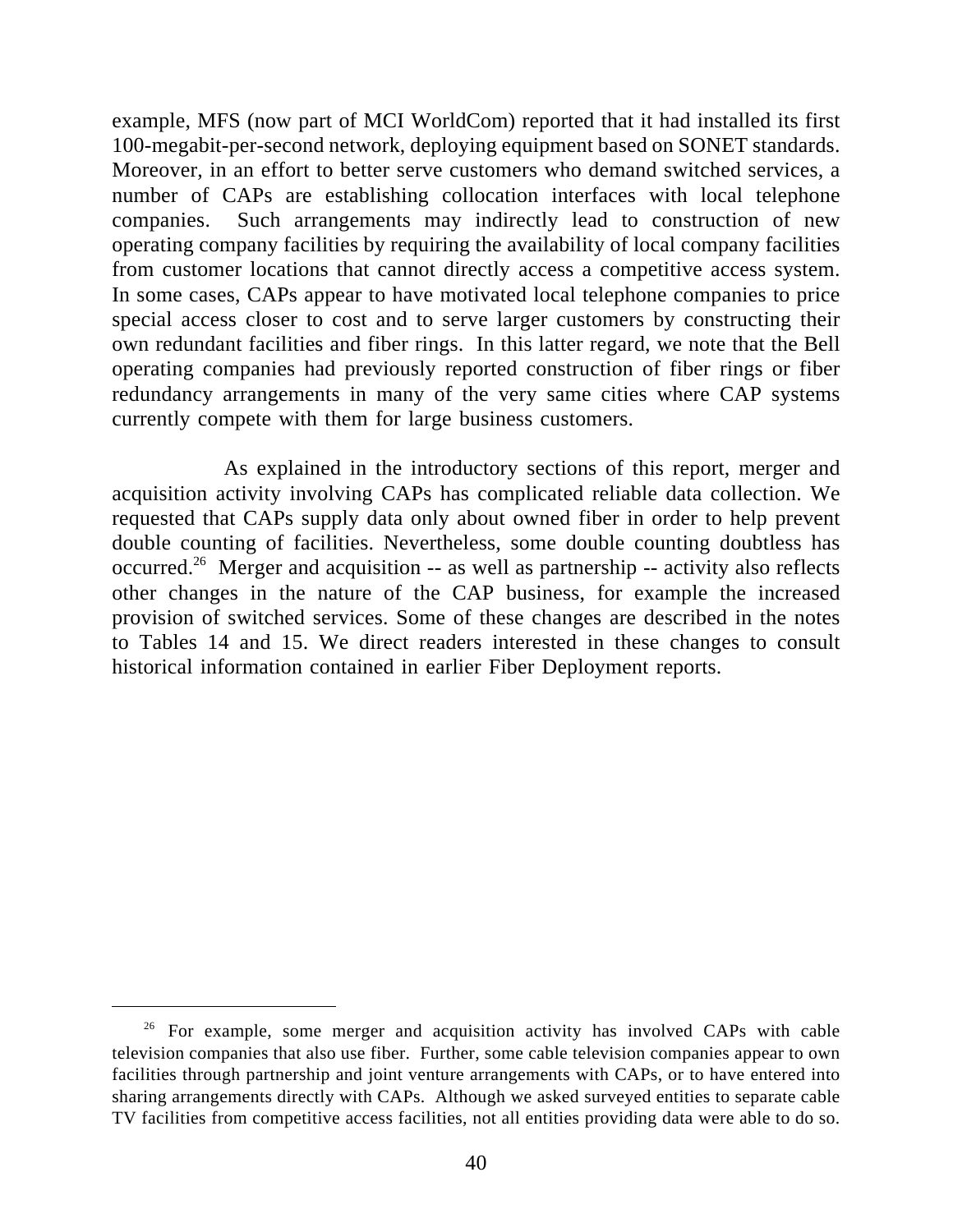Table 14: Competitive Access Fiber Systems -- 1990 to 1998 \*

| Company Name               | 1990                            | 1991               | 1992       | 1993       | 1994       | 1995       | 1996           | 1997         | 1998           |  |
|----------------------------|---------------------------------|--------------------|------------|------------|------------|------------|----------------|--------------|----------------|--|
|                            |                                 | <b>Route Miles</b> |            |            |            |            |                |              |                |  |
| <b>Brooks Fiber</b>        | 109                             | 141                | 193        | 264        | 264        | 480        | 1,059          | 2,494        | 2,494          |  |
| Electric Lightwave         |                                 | 6                  | 104        | 126        | 225        | 466        | 516            | 952          | 1,426          |  |
| e.spire (ACSI)             |                                 |                    |            |            |            |            | 697            | 1,061        | 1,781          |  |
| <b>GST Telecom</b>         |                                 |                    |            |            |            |            | 305            | 415          | 849            |  |
| Hyperion                   |                                 |                    |            |            |            |            | 2,887<br>2,073 | 4,761        | 5,666          |  |
| ICG<br>Intermedia (ICI)    | 159                             | 105<br>165         | 132<br>213 | 151<br>335 | 424<br>372 | 637<br>561 | 605            | 2,872<br>605 | 4,208<br>1,016 |  |
| Kansas City Fib. Net       | 91                              | 94                 | 97         | 200        | 200        | 200        |                |              |                |  |
| MCImetro                   |                                 |                    |            |            |            | 2,338      | 2,948          | 2,948        | <b>NA</b>      |  |
| McLeod USA                 | 65                              | 75                 | 95         | 121        | 116        | <b>NA</b>  | 2,352          | <b>NA</b>    | 6,436          |  |
| Metromedia                 |                                 |                    |            |            |            |            |                |              | 380            |  |
| MFS (WorldCom)             | 309                             | 546                | 1,133      | 1,530      | 2,387      | 3,112      | 3,523          | 3,858        | 4,203          |  |
| MHLightnet                 |                                 |                    |            |            |            |            |                |              | 148            |  |
| <b>NEXTLINK</b>            |                                 |                    |            |            |            |            |                |              | 2,477          |  |
| <b>RCN</b>                 |                                 |                    |            |            |            |            |                |              | 1,700          |  |
| Teleport (TCG)             | 468                             | 647                | 1,158      | 2,276      | 4,135      | 5,823      | 7,182          | 9,474        | 11,417         |  |
| <b>Time Warner Telecom</b> | 59                              | 86                 | 88         | 96         | 348        | 3,312      | 4,232          | 5,911        | 6,968          |  |
| <b>Total Reported:</b>     | 1,259                           | 1,865              | 3,213      | 5,099      | 8,471      | 16,929     | 28,379         | 35,351       | 51,169         |  |
|                            | <b>Thousands of Fiber Miles</b> |                    |            |            |            |            |                |              |                |  |
| <b>Brooks Fiber</b>        | 2.6                             | 3.8                | 4.3        | 6.2        | 18.0       | 24.3       | 71.3           | 215.2        | 232.0          |  |
| Electric Lightwave         |                                 | 0.5                | 6.8        | 11.7       | 20.5       | <b>NA</b>  | 61.5           | 108.4        | 128.3          |  |
| e.spire (ACSI)             |                                 |                    |            |            |            |            | 48.8           | 92.5         | 157.2          |  |
| <b>GST Telecom</b>         |                                 |                    |            |            |            |            | 21.5           | 38.4         | 64.3           |  |
| Hyperion                   |                                 |                    |            |            |            |            | 138.6          | 220.0        | 272.0          |  |
| <b>ICG</b>                 |                                 | 4.8                | 6.5        | 8.6        | 19.0       | 28.8       | 69.6           | 108.1        | 132.3          |  |
| Intermedia (ICI)           | 2.9                             | 3.0                | 5.2        | 10.2       | 11.3       | 20.5       | 24.1           | 35.0         | 40.4           |  |
| Kansas City Fib. Net       | 2.5                             | 2.6                | 2.9        | <b>NA</b>  | 3.7        | 3.8        |                |              |                |  |
| MCImetro                   | <b>NA</b>                       | <b>NA</b>          | <b>NA</b>  | <b>NA</b>  | <b>NA</b>  | <b>NA</b>  | <b>NA</b>      | <b>NA</b>    | <b>NA</b>      |  |
| McLeod USA                 | 1.6                             | 1.8                | 3.7        | 5.0        | 3.0        | <b>NA</b>  | 123.9          | <b>NA</b>    | 382.9          |  |
| Metromedia                 |                                 |                    |            |            |            |            |                |              | 160.0          |  |
| MFS (WorldCom)             | 17.2                            | 29.8               | 41.4       | 67.0       | 106.9      | 188.0      | 229.9          | 283.7        | 359.6          |  |
| MHLightnet                 |                                 |                    |            |            |            |            |                |              | 4.7            |  |
| NEXTLINK<br><b>RCN</b>     |                                 |                    |            |            |            |            |                |              | 195.5<br>86.6  |  |
| Teleport (TCG)             | 22.2                            | 28.4               | 43.7       | 100.5      | 171.7      | 267.1      | 364.8          | 491.1        | 549.7          |  |
| <b>Time Warner Telecom</b> | 0.5                             | 1.2                | 1.2        | 1.4        | 10.4       | 107.9      | 151.7          | 233.5        | 272.4          |  |
| <b>Total Reported</b>      | 50                              | 76                 | 116        | 211        | 365        | 640        | 1,306          | 1,826        | 3,038          |  |
|                            |                                 |                    |            |            |            |            |                |              |                |  |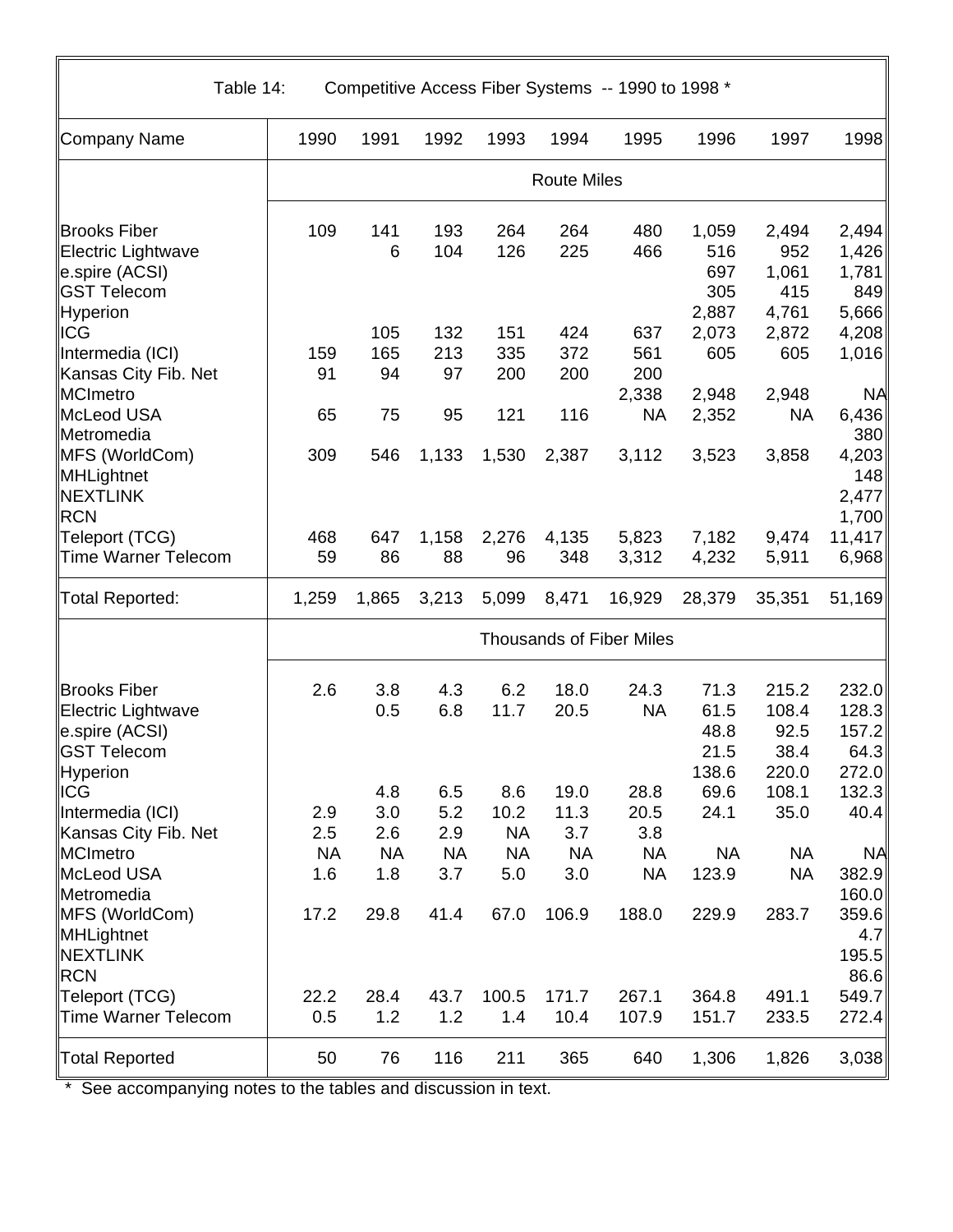Table 15: Competitive Access Fiber Systems -- Other Latest Available Data -- 1998 \*

| Company Name              | Sheath<br><b>Miles</b> | Average<br><b>Fibers</b><br>per Route | Investment<br>Millions \$ | <b>Buildings</b><br>Served | <b>States</b><br>Served |
|---------------------------|------------------------|---------------------------------------|---------------------------|----------------------------|-------------------------|
| <b>Brooks Fiber</b>       | 2,494                  | 93.0                                  | <b>NA</b>                 | <b>NA</b>                  | 20                      |
| Electric Lightwave        | 1,426                  | 90.0                                  | <b>NA</b>                 | 2,686                      |                         |
| e.spire (formerly ACSI)   | 1,781                  | 88.3                                  | <b>NA</b>                 | 3,231                      | 22                      |
| <b>GST Telecom</b>        | 917                    | 75.7                                  | 170.6                     | 689                        | 8                       |
| Hyperion                  | <b>NA</b>              | 48.0                                  | 300.0                     | 6,721                      | 12                      |
| <b>ICG</b>                | <b>NA</b>              | 31.4                                  | <b>NA</b>                 | 5,397                      | 7                       |
| Intermedia (ICI)          | 1,016                  | 39.7                                  | <b>NA</b>                 | 4,342                      | 12                      |
| Kansas City Fiber Net     | <b>NA</b>              | <b>NA</b>                             | <b>NA</b>                 | 276                        | 2                       |
| <b>MCImetro</b>           | <b>NA</b>              | <b>NA</b>                             | <b>NA</b>                 | <b>NA</b>                  | 33                      |
| McLeod USA (formerly MWR) | <b>NA</b>              | 59.5                                  | 193.9                     | 1,028                      | $\overline{2}$          |
| <b>IMetromedia</b>        | <b>NA</b>              | <b>NA</b>                             | <b>NA</b>                 | <b>NA</b>                  | <b>NA</b>               |
| MFS (WorldCom)            | 4,376                  | 85.6                                  | <b>NA</b>                 | 20,435                     | 23                      |
| MHLightnet                | 148                    | 32.0                                  | <b>NA</b>                 | 8                          |                         |
| <b>NEXTLINK</b>           | <b>NA</b>              | <b>NA</b>                             | <b>NA</b>                 | <b>NA</b>                  | <b>NA</b>               |
| <b>RCN</b>                | <b>NA</b>              | 50.9                                  | <b>NA</b>                 | <b>NA</b>                  |                         |
| Teleport (TCG)            | <b>NA</b>              | 48.1                                  | <b>NA</b>                 | 20,005                     | 22                      |
| Time Warner Telecom       | <b>NA</b>              | 39.1                                  | <b>NA</b>                 | <b>NA</b>                  | 10 <sup>1</sup>         |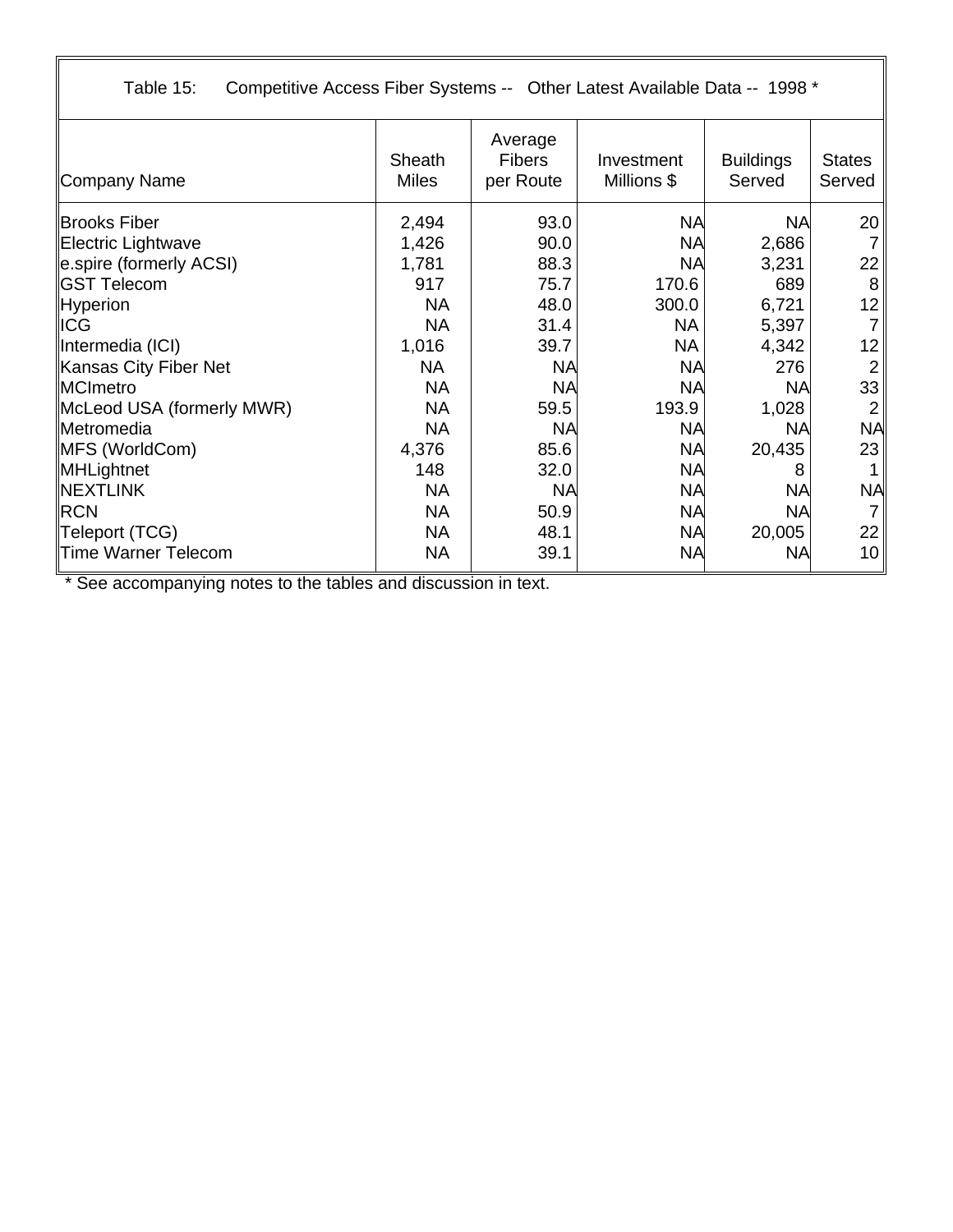Notes to Tables 14 and 15: Blank entries are used to denote years in which data were not collected for a given entity. Typically data are shown when an entity began to construct its own fiber facilities. The use of "NA" in the tables typically indicates that the entity elected not to provide data. Statistics for backbone system and associated data were requested for owned facilities. Due to numerous mergers and acquisitions, it has been difficult to adjust prior data properly. In many cases, data for merged entities have been combined retroactively and the merged entities are no longer included in the tables. In other cases, particularly where acquisitions are operated as a separate subsidiary or division, the original entity name has been retained in the tables. In these cases, the reader should refer to the notes below for the name of the acquiring entity. Some discrepancies from earlier totals have resulted from partial acquisitions and from common facilities of merged entities. Entities identified but not providing data for this year's report are mentioned in these notes.

Some CAPs are owned by cable TV companies and share cable capacity with cable TV services. Where such arrangements were known to exist, we requested the CAPs involved to report fiber mileage associated with the separate operations. Route mileage reflects the reported route mileage of each competitive access system. In some cases, parent companies have partial and overlapping ownership interests in multiple entities.

American Communication Services, Inc. (ACSI), was first identified in 1996. Its name was changed to e.spire Communications, Inc. in April 1998.

Brooks Fiber Properties acquired Phoenix Fiberlink and PSO MetroLink in 1994. Data for these entities have been merged retroactively into the Brooks Fiber entry. In 1995 Brooks Fiber acquired a portion of Fibernet USA facilities in Cincinnati, Ohio, Huntsville, Alabama; Raleigh-Durham, North Carolina; and St. Louis, Missouri. These are included in the Brooks total. Brooks Fiber Properties partially acquired US Signal facilities in Lansing, Ann Arbor, and Grand Rapids, Michigan and Toledo, Ohio, in early 1996; data for these facilities in 1995 are incorporated in the Brooks Fiber total. Brooks Fiber merged with WorldCom on January 29, 1998.

Comcast reported 23,500 route miles and 756,000 fiber miles of fiber facilities in its cable TV plant as of the end of 1998. Approximately 60% of its facilities are equipped for two-way operation. These two-way facilities pass a total of 4.35 million homes out of 7.25 million homes passed. The company reports that it has "wired" about 600 schools and 50 libraries. Comcast operates a subsidiary called MH Lightnet which is included in the tables.

Cox Communications Services reported a total of 8,764 route miles of fiber cable facilities in 1998, 7,711 route miles in 1997 and 6,564 route miles in 1996, but was unable to separate facilities that are not used for cable TV services in this year's survey. It did, however, report that it operates a total of 58,460 miles of plant, of which 25,191 miles or 43.1% are equipped for two-way operation.

Digital Direct facilities in Chicago, Dallas, Seattle, and Pittsburgh had been acquired by Teleport Communications Group which has since merged with AT&T.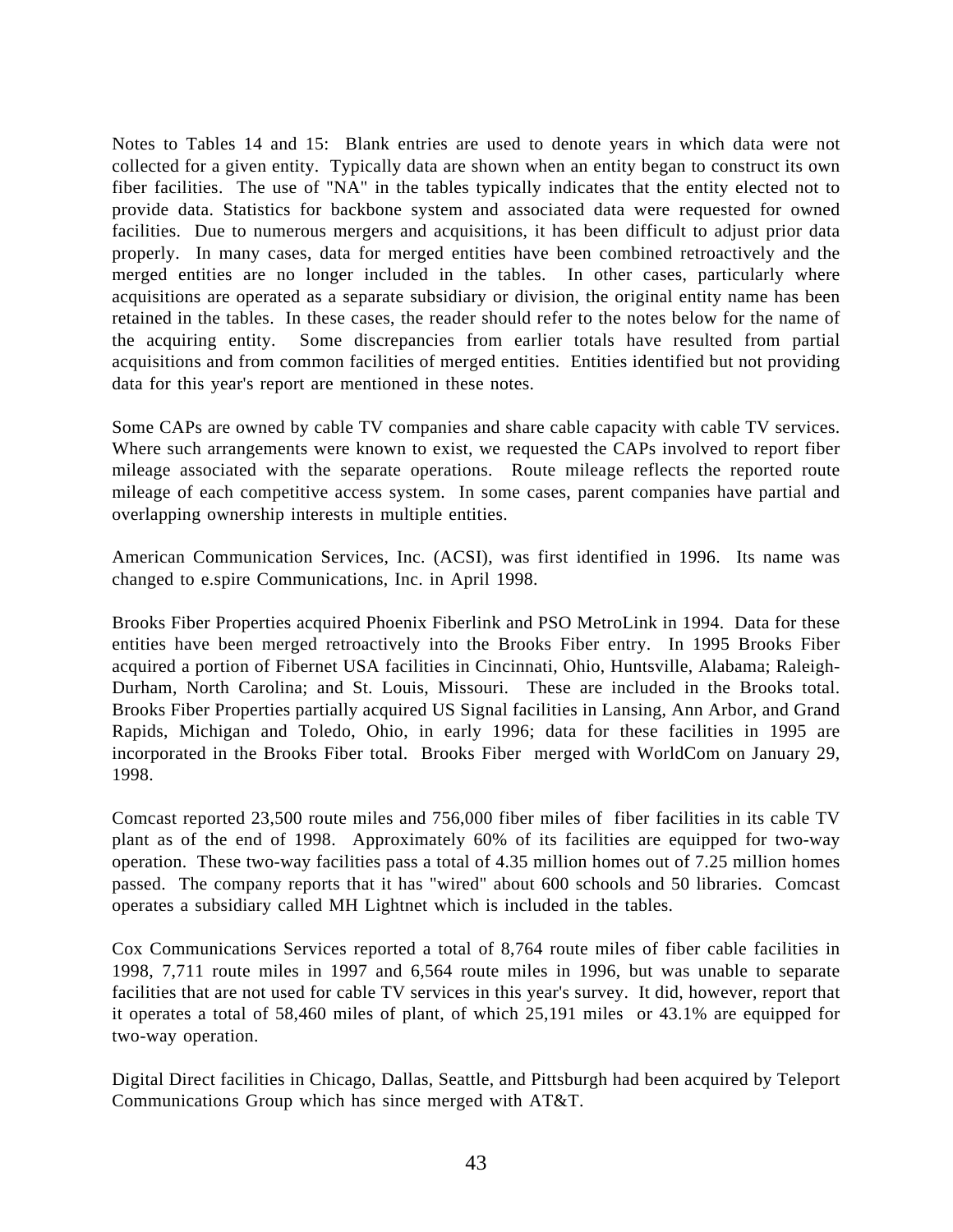Eastern Telelogic has been acquired by Teleport Communications Group (TCG) and its historical data have been merged with the TCG totals.

Electric Lightwave previously had included 298 miles of intercity fiber in its 1995 fiber data. An adjustment had been made to Table 14 to reflect this. Table 14 data for 1996, 1997 and 1998 only include its local fiber facilities. Electric Lightwave is a subsidiary of Citizens Utilities Company.

During 1993 new facilities were being constructed by Fibernet in Cincinnati, Ohio, and other facilities were completed in Buffalo and Albany, New York. The purchase of Fibernet's Buffalo, Albany and Rochester facilities by Metropolitan Fiber Systems (MFS) was finalized in 1994. These facilities are now part of the MFS total for 1994 and have been added to previously reported MFS data. The completed Cincinnati facilities and other facilities under construction were not acquired by MFS; they were owned by an entity called Fibernet USA that was acquired by Brooks Fiber Properties. These data have been merged into the Brooks Fiber entry. Brooks, as noted previously, is now a part of MCI WorldCom.

Hyperion Telecommunications, Inc. was first identified in 1996.

ICG, originally called Teleport Denver, initiated construction of new facilities in Colorado Springs and Phoenix, Arizona in 1993. The name of the company was changed to IntelCom Group and later to ICG Communications. ICG acquired the facilities of Ohio Lynx in Dayton and Cleveland, Ohio, as well as the facilities of Privacom in Charlotte, North Carolina and Nashville, Tennessee. ICG also had acquired Bay Area Teleport facilities in California. All acquired facilities, including those of Ohio Lynx and Bay Area Teleport, were retroactively included in the IntelCom total. ICG reports 171 route miles of leased facilities that are not included in the route mileage of Table 14, but have been added to the total sheath mileage in Table 15.

Intermedia Communications, Inc., is listed in the tables as Intermedia (ICI). Intermedia reported the acquisition completed in early 1995 of Fibernet USA facilities in Cincinnati, Ohio, and additional Fibernet USA facilities that were constructed in Huntsville, Alabama; Raleigh-Durham, North Carolina; and St. Louis, Missouri. The tables reflect the acquisition of Fibernet USA facilities. Jones Lightwave was acquired by MFS and is no longer shown in the tables. Its data have been combined retroactively with that of MFS.

Kansas City Fiber Net was formerly part of American Cablevision and partially owned by Time Warner. It was acquired by TCG in July 1998 just prior to TCG's acquisition by AT&T. Because its ownership had been split and its status has changed, its historical data is shown as a separate entry in the attached tables.

MCI has reported limited data on MCImetro, its wholly owned subsidiary created in early 1994 to provide access services.

MFS was acquired by WorldCom, a long distance carrier, on December 31, 1996. The associated WorldCom facilities are still referred to as MFS in the tables. MFS had previously acquired New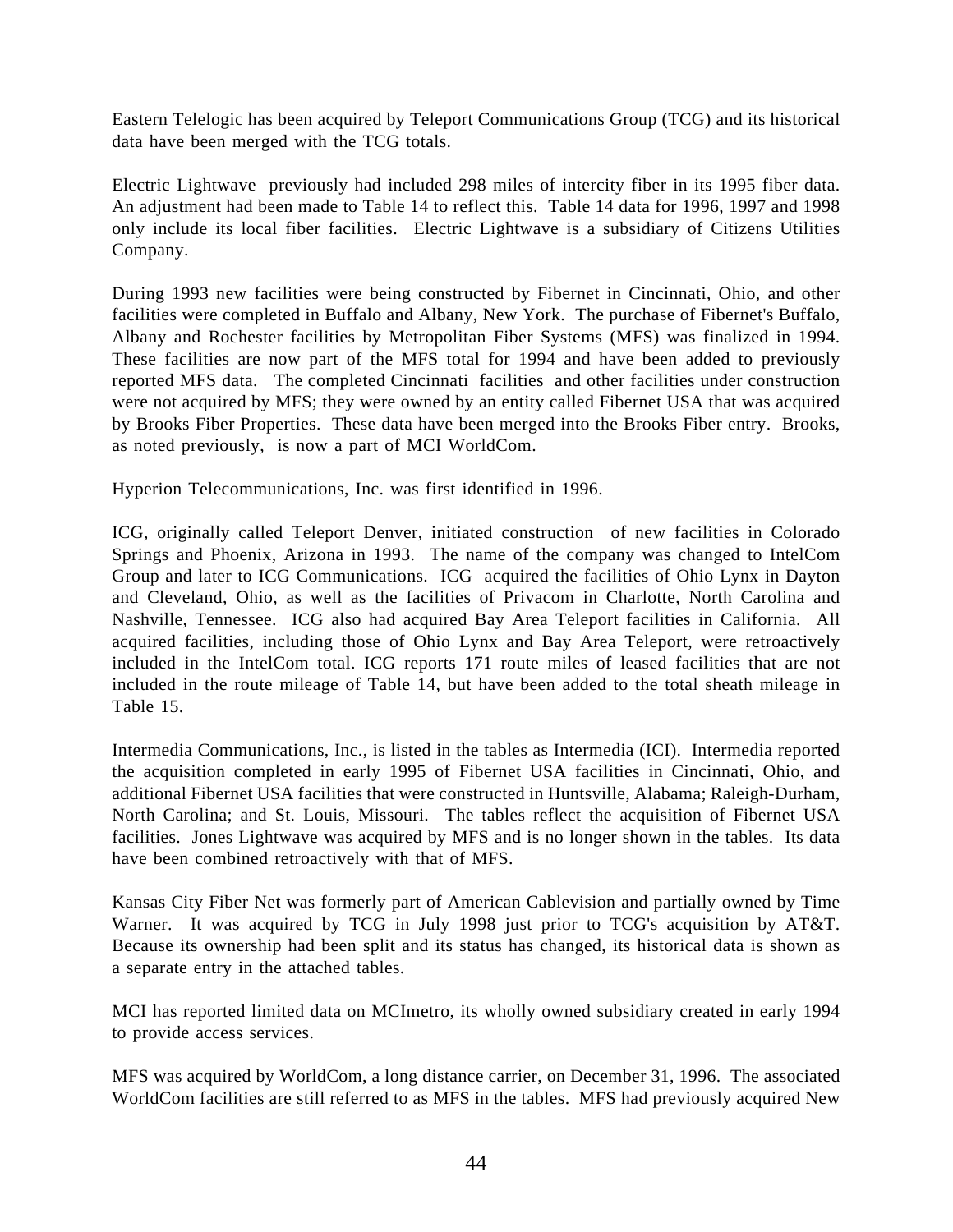England Digital Distribution and the Atlanta facilities of Metrex during 1992. Totals for MFS include those acquired facilities, as well as facilities of I. C. C., which it acquired in 1991. Historical MFS data were increased to include the fiber associated with these facilities. The company adjusted its totals for 1992 and 1991 to account for these acquisitions as well as to reflect the results of a facilities audit which revealed an overcount in fiber miles and an undercount in route miles. In addition, early reports did not include fiber associated with building access which the company has included starting with the 1992 data. Fibernet facilities are also included in the 1994 MFS data and the MFS data were adjusted retroactively. MFS acquired Virginia Metrotel in January 1995. Of the 20,435 total buildings accessed in 1997 2,813 are directly accessed by fiber, 177 represent telco collocation buildings, and 17,445 buildings are indirectly accessed through local telephone company facilities. Comparable 1998 data were not provided.

MHLightnet with 148 route miles and 4,700 fiber miles is owned by Comcast, a cable TV company.

MWR had partnered with MFS in St. Louis, Missouri, to form MFS-St. Louis (with minority ownership). MWR data for 1994 do not include the St. Louis operation. MWR has been acquired by McLeod, Inc. and is now listed in the tables under that name.

Penn Access, which obtained much of its fiber in conjunction with the local electric utility, was acquired by Teleport Communications Group (TCG) in 1994 and its data are now included with TCG data.

Phoenix Fiberlink and PSO Metrolink were acquired in 1994 by Brooks Fiber Communications (Brooks Fiber Properties). Brooks also acquired 6 route miles of FiveCom's system in Springfield, Mass., whose facilities were not previously listed in this report. The statistics for Phoenix Fiberlink and PSO have been merged with minor adjustment into the Brooks Fiber entry. Brooks is now part of WorldCom.

During 1992, TCI, the parent company of Digital Direct acquired an interest of slightly under 50% in Teleport Communications. As of the end of 1992, the planned consolidation of facilities of Digital Direct and Teleport Communications had not been completed. During 1993, the acquisition of Digital Direct facilities in Chicago, Dallas and Seattle was completed, and the data filed by Teleport Communications Group (TCG) for 1993 include those facilities. Possible overlapping of routes associated with the consolidation should have been accounted for in 1993 Teleport Communications Group data, since Digital Direct and Teleport Communications Group both operated facilities in Dallas and Chicago. TCI Telephony was identified in 1996 but has not provided data. TCI reports a total of 16,600 route miles of fiber in its plant infrastructure. A total of 12% of its total plant provides two-way operation, and an unspecified additional amount is equipped for two-way capability but is not yet operational. The company reports that approximately 16,000 schools and libraries or about 80-85% of the number in its service area are "wired". TCI was recently acquired by AT&T on February 18, 1999.

During 1993 Teleport Communications Group (TCG) acquired Diginet. Data for Diginet is included in the aggregate for TCG. Diginet fiber connecting Milwaukee and Chicago is shown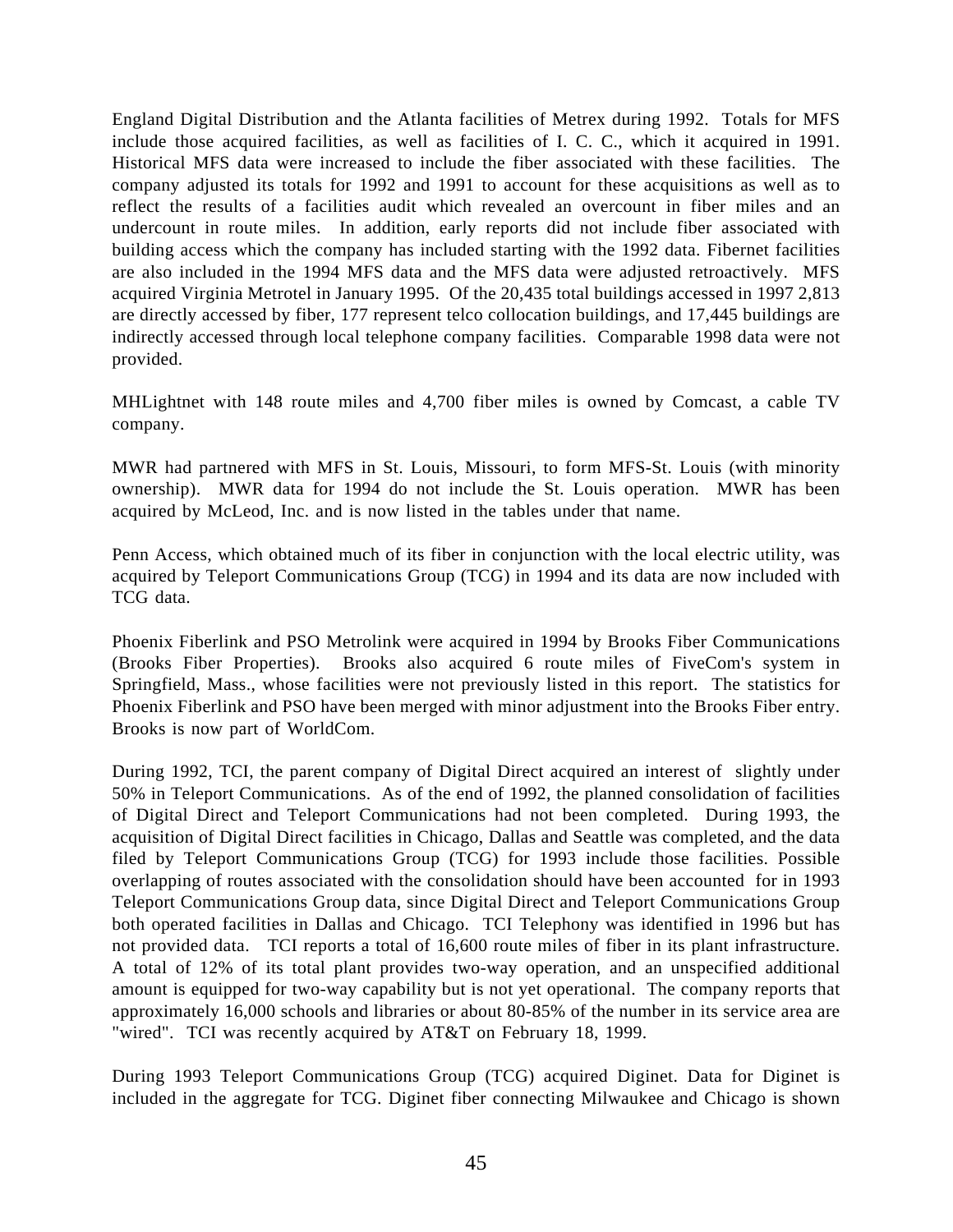separately in Table 1 under the name TCG. In 1994, TCG acquired Penn Access, whose data have been retroactively merged with the TCG data. TCG merged with AT&T in July 1998.

The Time Warner entry in the tables includes facilities of Indiana Digital Access and Metro Com that were listed in prior deployment reports, as well as other facilities not previously reported. Time Warner has either acquired or gained a financial interest in the facilities of Indiana Digital Access and Metro Com. Data for Kansas City Fibernet, in which Time Warner also has an interest, are shown separately. Facilities for Buffalo, New York were included in 1995 as a Time Warner partnership with another undisclosed entity. Time Warner is no longer part of the partnership, and the Buffalo facilities were not included in the Time-Warner total for 1996. Indiana Digital Access and MetroCom were also acquired by Time Warner in 1995. At about the same time, Time Warner had also acquired Newhouse Broadcasting, a cable TV operation. Time Warner originally planned to provide business and residential telephony services along with its cable television services. It is now appears to be focusing almost exclusively on its business services and only maintains a small number of residential customers.

Facilities of US Signal, formerly known as City Signal, were acquired by Brooks Fiber Properties, Teleport Communications Group, and at least one other entity. Its data are no longer included in the tables but can be obtained from prior reports.

Several entities owning fiber facilities at the local level were identified beginning in 1996. These include Cablevision Lightpath, TCI/TCI Telephony, Cox/Cox Fiber Net, GST Telecom, Hyperion Telecommunications Inc., e.spire (formerly American Communication Services, Inc.), FirstWorld Communications (formerly Spectranet International), USN Communication, RCN Corp., Metromedia Fiber Network, Interpath Communications Inc., NEXTLINK, Inc., Harron Communications, MHLightnet, Comcast, and MediaOne. Some of the entities have only recently begun to construct fiber facilities. While data for some of these are now included in the tables, telecommunications data for the others were unavailable or not applicable to 1998, could not be provided in time for inclusion in this report, or could not be separated from other categories of facilities. Some of the above entities primarily operate cable TV facilities but have been installing fiber in the backbone plant and have been upgrading their facilities for two-way operation. Metromedia Fiber Network is also constructing local facilities but only limited information on this entity was available. Interpath Communications, a subsidiary of Carolina Power and Light, owns fiber facilities in Raleigh-Durham, Greensboro, Charlotte, and Wilmington, North Carolina. It was unable to provide data for this year's report. Other entities owning fiber facilities and wishing to be included in publicly available reports such as this one should contact the author.

General Definitions and Descriptions of Items in Tables 14 and 15:

Average fiber count or cross section -- Average number of fibers in a cable sheath or route usually calculated as the number of fiber miles divided by the number of sheath miles or route miles.

Route miles of fiber -- The total number of miles of fiber routes. Each route may contain one or more cable sheaths.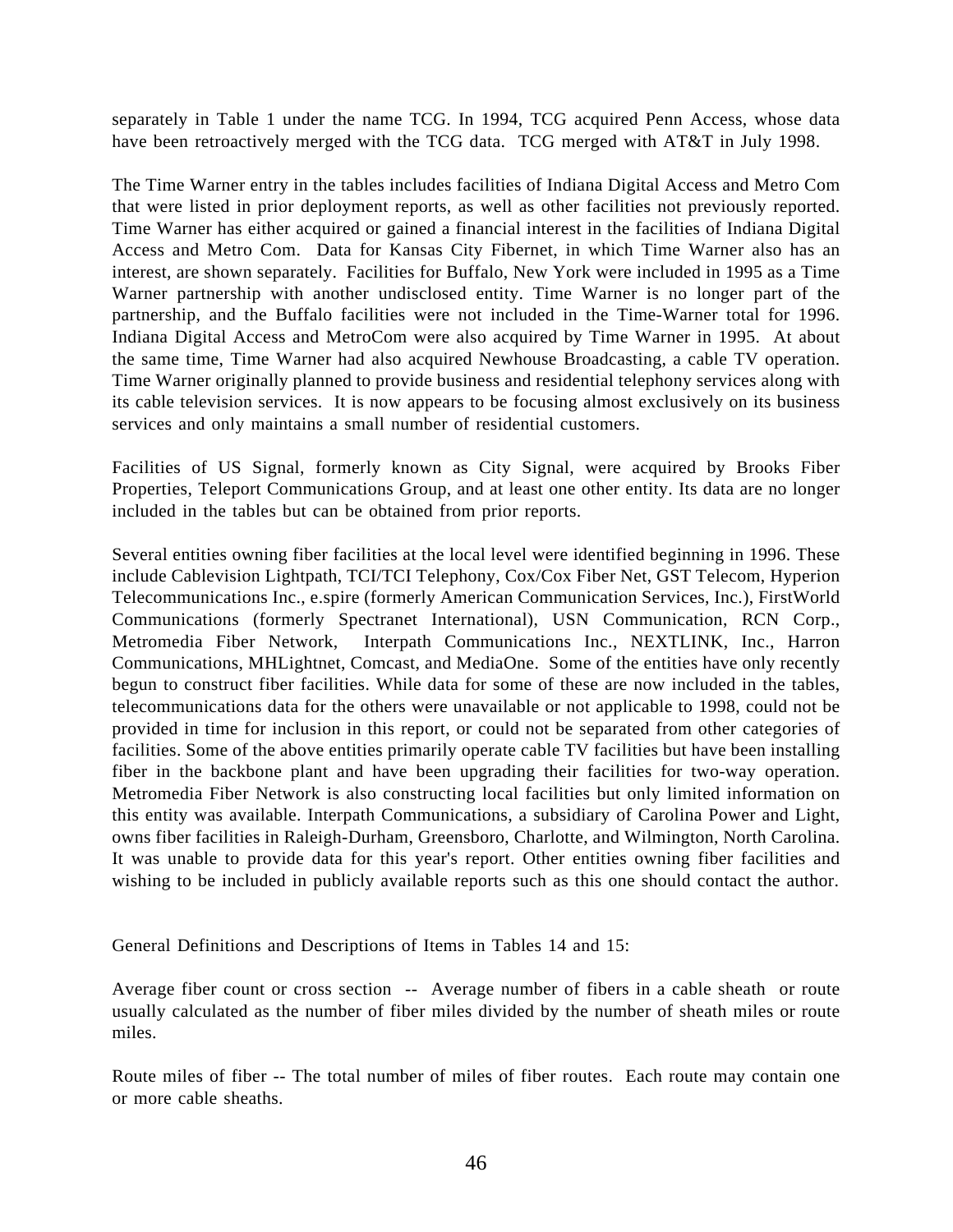Total fiber miles of fiber -- The number of miles of fiber strand used in all routes including both lit and unlit fiber; the sum of the number of miles of each cable weighted by the number of fiber strands.

Sheath miles of fiber -- The total number of miles of fiber cable used. The sheath mileage is greater than or equal to the route mileage. A given cable sheath may contain widely varying numbers of fibers depending on the application and associated requirements.

Fiber miles of lit fiber -- The number of miles of fiber strand activated or equipped with optoelectronic equipment at terminal and repeater sites and capable of providing at least one voice-grade circuit .

Investment - Approximate investment in fiber cable, deployment, and repeater sites. Buildings served -- The total number of buildings accessed by fiber where the carrier is capable of providing service.

States served -- The number of states served by fiber facilities.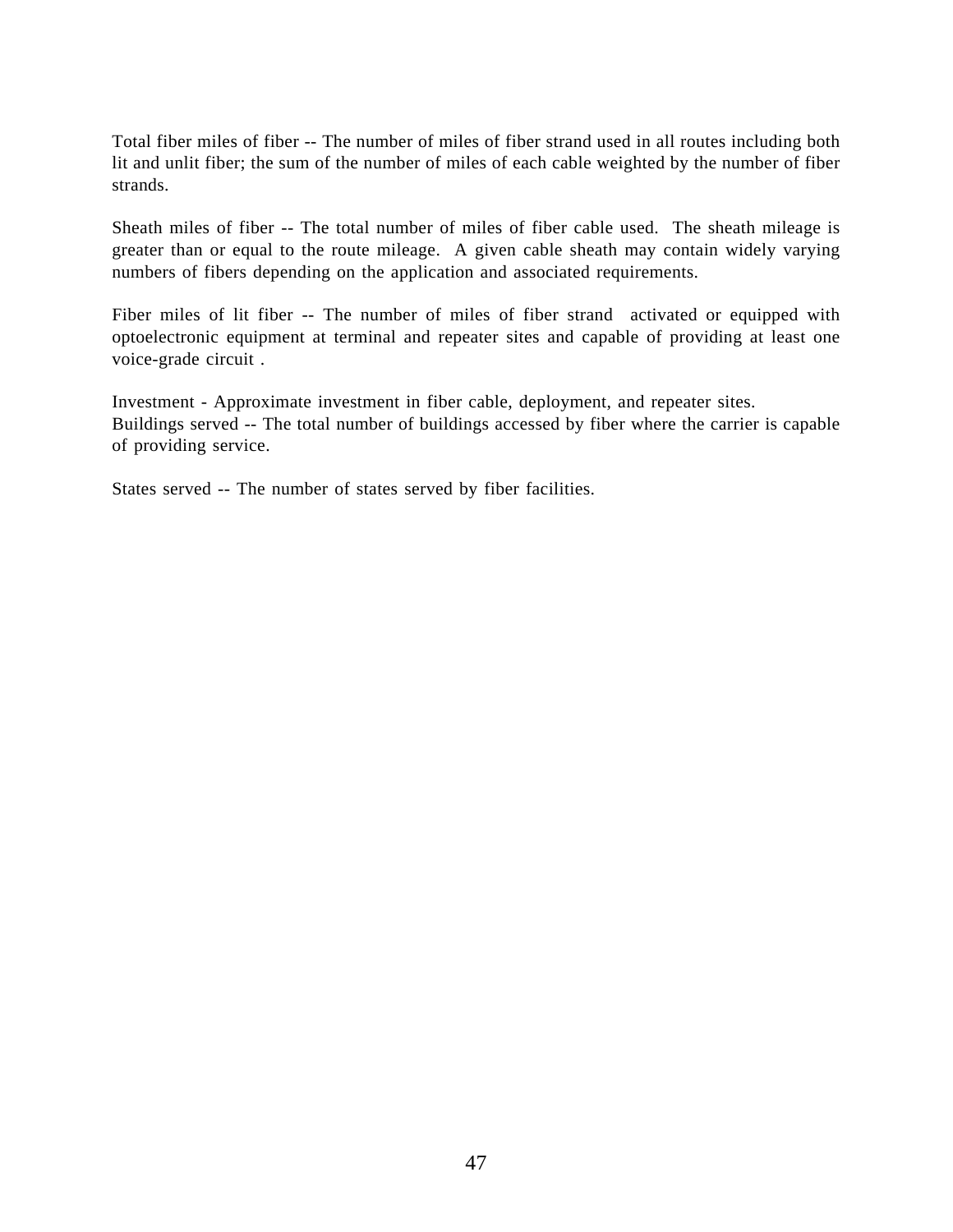# **Appendix: Summary List of Selected Cities and Localities Served by CAPs**

**Bay Area Teleport** (acquired by IntelCom Group)

**Brooks Fiber Properties, Inc.** (Locations shown reflect facilities acquired from Phoenix Fiberlink and PSO Metrolink, Fibernet USA, and US Signal.) (Brooks merged with WorldCom in early 1998) Arizona: Tucson Arkansas: Little Rock California: Sacramento, San Jose, Santa Clara, Sunnyvale, Stockton, Fresno, Bakersfield, Milpitas, Palo Alto, San Francisco, San Mateo Connecticut: Hartford, Stamford Maine: Portland Massachusetts: Springfield Michigan: Grand Rapids, Lansing, Traverse City Minnesota: Minneapolis/St. Paul Mississippi: Jackson Missouri: Kansas City, Springfield Nevada: Reno New Hampshire: Manchaster, Nashua New Mexico: Albuquerque New York: Long Island, White Plains Ohio: Toledo Oklahoma: Oklahoma City, Tulsa Rhode Island: Providence Tennessee: Knoxville Texas: Austin, Fort Worth, Dallas, Houston, San Antonio, Waco Utah: Ogden, Provo, Salt Lake City

### **Cablevision Lightpath** (no data)

**Comcast** (operates cable TV faclities and owns MH Lightnet)

**Cox Communications Services** (telecommunications services not separated from cable TV services)

Operations in: California, Ohio, Georgia, Louisiana, Rhode Island, Arizona, Virginia, Connecticut, Florida, North Carolina Louisiana, Texas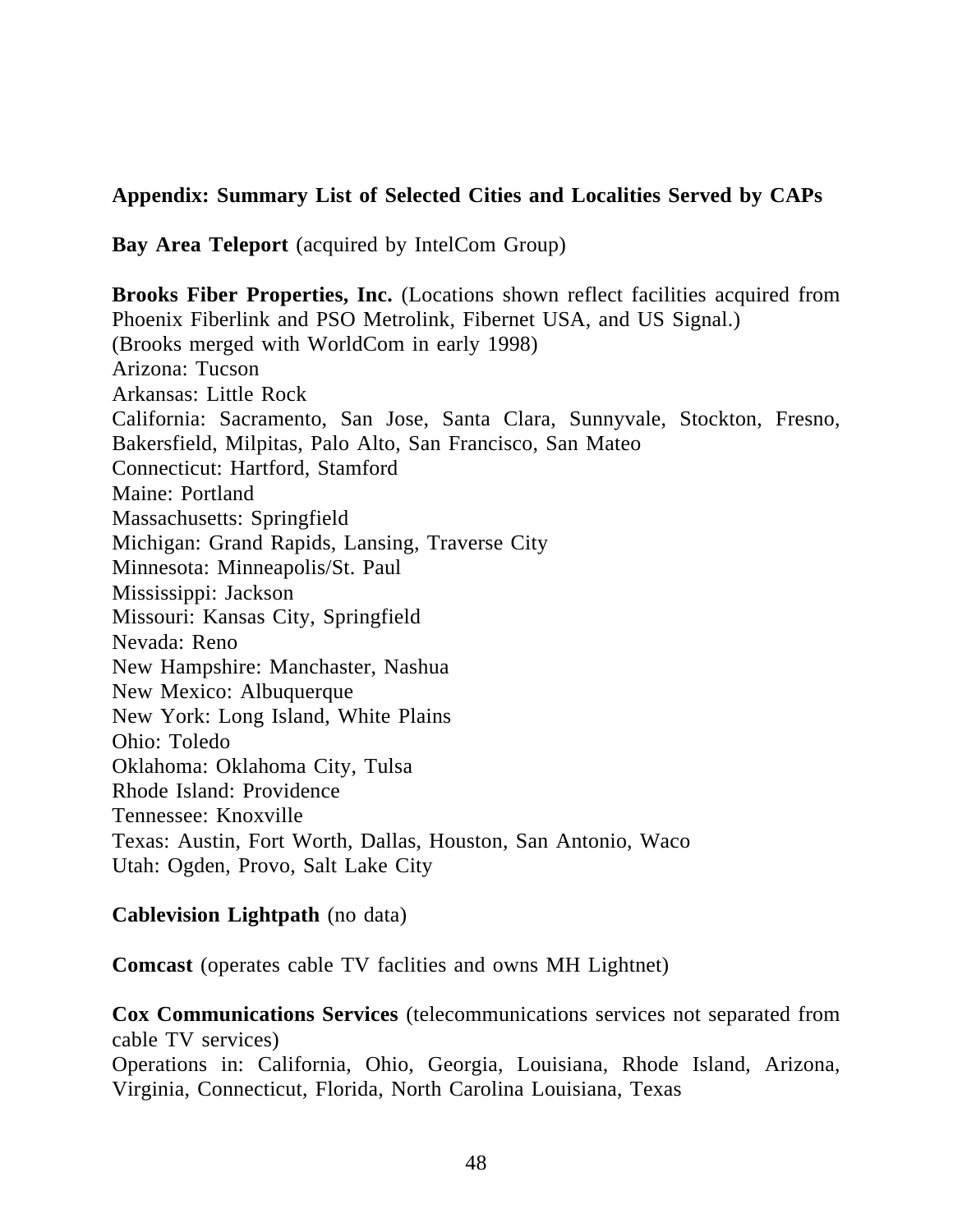**Digital Direct** (facilities acquired by TCG)

**Eastern Telelogic** (acquired by TCG in March 1998) Pennsylvania: Philadelphia New Jersey: Camden Delaware: Wilmington **Electric Lightwave** (subsidiary of Citizens Utilities Company)

Arizona: Phoenix metro area California: Sacramento metro area (Folsom) Nevada: Las Vegas metro area Oregon: Portland metro area (Beaverton, Hillsboro, Milwaukie, Gresham, Tualatin, Tigard, Wilsonville) Utah: Salt Lake City metro area (West Valley City, Murray, Lehi, Highland) Washington: Seattle metro area (Bellevue,Kent,Renton,Tukwila,Kirkland, Redmond)

**e.spire** (name changed from ACSI) Alabama: Birmingham, Mobile, Montgomery Arizona: Tucson, Phoenix Arkansas: Little Rock California: Santa Clara, San Jose Colorado: Colorado Springs Maryland: Central Maryland, Annapolis Florida: Jacksonville, Tampa, Miami, Ft. Myers, Ft. Lauderdale, Talahassee Georgia: Columbus, Atlanta, Savannah Kansas: Overland Park Kentucky: Lexington, Louisville Louisiana: Shreveport, Baton Rouge, New Orleans Mississippi: Jackson Missouri: Kansas City Nevada: Las Vegas New Mexico: Albuquerque New York: New York City North Carolina: Charlotte, Raleigh Oklahoma: Tulsa South Carolina: Charleston, Greenville, Columbia, Spartanburg Tennessee: Chattanooga, Memphis, Nashville Texas: Amarillo, El Paso, Fort Worth, Irving. Amarillo, Dallas, Houston, Austin, San Antonio, Corpus Christi Virginia: Richmond, McLean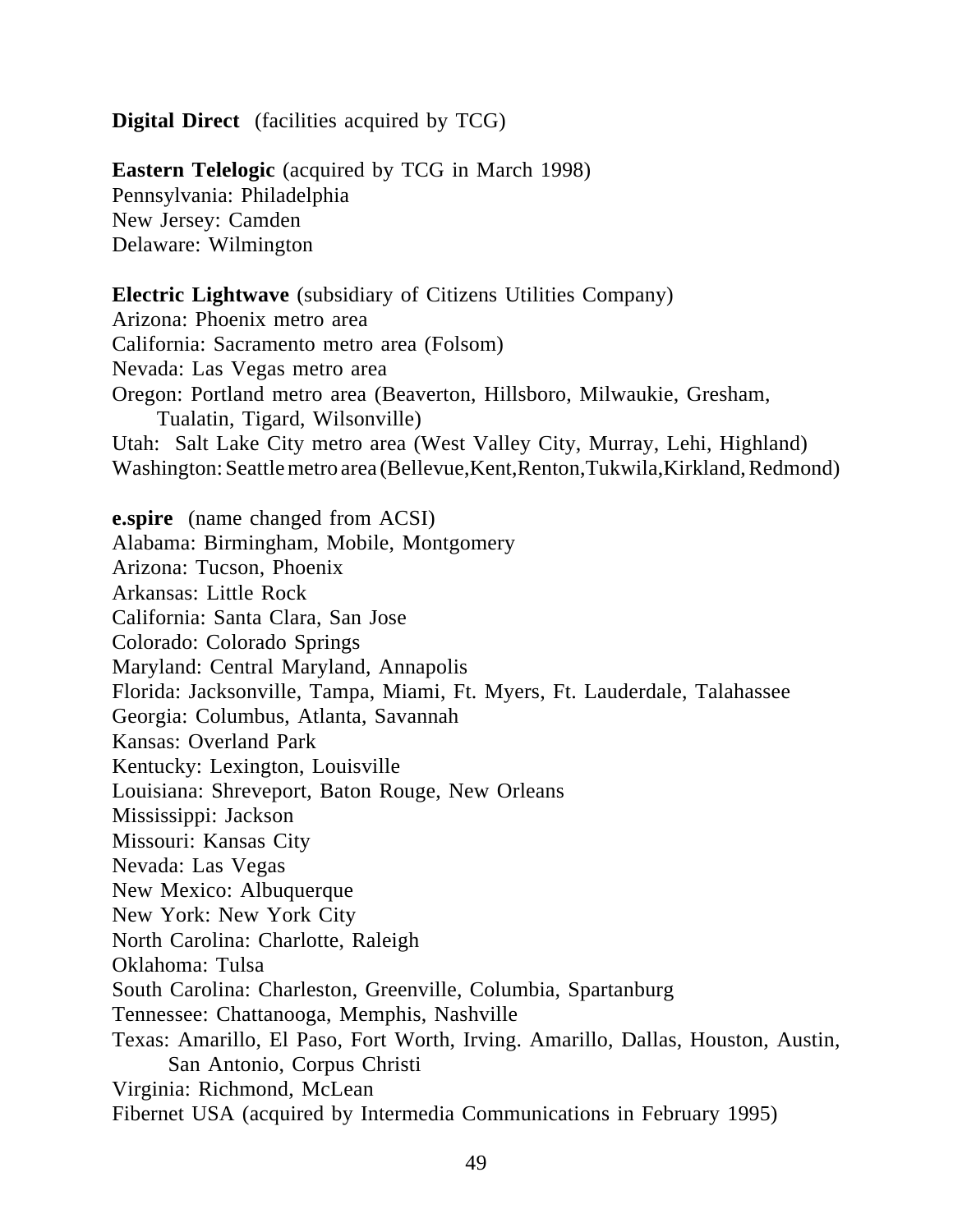#### **GST Telecom**

Arizona: Tucson, Phoenix California: Fresno, Pleasanton, Los Angeles, Rialto, San Bernadino Riverside, Loma Linda, Ontario, City of Industry, Monterrey Park, Anaheim, Oakland, San Ramon, Livermore Hawaii: Honolulu / Islands of Ohahu, Kauai, Motokai, Lanai, Maui, Hawaii Idaho: Boise New Mexico: Albuquerque Texas: Houston, Abilene Washington: Vancouver, Spokane

#### **Hyperion Telecommunications, Inc**.

Arkansas: Little Rock Florida: Jacksonville Kansas: Wichita Kentucky: Lexington, Louisville Louisiana: Baton Rouge Mississippi: Jacksonville NewYork: Buffalo, Syracuse, Albany, Chektowaga, Tonawanda, West Seneca New Jersey: New Brunswick, Piscataway, Freehold, Morristown Pennsylvania: Harrisburg, Philadelphia, York Tennessee: Nashville Vermont: Burlington, Rutland, Montpelier Virginia: Richmond, Charlottesville

**Indiana Digital Access** (acquired by Time Warner Communications)

**ICG Communications (ICG Telecom Group) (**formerly Teleport Denver) Alabama: Birmingham California: Los Angeles, San Francisco, Sacramento, and San Diego metro areas Colorado: Denver, Colorado Springs, Boulder Kentucky: Louisville North Carolina: Charlotte Ohio: Cleveland, Cincinnati, Columbus, Dayton, Akron, Columbus Tennessee: Nashville

**Intermedia Communications, Inc (ICI)** (Acquisition of Fibernet USA facilities completed in February 1995.) Alabama: Huntsville, Birmingham Florida: Tampa, Miami, Jacksonville, Orlando, St. Petersburg, W. Palm Beach, Gainesville,Pensacola,Tallahassee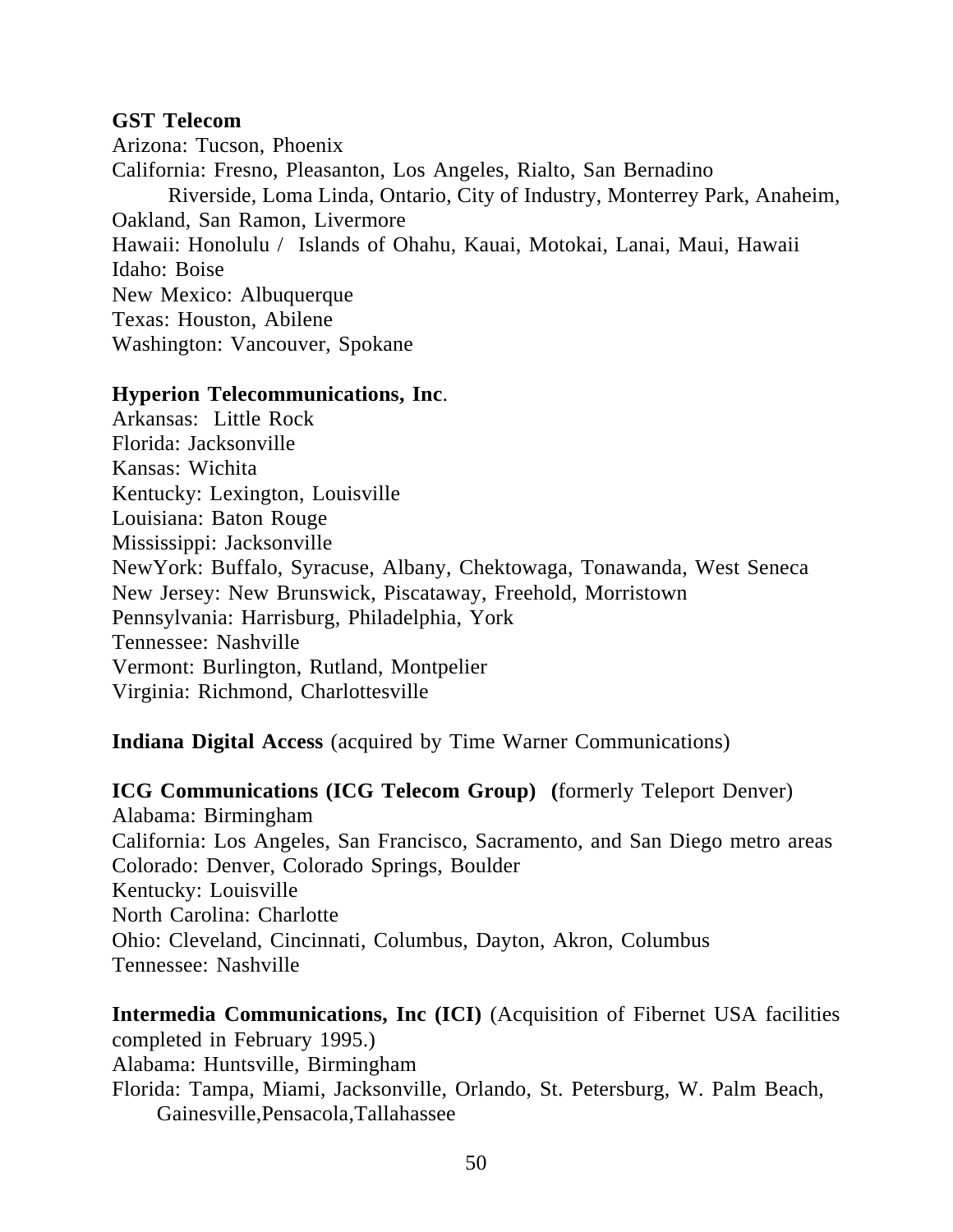Illinois: Chicago Maryland: Baltimore Massachusetts: Boston Missouri: St. Louis New York: Albany, Buffalo North Carolina: Raleigh/Durham (Research Triangle Park in Durham County) Ohio: Cincinnati Pennsylvania: Philadelphia Texas: Dallas Washington, D.C.

**Jones Lightwave** (acquired by MFS)

**Kansas City Fiber Net** (see notes to tables) facilities in Missouri and Kansas

**Linkatel Communications, Inc.** (no data)

**McLeod, USA** (acquired MWR Telecom)

**MCImetro** (see notes to tables) Alabama: Mobile California: Los Angeles, Oakland, San Diego, San Francisco, Sunnyvale Delaware: Wilmington Florida: Tampa Georgia: Atlanta Illinois: Chicago Maryland: Baltimore Massachusetts: Boston Michigan: Detroit New Jersey: Northern part of state New York: New York City Ohio: Cleveland Oregon: Portland Pennsylvania: Philadelphia, Pittsburgh Texas: Houston, El Paso Washington: Seattle Washington, D.C. Wisconsin: Milwaukee Texas: Dallas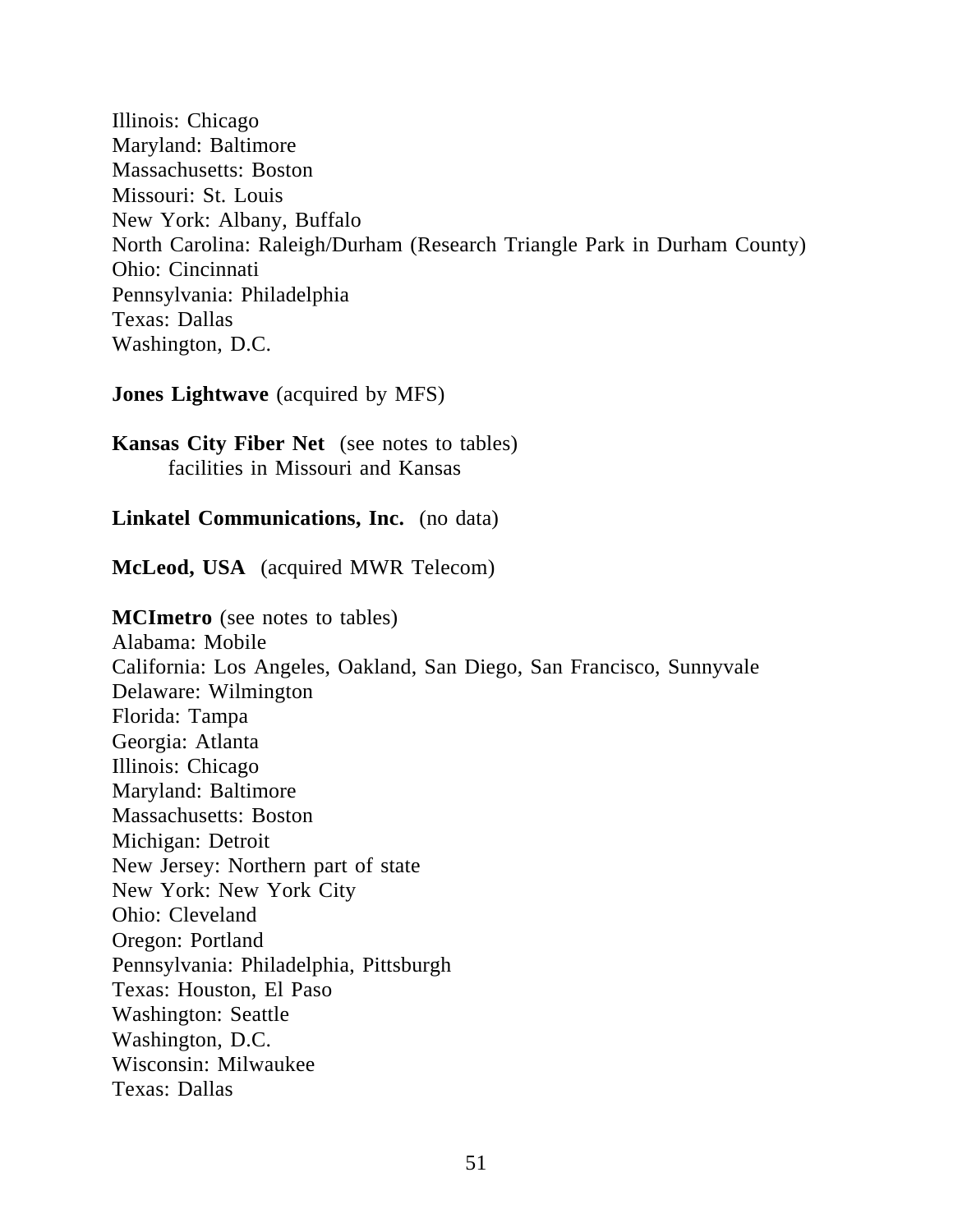#### **Metrex Corp. of Alabama** (no data)

**Metro Com** (acquired by Time Warner Communications)

# **Metromedia Fiber Network** (added to tables)

Illinois: Chicago New York: New York City Pennsylvania: Philadelphia Washington, D. C.: District of Columbia

**Metropolitan Fiber Systems (MFS)** (acquired by WorldCom-- selected metro areas are shown.) (acquired by WorldCom) Arizona: Phoenix California: San Francisco, San Jose, San Diego, Oakland, Los Angeles Colorado: Denver Connecticut: Hartford, Stamford Delaware: Wilmington Florida: Miami, Tampa, Orlando Georgia: Atlanta Illinois: Chicago Indiana: Indianapolis Maryland: Baltimore Massachusetts: Boston Michigan: Detroit Minnesota: Minneapolis Missouri: St. Louis New Jersey: Newark, Jersey City, Morristown, Parsippany, Middlesex- Sommerset New York: New York City (and surrounding areas), Albany, Buffalo, Rochester, White Plains (Westchester County) Ohio: Cleveland Oregon: Portland Pennsylvania: Philadelphia, Pittsburgh Texas: Dallas, Houston Virginia: Richmond Washington: Seattle Washington, D.C.: District of Columbia (and surrounding Virginia and Maryland suburbs)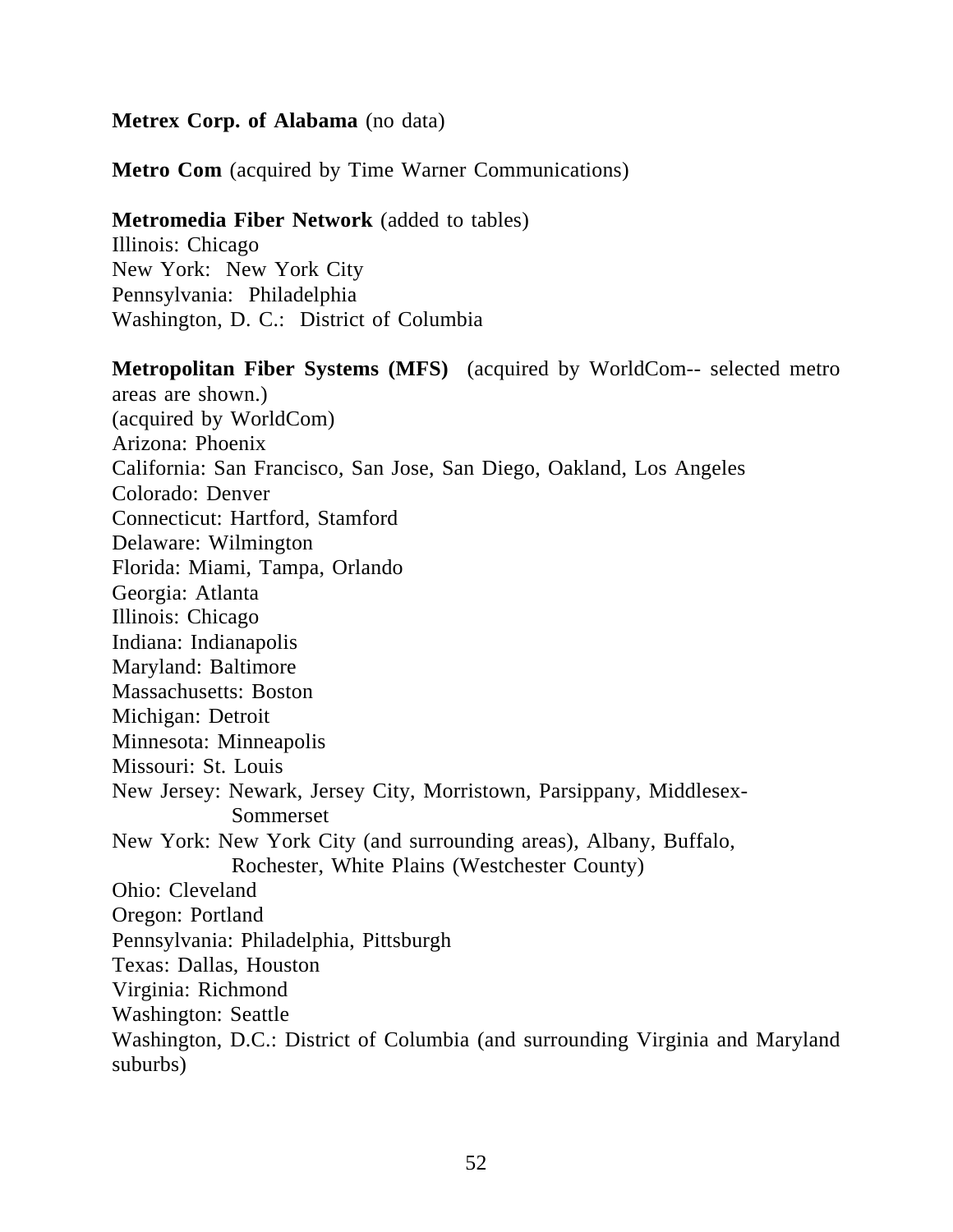**MH Lightnet** (subsidiary of Comcast) New Jersey: Newark, Jersey City

**MWR Telecom** (formerly IOR Telecom -- acquired by McLeod USA) Iowa: Council Bluffs, Des Moines, Carroll Missouri: St. Louis

**NEXTLINK, Inc.** (no city data)

**Penn Access** (acquired by TCG)

**Phoenix Fiberlink** (California facilities acquired by Brooks Fiber Properties) Utah: Salt Lake City Nevada: Reno

**PSO Metro Link** (acquired by Brooks Fiber Properties)

**TCI** (no city data)

**Teleport Communications Group (TCG)** (merged with AT&T) (selected metro areas shown) (merged with AT&T in July 1998) Arizona : Phoenix, Peoria, Tempe, Scottsdale California : Los Angeles, San Diego, San Francisco, Oakland, San Jose Colorado: Boulder, Denver Connecticut : Hartford, New Haven, New London Florida : Ft. Lauderdale, Miami, West Palm Beach, Pompano, Boca Raton Illinois : Chicago, Gary, Skokie Indiana: Indianapolis, Lawrence Maryland : Baltimore Massachusetts: Boston, Brockton, Attleboro, Lawrence Michigan : Detroit, Pontiac, Plymouth, Dearborn Missouri : St. Louis Nebraska: Omaha New Jersey: Princeton, Newark, Jersey City New York : New York City metropolitan area Ohio: Cleveland Oregon : Beaverton, Portland, Tigearard Pennsylvania: Pittsburgh Rhode Island: Providence, West Warwick Texas: Dallas, Houston, Fort Worth, Plano, Irving, Richardson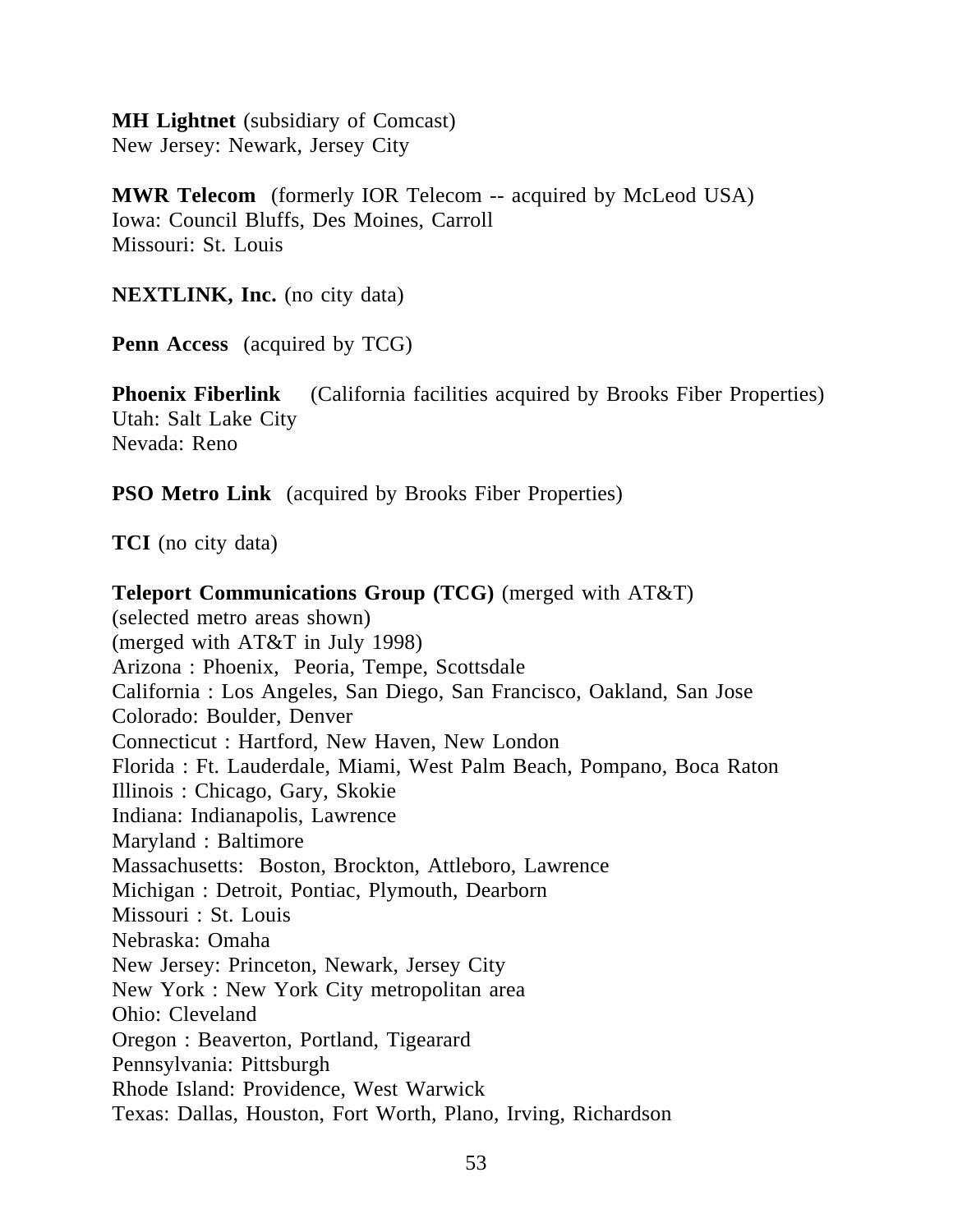Utah: Salt Lake City, West Valley, Murray Washington: Seattle, Bellevue, Tacoma, Everett, Redmond Wisconsin: Milwaukee, Waukesha

#### **Time Warner Communications**

California: San Diego Florida: Orlando, Tampa Indiana: Indianapolis Hawaii: Honolulu New York: Albany, Binghamton, New York City, Rochester North Carolina: Charlotte, Greensboro, Raleigh Ohio: Cincinnati, Columbus Tennessee: Memphis Texas: Austin, Houston, San Antonio Wisconsin: Milwaukee

**US Signal** (formerly City Signal)

(Facilities that were completed or under construction in the following states were acquired by Brooks Fiber, TCG and at least one other entity.) Michigan: Grand Rapids, Lansing, Ann Arbor Indiana: Indianapolis Nevada: Las Vegas Tennessee: Memphis, Nashville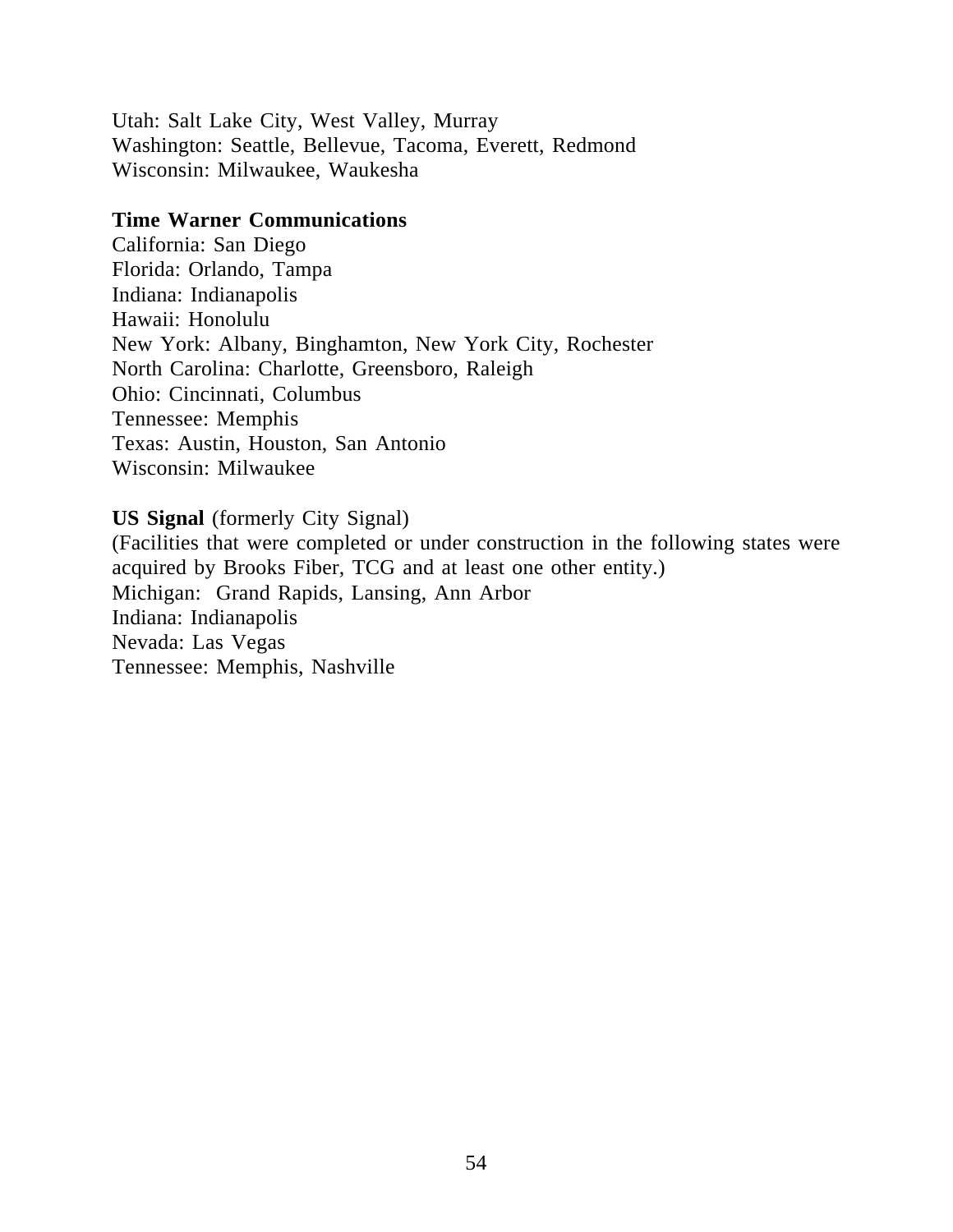#### Exempt Telecommunications Companies as of June 1999

The following are companies subject to the Public Utilities Holding Company Act that have requested and been granted exemptions to operate telecommunications facilities in accordance with the provisions of the Telecommunications Act of 1996. These entities requiring FCC exemptions are typically owned by multistate holding companies and may either be constructing long haul fiber optic telecommunications facilities to be leased to other entities, marketing DS-3 or SONET capacity, or providing CLEC services. Other companies operating telecommunications facilities in accordance with the provisions in the Public Utilities Holding Company Act that are implemented by the Securities and Exchange Commission may not be required to apply to the FCC for exempt status under the terms of the Telecommunications Act of 1996.

|    | <b>APPLICANT</b>                                                                                            | <b>FCC APPROVAL DATE</b> |          |
|----|-------------------------------------------------------------------------------------------------------------|--------------------------|----------|
| 1. | CSW COMMUNICATIONS                                                                                          |                          | 04/08/96 |
| 2. | ENTERGY TECH. CO.                                                                                           | 04/16/96                 |          |
| 3. | ENTERGY TECH HOLDING CO                                                                                     | 04/16/96                 |          |
| 4. | NU/MODE 1 COMMUNICATIONS                                                                                    | 06/03/96                 |          |
| 5. | SOUTHERN INFO. HOLD. CO.                                                                                    | 06/14/96                 |          |
| 6. | SOUTHERN INFORMATION 1                                                                                      | 06/14/96                 |          |
| 7. | SOUTHERN INFORMATION 2                                                                                      | 06/14/96                 |          |
| 8. | SOUTHERN INFORMATION 2<br>SOUTHERN TELECOM HOLD CO                                                          | 06/14/96                 |          |
| 9. | <b>SOUTHERN TELECOM 1</b>                                                                                   | 06/14/96                 |          |
|    | 9. SOUTHERN TELECOM 1<br>10. SOUTHERN TELECOM 2<br>11. ALLEGHENY COMM. CONNECT                              | 06/14/96                 |          |
|    |                                                                                                             | 06/17/96                 |          |
|    | 12. AEP COMMUNICATIONS                                                                                      | 08/02/96                 |          |
|    | 13. COLUMBIA NET SERVICES                                                                                   | 08/26/96                 |          |
|    | <b>14. 280 SECURITY HOLDING</b>                                                                             |                          | 09/24/96 |
|    | 14. 280 SECURITY HOLDING<br>15. NEES COMMUNICATION<br>16. GPU TELCOM SERVICES<br>17. SENTRY MANAGEMENT CORP | 10/04/96                 |          |
|    |                                                                                                             | 11/12/96                 |          |
|    |                                                                                                             | 11/26/96                 |          |
|    | <b>18. CINERGY COMMUNICATIONS</b>                                                                           | 11/26/96                 |          |
|    | 19. CNG TELECOM                                                                                             | 02/07/96                 |          |
|    | 20. WEBCEL COMMUNICATIONS                                                                                   | 03/10/97                 |          |
|    | 21. CSWC SW HOLDINGS, ET AL                                                                                 | 03/14/97                 |          |
|    |                                                                                                             |                          |          |
|    | 22. e prime TELECOM<br>22. e prime TELECOM<br>23. ACCESS COMMUNICATIONS<br>24. DAKOTA COOP TELECOM ET AL    | 05/09/97                 |          |
|    |                                                                                                             | 05/09/97                 |          |
|    |                                                                                                             | 07/21/97                 |          |
|    | 25. EUA TELECOM CORP                                                                                        | 07/22/97                 |          |
|    | 26. ENTERGY ETHC MERGER CO                                                                                  | 07/22/97                 |          |
|    | 27. SONITROL SOUTHEAST, INC                                                                                 | 07/22/97                 |          |
|    | 28. SENTRY ALARMS SYSTEMS                                                                                   | 08/05/97                 |          |
|    | 29. BECOCOM/RCN-BETG                                                                                        | 08/19/97                 |          |
|    | <b>30. CNS MICROWAVE</b>                                                                                    | 08/19/97                 |          |
|    | <b>31. AEP COMMUNICATIONS</b>                                                                               | 08/29/97                 |          |
|    | 32. VA PCS ALLIANCE & WV PCS                                                                                | 10/03/97                 |          |
|    | 33. VANGUARD COMMUNICATIONS                                                                                 | 10/07/97                 |          |
|    | 34. CONECTIV COMMUNICATIONS                                                                                 | 10/07/97                 |          |
|    | 35. DIGITAL BROADCASTING OVS                                                                                | 01/09/98                 |          |
|    | 36. ENERGY.COM CORPORATION                                                                                  | 03/13/98                 |          |
|    | 37. MCLEOD USA                                                                                              | 03/17/98                 |          |
|    | 38. TOTAL MEDIA TECHNOLOGIES                                                                                | 06/05/98                 |          |
|    | 39. CO-LOCATE, INC.                                                                                         | 06/15/98                 |          |
|    | 40. COLUMBIA ENERGY TELCOM CO<br>41. AMEREN ENERGY COMM                                                     | 07/28/98                 |          |
|    | 41. AMEREN ENERGY COMM                                                                                      | 08/28/98                 |          |
|    | 42. LATTICE COMM, LLC (CINERGY)                                                                             | 12/01/98                 |          |
|    | 43. N. AMERICAN POWER BROKERS                                                                               | 05/19/98                 |          |
|    | 44. ALAMOSA PSC LLC                                                                                         | 05/19/99                 |          |
|    | 45. ROSEWOOD TELECOMMUNICATIONS LLC                                                                         | 05/24/99                 |          |
|    | 46. AMERICAN STERLING COMM, LLC                                                                             | 06/03/99                 |          |